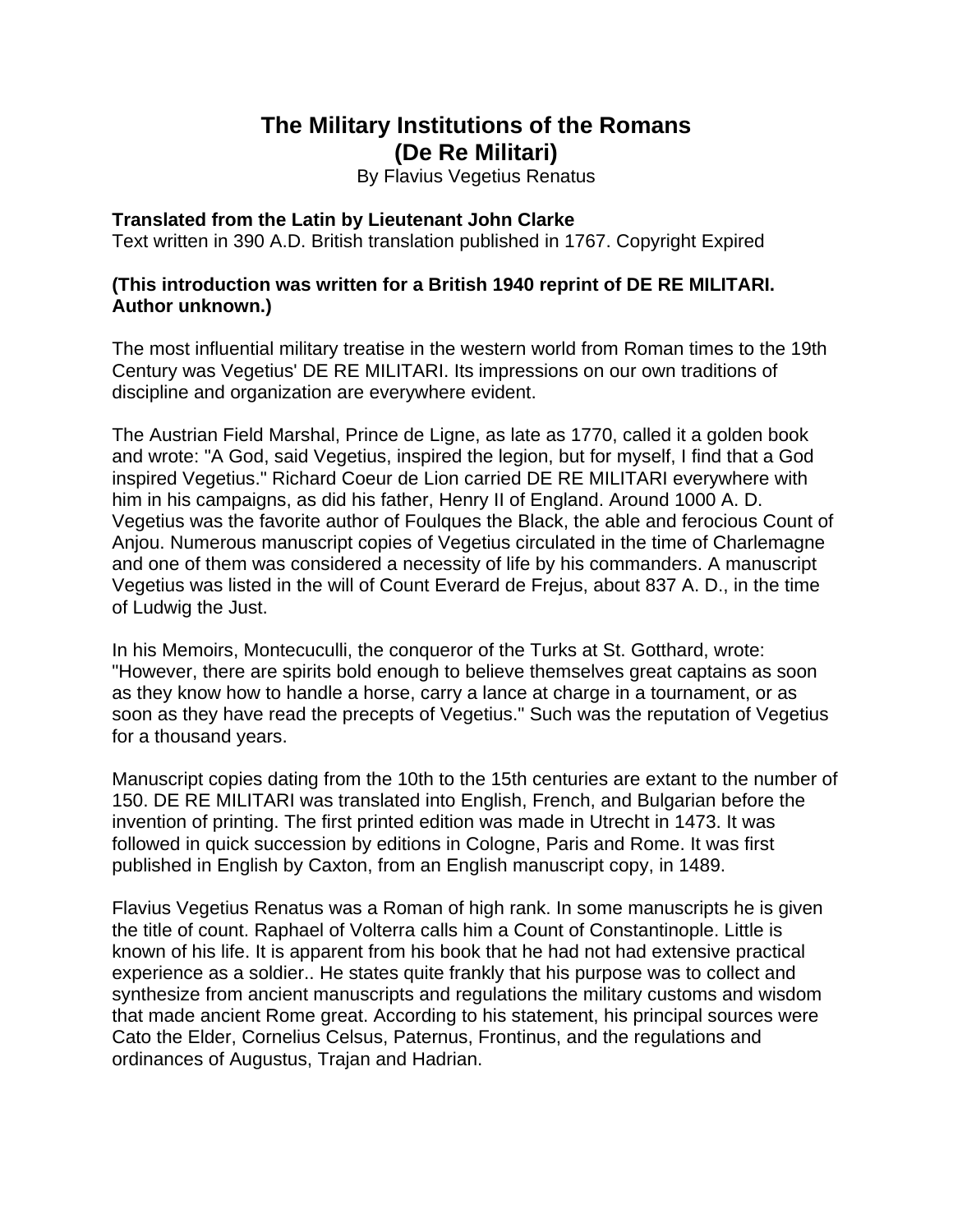The Military Institutions of the Romans (De Re Militari) By Flavius Vegetius Renatus

The Emperor Valentinian, to whom the book is dedicated, is believed to be the second emperor of that name. He evidently was not Valentinian I since his successor, Gratian, is named in the book. Between the reign of Valentinian II and Valentinian III, Rome was taken and burned by Alaric, King of the Goths, an event that unquestionably would have been mentioned had it occurred before the book was written. Vegetius mentions the defeat of the Roman armies by the Goths, but probably refers to the battle of Adrianople where Valens, the colleague of Valentinian I, was killed.

It is a paradox that DE RE MILITARI, which was to become a military bible for innumerable generations of European soldiers, was little used by the Romans for whom it was written. The decay of the Roman armies had progressed too far to be arrested by Vegetius' pleas for a return to the virtues of discipline and courage of the ancients. At the same time Vegetius' hope for a revival of the ancient organization of the legion was impracticable. Cavalry had adopted the armor of the foot soldier and was just commencing to become the principal arm of the military forces. The heavy armed footsoldier, formerly the backbone of the legion, was falling a victim of his own weight and immobility, and the light-armed infantry, unable to resist the shock of cavalry, was turning more and more to missile weapons. By one of the strange mutations of history, when later the cross-bow and gun-powder deprived cavalry of its shock-power, the tactics of Vegetius again became ideal for armies, as they had been in the times from which he drew his inspiration.

Vegetius unceasingly emphasized the importance of constant drill and severe discipline and this aspect of his work was very tiresome to the soldiers of the middle ages, the feudal system lending itself but poorly to discipline. "Victory in war," he states in his opening sentence, "does not depend entirely upon numbers or mere courage; only skill and discipline will insure it." His first book is devoted to the selection, training and discipline of recruits. He insists upon the utmost meticulousness in drill. "No part of drill is more essential in action than for soldiers to keep their ranks with the greatest exactness." His description of the many arms which the Roman soldier was required to become expert in reminds one of the almost innumerable duties of the present day infantryman. Recruits were to be hardened so as to be able to march twenty miles in half a summer's day at ordinary step and twenty-four miles at quick step. It was the ancient regulation that practice marches of this distance must be made three times a month.

The second book deals with the organization and officers of the legion, the ancient system of promotion, and how to form the legion for battle. We find the Romans provided for soldier's deposits, just as is done in the American army today; that guard and duty rosters were kept in those days as now; and that the Roman system of guard duty is only slig.htly different from our manual for interior guard duty. The field music is described and is an ornamental progenitor of that in use in United States. The legion owed its success, according to Vegetius, to its arms and its machines, as well as to the bravery of its soldiers. The legion had fifty-five ballista for throwing darts and ten onagri, drawn by oxen, for throwing stones. Every legion carried its ponton equipment, "small boats hollowed out of a single piece of cimber, with long cables or chains to fasten them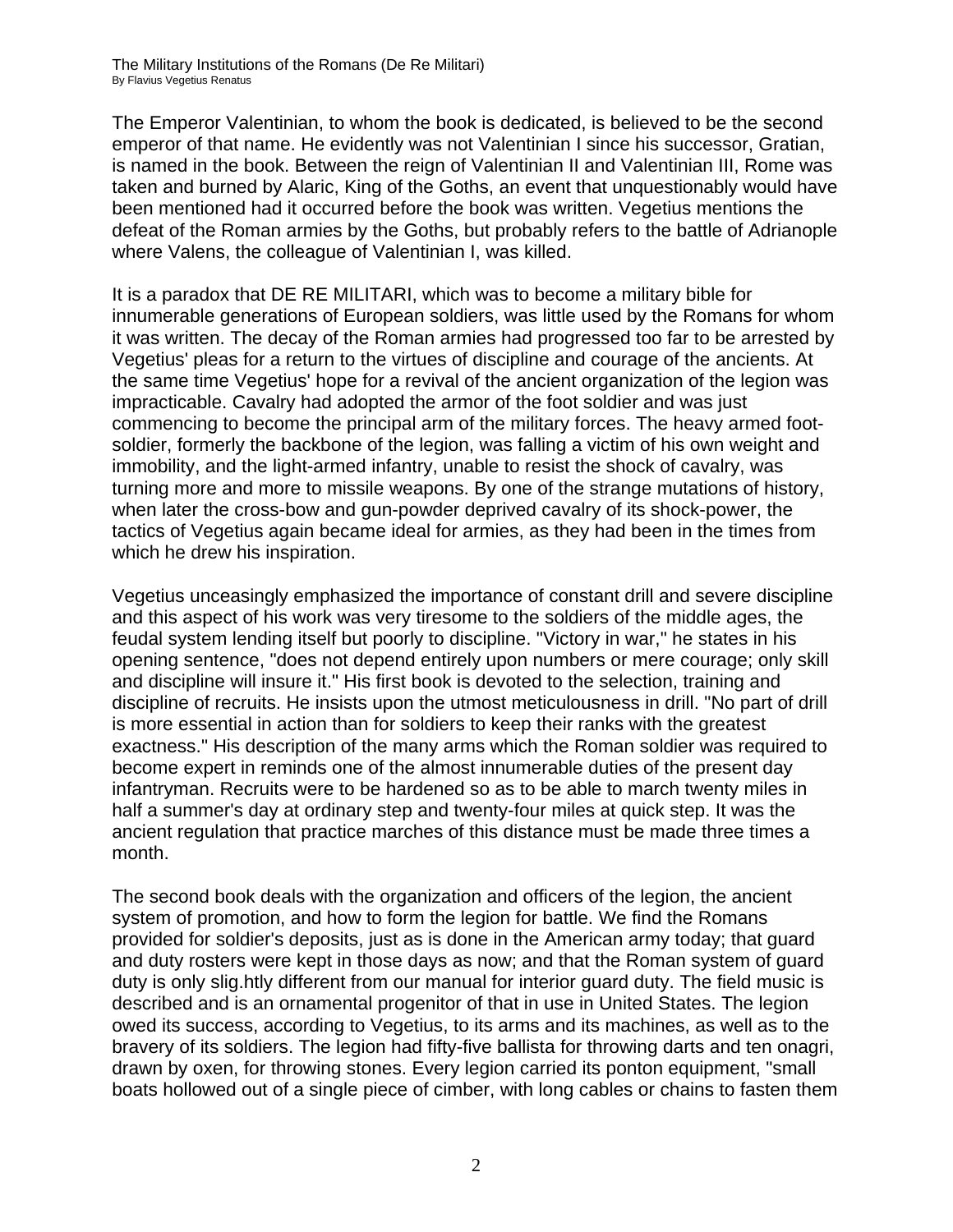together." And in addition were "whatever is necessary for every kind of service, that the encampments may have all the strength and conveniences of a fortified city." Trains of workmen were provided to perform all the duties now performed by the various services in armies.

The third book deals with tactics and strategy and it was this portion of Vegetius that influenced war in the Middle Ages so greatly. He explains the use of reserves, attributing this invention to the Spartans, from whom the Romans adopted it. "It is much better to have several bodies of reserves than to extend your front too much" - an injunction as good today as when it was written. Encircling pursuit is described. The terrain is not overlooked. "The nature of the ground is often of more consequence than courage." The enemy should be estimated carefully. "It is essential to know the character of the enemy and of their principal officers-whether they be rash or cautious, enterprising or timid, whether they fight from careful calculation or from chance."

Vegetius' work is filled with maxims that have become a part of our everyday life. "He, therefore, who aspires to peace should prepare for war." "The ancients preferred discipline to numbers." "In the midst of peace, war is looked upon as an object too distant to merit consideration." "Few men are born brave; many become so through training and force of discipline."

Vegetius was a reformer who attempted to restore the degenerate Romans of the 4th Century to the military virtues of the ancients, whom he never ceases to laud. His little book was made short and easy to read, so as not to frighten, by a too arduous text, the readers whom he hoped to convince. He constantly gives the example of the " Ancients" to his contemporaries. The result is a sort of perfume of actuality, which had much to do with his success. It still is interesting reading and still is the subject of modern commentaries. No less than forty have appeared in Germany in the 19th and 20th centuries. Revue Mititare Generate (France) and our own Infantry Journal carried articles on Vegetius in 1938. Dankfried Schenk published an interesting article in Klio in 1930, which gives Vegetius the highest place among the writers of his time.

The present edition includes the first three books of Vegetius' work, omitting only repetitions. The fourth and fifth books, both very brief, deal with the attack and defense of fortified places and with naval operations. These are of interest only to military antiquarians and for that reason have not been included. The present translation was made by Lieutenant John Clarke and published in London in 1767. It is the best available in English and has been edited only to the minimum extent necessary to conform to modern usage.

An excellent discussion of Vegetius can be found in Warfare, by Spaulding, Nickerson and Wright, page 294, et sequens, Harcourt Brace & Co., 1925. Delpech, La Tactique au 13me Siecte, Paris, 1886, gives the best account of the influence of Vegetius on European military thought. Hans Delbruck's discussion of Vegetius in Geschichte der Kriegskunft, Vol. II, Berlin, 1921, although brief, is very acute.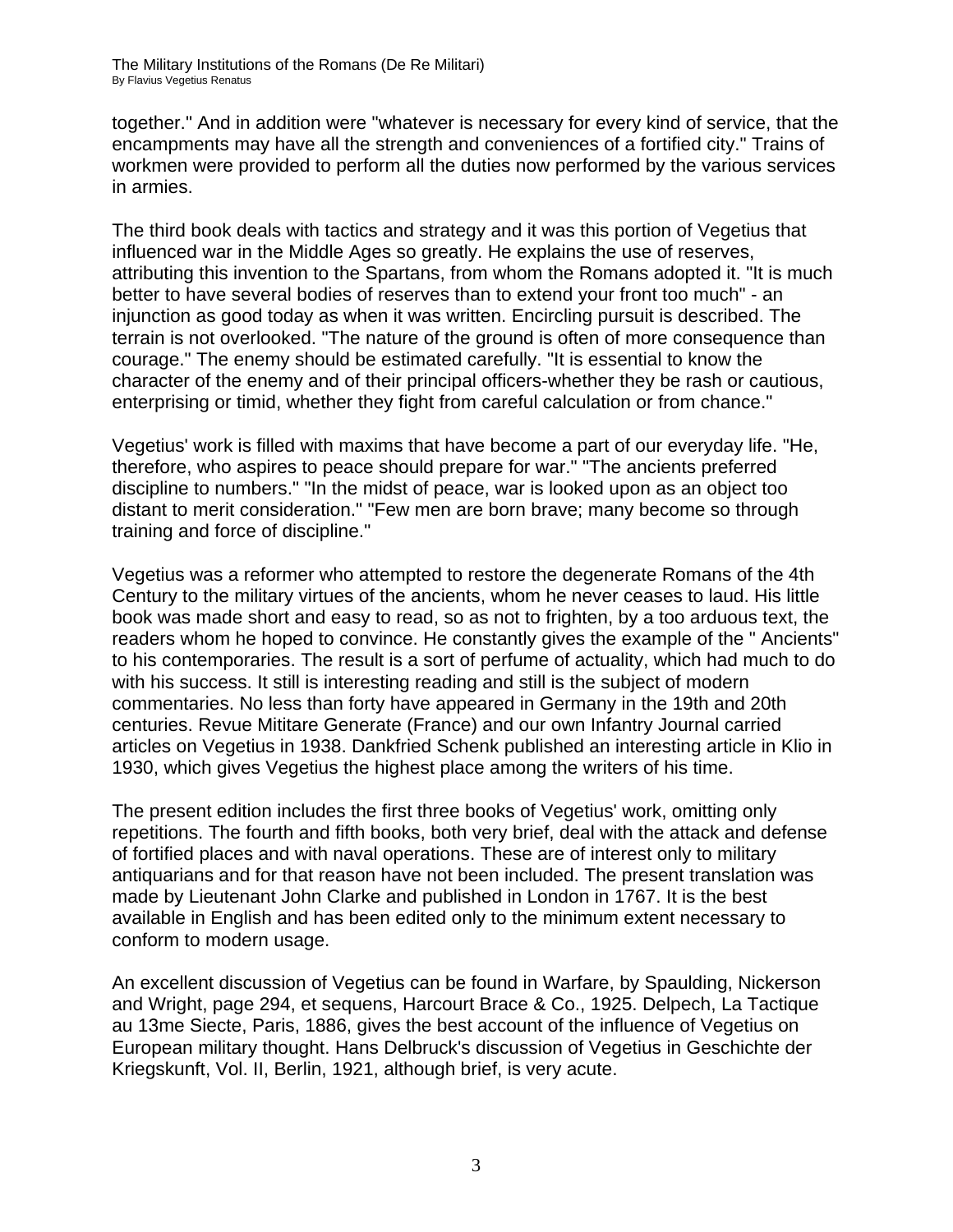#### Preface to Book I

#### **To the Emperor Valentinian**

It has been an old custom for authors to offer to their Princes the fruits of their studies in belles letters, from a persuasion that no work can be published with propriety but under the auspices of the Emperor, and that the knowledge of a Prince should be more general, and of the most important kind, as its influence is felt so keenly by all his subjects. We have many instances of the favorable reception which Augustus and his illustrious successors conferred on the works presented to them; and this encouragement of the Sovereign made the sciences flourish. The consideration of Your Majesty's superior indulgence for attempts of this sort, induced me to follow this example, and makes me at the same time almost forget my own inability when compared with the ancient writers. One advantage, however, I derive from the nature of this work, as it requires no elegance of expression, or extraordinary share of genius, but only great care and fidelity in collecting and explaining, for public use, the instructions and observations of our old historians of military affairs, or those who wrote expressly concerning them.

My design in this treatise is to exhibit in some order the peculiar customs and usages of the ancients in the choice and discipline of their new levies. Nor do I presume to offer this work.to Your Majesty from a supposition that you are not acquainted with every part of its contents; but that you may see that the same salutary dispositions and regulations which your own wisdom prompts You to establish for the happiness of the Empire, were formerly observed by the founders thereof; and that Your Majesty may find with ease in this abridgement whatever is most useful on so necessary and important a subject.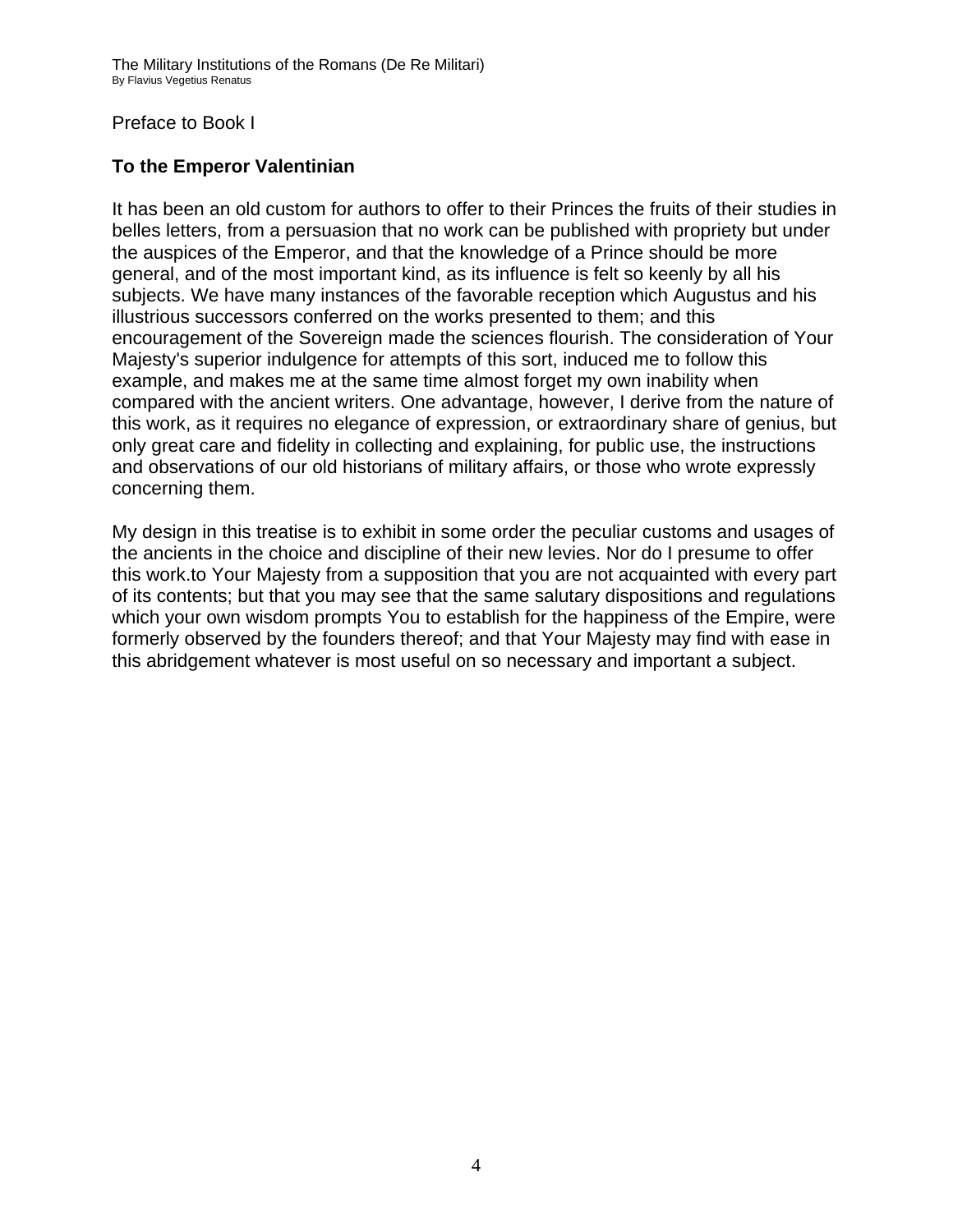#### De Re Militari Book I: The Selection and Training of New Levies

# **THE ROMAN DISCIPLINE THE CAUSE OF THEIR GREATNESS**

Victory in war does not depend entirely upon numbers or mere courage; only skill and discipline will insure it. We find that the Romans owed the conquest of the world to no other cause than continual military training, exact observance of discipline in their camps and unwearied cultivation of the other arts of war. Without these, what chance would the inconsiderable numbers of the Roman armies have had against the multitudes of the Gauls? Or with what success would their small size have been opposed to the prodigious stature of the Germans? The Spaniards surpassed us not only in numbers, but in physical strength. We were always inferior to the Africans in wealth and unequal to them in deception and stratagem. And the Greeks, indisputably, were far superior to us in skill in arts and all kinds of knowledge.

But to all these advantages the Romans opposed unusual care in the choice of their levies and in their military training. They thoroughly understood the importance of hardening them by continual practice, and of training them to every maneuver that might happen in the line and in action. Nor were they less strict in punishing idleness and sloth. The courage of a soldier is heightened by his knowledge of his profession, and he only wants an opportunity to execute what he is convinced he has been perfectly taught. A handful of men, inured to war, proceed to certain victory, while on the contrary numerous armies of raw and undisciplined troops are but multitudes of men dragged to slaughter.

# **THE SELECTION OF RECRUITS**

To treat our subject with some method, we shall first examine what provinces or nations are to be preferred for supplying the armies with recruits. It is certain that every country produces both brave men and cowards; but it is equally as certain that some nations are naturally more warlike than others, and that courage, as well as strength of body, depends greatly upon the influence of the different climates.

We shall next examine whether the city or the country produces the best and most capable soldiers. No one, I imagine, can doubt that the peasants are the most fit to carry arms for they from their infancy have been exposed to all kinds of weather and have been brought up to the hardest labor. They are able to endure the greatest heat of the sun, are unacquainted with the use of baths, and are strangers to the other luxuries of life. They are simple, content with little, inured to all kinds of fatigue, and prepared in some measure for a military life by their continual employment in their country-work, in handling the spade, digging trenches and carrying burdens. In cases of necessity, however, they are sometimes obliged to make levies in the cities. And these men, as soon as enlisted, should be taught to work on entrenchments, to march in ranks, to carry heavy burdens, and to bear the sun and dust. Their meals should be coarse and moderate; they should be accustomed to lie sometimes in the open air and sometimes in tents. After this, they should be instructed in the use of their arms. And if any long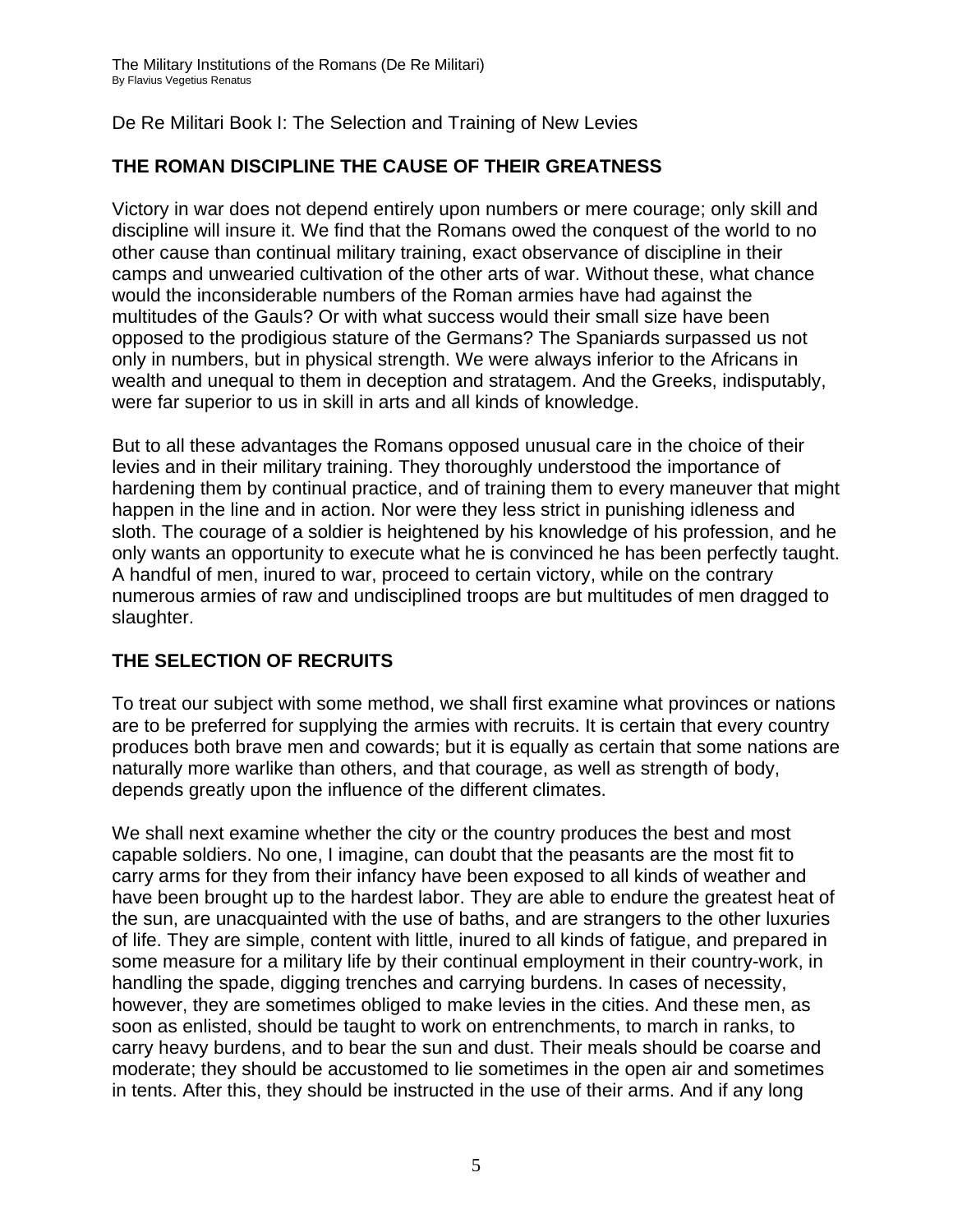expedition is planned, they should be encamped as far as possible from the temptations of the city. By these precautions their minds, as well as their bodies, will properly be prepared for the service.

I realize that in the first ages of the Republic, the Romans always raised their armies in the city itself, but this was at a time when there were no pleasures, no luxuries to enervate them. The Tiber was then their only bath, and in it they refreshed themselves after their exercises and fatigues in the field by swimming. In those days the same man was both soldier and farmer, but a farmer who, when occasion arose, laid aside his tools and put on the sword. The truth of this is confirmed by the instance of Quintius Cincinnatus, who was following the plow when they came to offer him the dictatorship. The chief strength of our armies, then, should be recruited from the country. For it is certain that the less a man is acquainted with the sweets of life, the less reason he has to be afraid of death.

# **THE PROPER AGE FOR RECRUITS**

If we follow the ancient practice, the proper time for enlisting youth into the army is at their entrance into the age of puberty. At this time instructions of every kind are more quickly imbibed and more lastingly imprinted on the mind. Besides this, the indispensable military exercises of running and leaping must be acquired before the limbs are too much stiffened by age. For it is activity, improved by continual practice, which forms the useful and good soldier. Formerly, says Sallust, the Roman youth, as soon as they were of an age to carry arms, were trained in the Strictest manner in their camps to all the fatigues and exercises of war. For it is certainly better that a soldier, perfectly disciplined, should, through emulation, repine at his not being yet arrived at a proper age for action, than have the mortification of knowing it is past. A sufficient time is also required for his instruction in the different branches of the service. It is no easy matter to train the horse or foot archer, or to form the legionary soldier to every part of the drill, to teach him not to quit his post, to keep ranks, to take a proper aim and throw his missile weapons with force, to dig trenches, to plant palisades, how to manage his shield, glance off the blows of the enemy, and how to parry a stroke with dexterity. A soldier, thus perfect in his business, so far from showing any backwardness to engage, will be eager for an opportunity of signaling himself.

# **THEIR SIZE**

We find the ancients very fond of procuring the tallest men they could for the service, since the standard for the cavalry of the wings and for the infantry of the first legionary cohorts was fixed at six feet, or at least five feet ten inches. These requirements might easily be kept up in those times when such numbers followed the profession of arms and before it was the fashion for the flower of Roman youth to devote themselves to the civil offices of state. But when necessity requires it, the height of a man is not to be regarded so much as his strength; and for this we have the authority of Homer, who tells us that the deficiency of stature in Tydeus was amply compensated by his vigor and courage.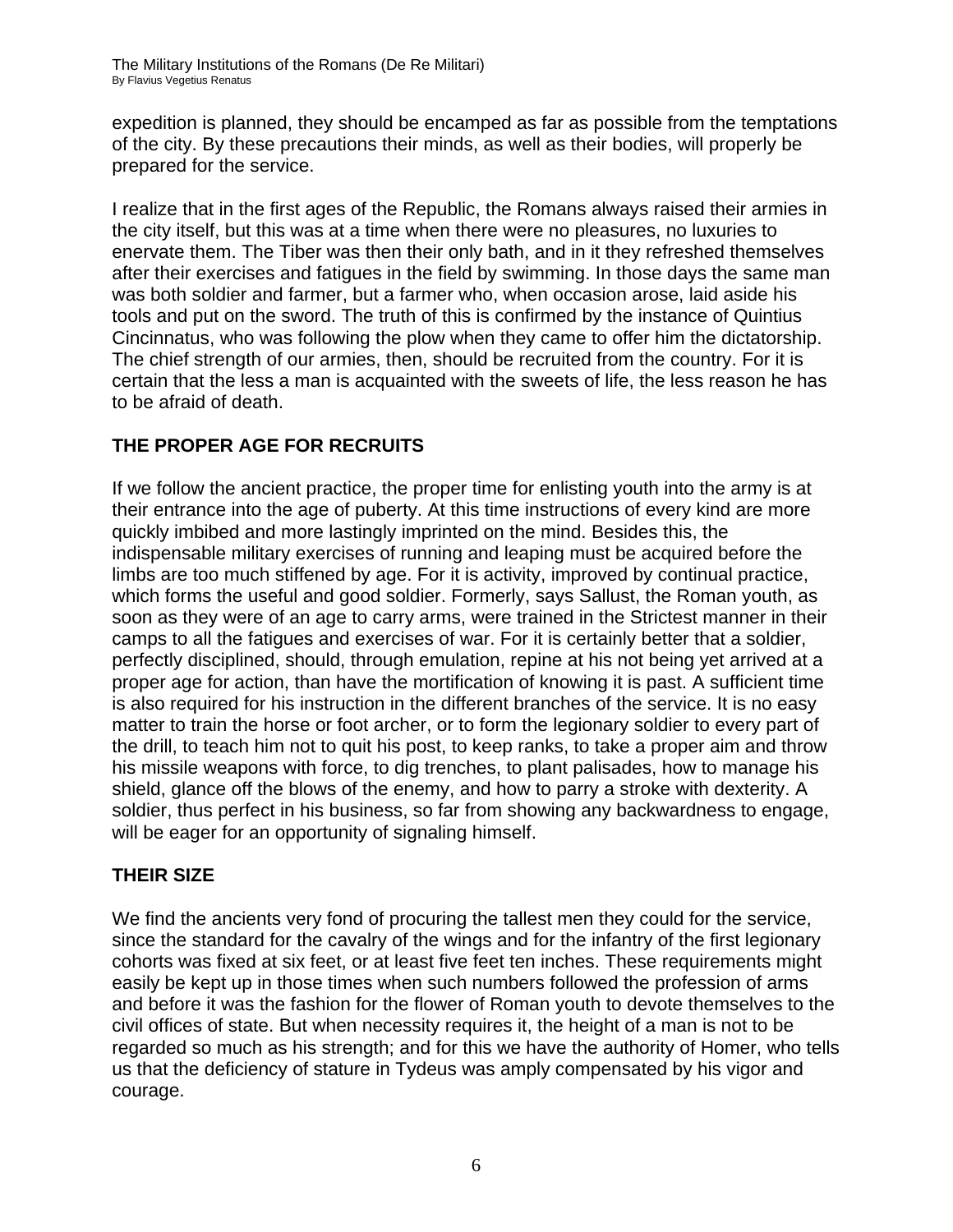#### **SIGNS OF DESIRABLE QUALITIES**

Those employed to superintend new levies should be particularly careful in examining the features of their faces, their eyes, and the make of their limbs, to enable them to form a true judgment and choose such as are most likely to prove good soldiers. For experience assures us that there are in men, as well as in horses and dogs, certain signs by which their virtues may be discovered. The young soldier, therefore, ought to have a lively eye, should carry his head erect, his chest should be broad, his shoulders muscular and brawny, his fingers long, his arms strong, his waist small, his shape easy, his legs and feet rather nervous than fleshy. When all these marks are found in a recruit, a little height may be dispensed with, since it is of much more importance that a soldier should be strong than tall.

# **TRADES PROPER FOR NEW LEVIES**

In choosing recruits regard should be given to their trade. Fishermen, fowlers, confectioners, weavers, and in general all whose professions more properly belong to women should, in my opinion, by no means be admitted into the service. On the contrary, smiths, carpenters, butchers, and huntsmen are the most proper to be taken into it. On the careful choice of soldiers depends the welfare of the Republic, and the very essence of the Roman Empire and its power is so inseparably connected with this charge, that it is of the highest importance not to be intrusted indiscriminately, but only to persons whose fidelity can be relied on. The ancients considered Sertorius' care in this point as one of the most eminent of his military qualifications. The soldiery to whom the defense of the Empire is consigned and in whose hands is the fortune of war, should, if possible, be of reputable families and unexceptionable in their manners. Such sentiments as may be expected in these men will make good soldiers. A sense of honor, by preventing them from behaving ill, will make them victorious.

But what good can be expected from a man by nature a coward, though ever so well disciplined or though he has served ever so many campaigns? An army raised without proper regard to the choice of its recruits was never yet made good by length of time; and we are now convinced by fatal experience that this is the source of all our misfortunes. So many defeats can only be imputed to the effects of a long peace which has made us negligent and careless in the choice of our levies and to the inclination so prevalent among the better sort in preferring the civil posts of the government to the profession of arms and to the shameful conduct of the superintendents, who, through interest or connivance, accept many men which those who are obliged to furnish substitutes for the army choose to send, and admit such men into the service as the masters themselves would not even keep for servants. Thus it appears that a trust of such importance should be committed to none but men of merit and integrity.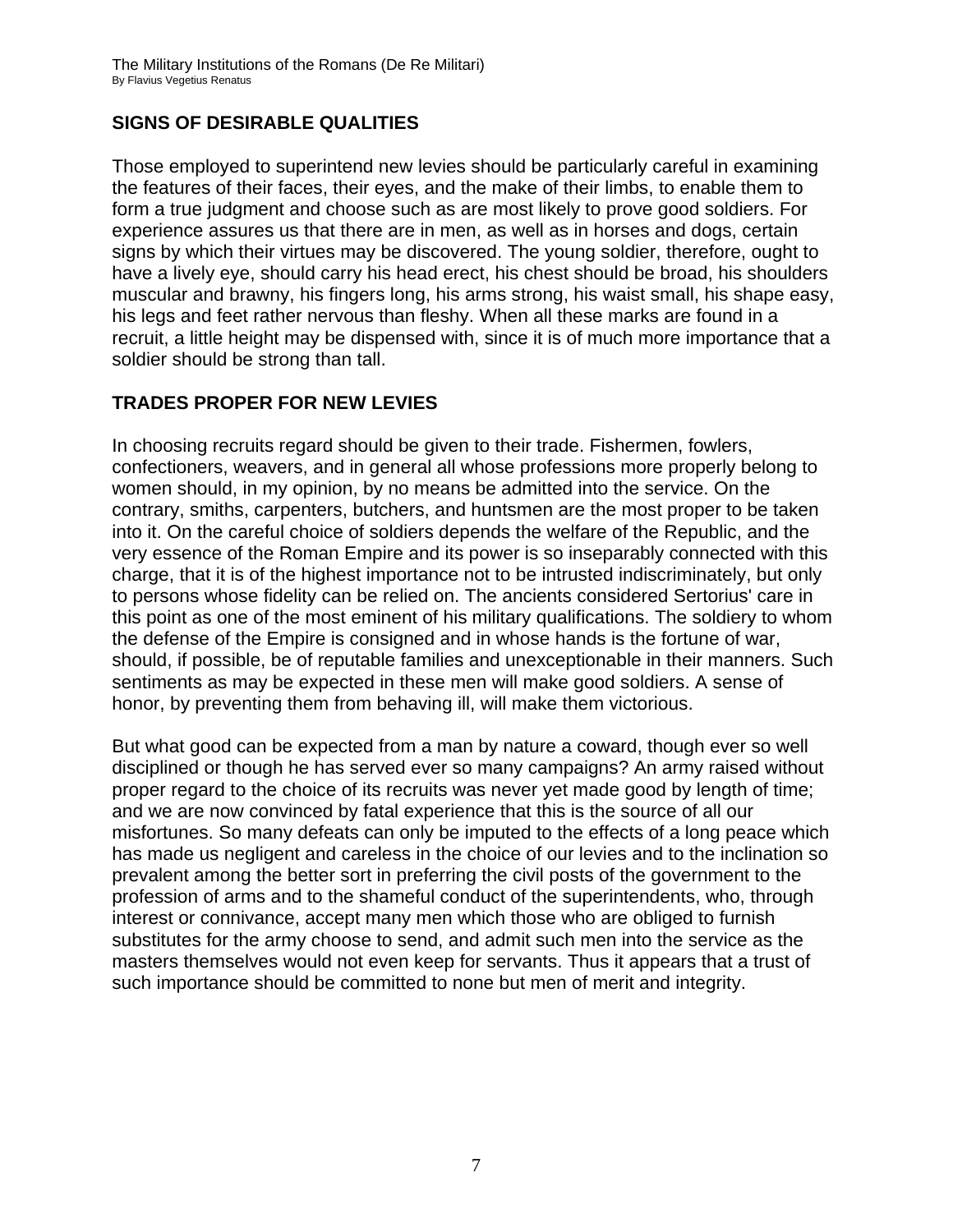# **THE MILITARY MARK**

The recruit, however, should not receive the military mark\* as soon as enlisted. He must first be tried if fit for service; whether he has sufficient activity and strength; if he has capacity to learn his duty; and whether he has the proper degree of military courage. For many, though promising enough in appearance, are found very unfit upon trial. These are to be rejected and replaced by better men; for it is not numbers, but bravery which carries the day.

After their examination, the recruits should then receive the military mark, and be taught the use of their arms by constant and daily exercise. But this essential custom has been abolished by the relaxation introduced by a long peace. We cannot now expect to find a man to teach what he never learned himself. The only method, therefore, that remains of recovering the ancient customs is by books, and by consulting the old historians. But they are of little service to us in this respect, as they only relate the exploits and events of wars, and take no notice of the objects of our present enquiries, which they considered as universally known.

#### **INITIAL TRAINING**

The first thing the soldiers are to be taught is the military step, which can only be acquired by constant practice of marching quick and together. Nor is anything of more consequence either on the march or in the line than that they should keep their ranks with the greatest exactness. For troops who march in an irregular and disorderly manner are always in great danger of being defeated. They should march with the common military step twenty miles in five summer-hours, and with the full step, which is quicker, twenty-four miles in the same number of hours. If they exceed this pace, they no longer march but run, and no certain rate can be assigned.

But the young recruits in particular must be exercised in running, in order to charge the enemy with great vigor; occupy, on occasion, an advantageous post with greater expedition, and prevent the enemy in their designs upon the same; that they may, when sent to reconnoiter, advance with speed, return with greater celerity and more easily come up with the enemy in a pursuit.

Leaping is another very necessary exercise, to enable them to pass ditches or embarrassing eminences of any kind without trouble or difficulty. There is also another very material advantage to be derived from these exercises in time of action; for a soldier who advances with his javelin,.running and leaping, dazzles the eyes of his adversary, strikes him with terror, and gives him the fatal stroke before he has time to put himself on his defense. Sallust, speaking of the excellence of Pompey the Great in these particulars, tells us that he disputed the superiority in leaping with the most active, in running with the most swift, and in exercises of strength with the most robust. Nor would he ever have been able to have opposed Serrorius with success, if he had not prepared both himself and his soldiers for action by continual exercises of this sort.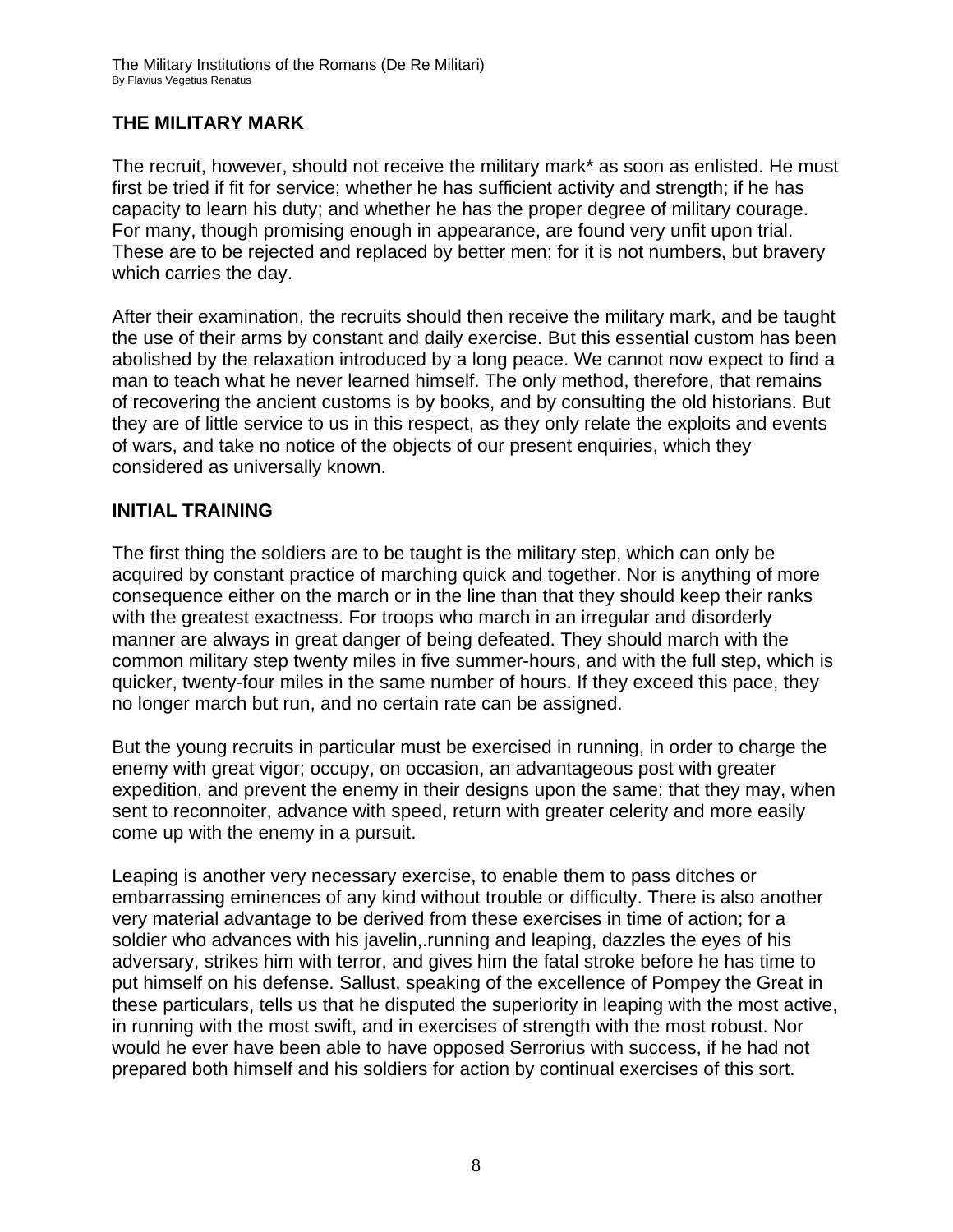# **TO LEARN TO SWIM**

Every young soldier, without exception, should in the summer months be taught to swim; for it is sometimes impossible to pass rivers on bridges, but the flying and pursuing army both are often obliged to swim over them. A sudden melting of snow or fall of rain often makes them overflow their banks, and in such a situation, the danger is as great from ignorance in swimming as from the enemy. The ancient Romans, therefore, perfected in every branch of the military art by a continued series of wars and perils, chose the Field of Mars as the most commodious for their exercises on account of its vicinity to the Tiber, that the youth might therein wash off the sweat and dust, and refresh themselves after their fatigues by swimming. The cavalry also as well as the infantry, and even the horses and the servants of the army should be accustomed to this exercise, as they are all equally liable to the same accidents.

#### **THE POST EXERCISE**

We are informed by the writings of the ancients that, among their other exercises, they had that of the post. They gave their recruits round bucklers woven with willows, twice as heavy as those used on real service, and wooden swords double the weight of the common ones. They exercised them with these at the post both morning and afternoon.

This is an invention of the greatest use, not only to soldiers, but also to gladiators. No man of either profession ever distinguished himself in the circus or field of battle, who was not perfect in this kind of exercise. Every soldier, therefore, fixed a post firmly in the ground, about the height of six feet. Against this, as against a real enemy, the recruit was exercised with the above mentioned arms, as it were with the common shield and sword, sometimes aiming At the head or face, sometimes at the sides, at others endeavoring to strike at the thighs or legs. He was instructed in what manner to advance and retire, and in short how to take every advantage of his adversary; but was thus above all particularly cautioned not to lay himself open to his antagonist while aiming his stroke at him.

# **NOT TO CUT, BUT TO THRUST WITH THE SWORD**

They were likewise taught not to cut but to thrust with their swords. For the Romans not only made a jest of those who fought with the edge of that weapon, but always found them an easy conquest. A stroke with the edges, though made with ever so much force, seldom kills, as the vital parts of the body are defended both by the bones and armor. On the contrary, a stab, though it penetrates but two inches, is generally fatal. Besides in the attitude of striking, it is impossible to avoid exposing the right arm and side; but on the other hand, the body is covered while a thrust is given, and the adversary receives the point before he sees the sword. This was the method of fighting principally used by the Romans, and their reason for exercising recruits with arms of such a weight at first was, that when they came to carry the common ones so much lighter, the greater difference might enable them to act with greater security and alacrity in time of action.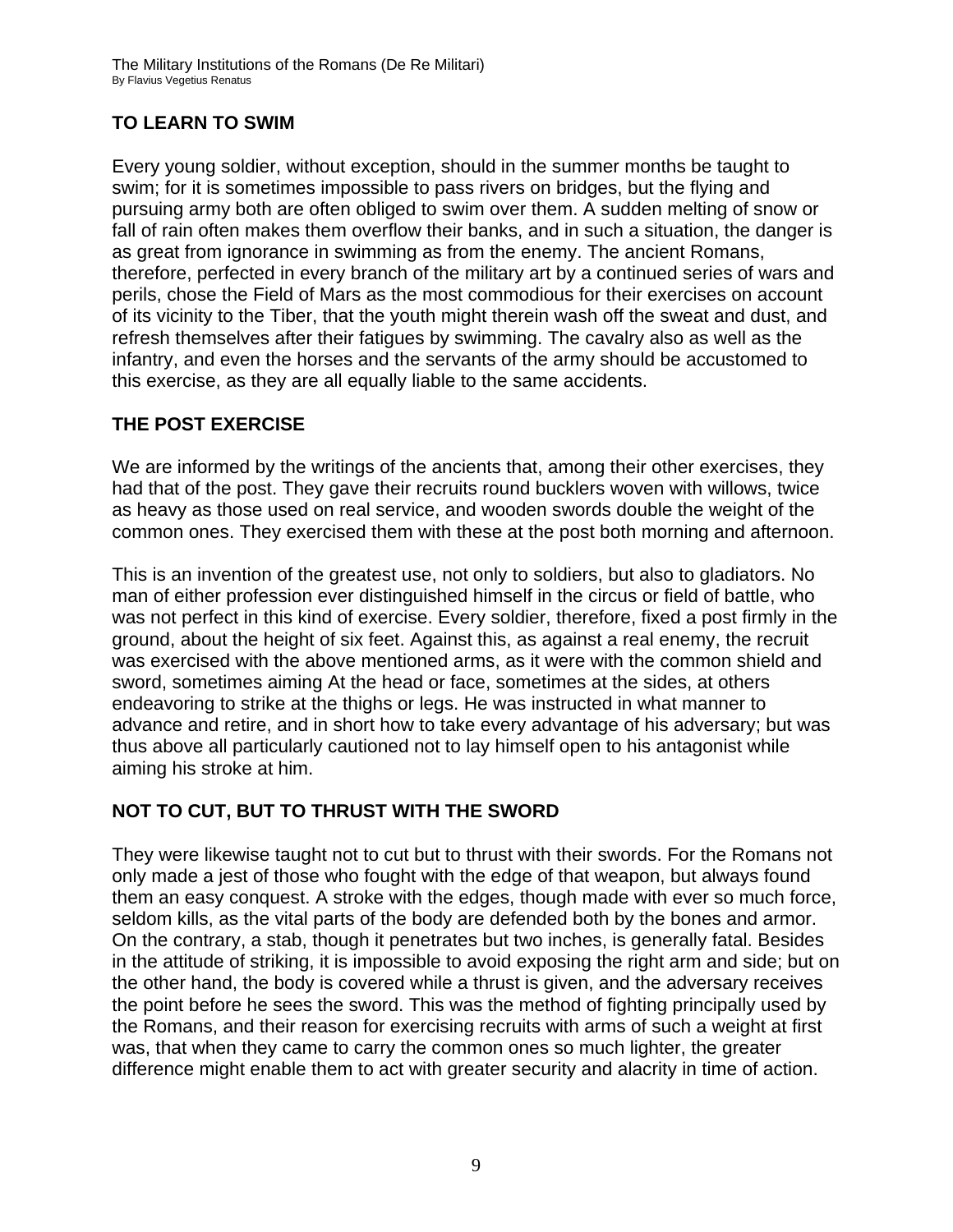# **THE DRILL CALLED ARMATURA**

The new levies also should be taught by the masters at arms the system of drill called armatura, as it is still partly kept up among us. Experience even at this time convinces us that soldiers, perfect therein, are of the most service in engagements. And they afford certain proofs of the importance and effects of discipline in the difference we see between those properly trained in this branch of drill and the other troops. The old Romans were so conscious of its usefulness that they rewarded the masters at arms with a double allowance of provision. The soldiers who were backward in this drill were punished by having their allowance in barley. Nor did they receive it as usual, in wheat, until they had, in the presence of the prefect, tribunes, or other principal officers of the legion, showed sufficient proofs of their knowledge of every part of their study.

No state can either be happy or secure that is remiss and negligent in the discipline of its troops. For it is not profusion of riches or excess of luxury that can influence our enemies to court or respect us. This can only be effected by the terror of our arms. It is an observation of Cato that. misconduct in the common affairs of life may be retrieved, but that it is quite otherwise in war, where errors are fatal and without remedy, and are followed by immediate punishment. For the consequences of engaging an enemy, without skill or courage, is that part of the army is left on the field of battle, and those who remain receive such an impression from their defeat that they dare not afterwards look the enemy in the face.

# **THE USE OF MISSILE WEAPONS**

Besides the aforementioned exercise of the recruits at the post, they were furnished with javelins of greater weight than common, which they were taught to throw at the same post. And the masters at arms were very careful to instruct them how to cast them with a proper aim and force. This practice strengthens the arm and makes the soldier a good marksman.

# **THE USE OF THE BOW**

A third or fourth of the youngest and fittest soldiers should also be exercised at the post with bows and arrows made for that purpose only. The masters for this branch must be chosen with care and must apply themselves diligently to teach the men to hold the bow in a proper position, to bend it with strength, to keep the left hand steady. to draw the right with skill, to direct both the attention and the eye to the object, and to take their aim with equal certainty either on foot or on horseback. But this is not to be acquired without great application, nor to be retained without daily exercise and practice.

The utility of good archers in action is evidently demonstrated by Cato in his treatise on military discipline. To the institution of a body of troops of this sort Claudius owed his victory over an enemy who, till that time, had constantly been superior to him. Scipio Africanus, before his battle with the Numantines, who had made a Roman army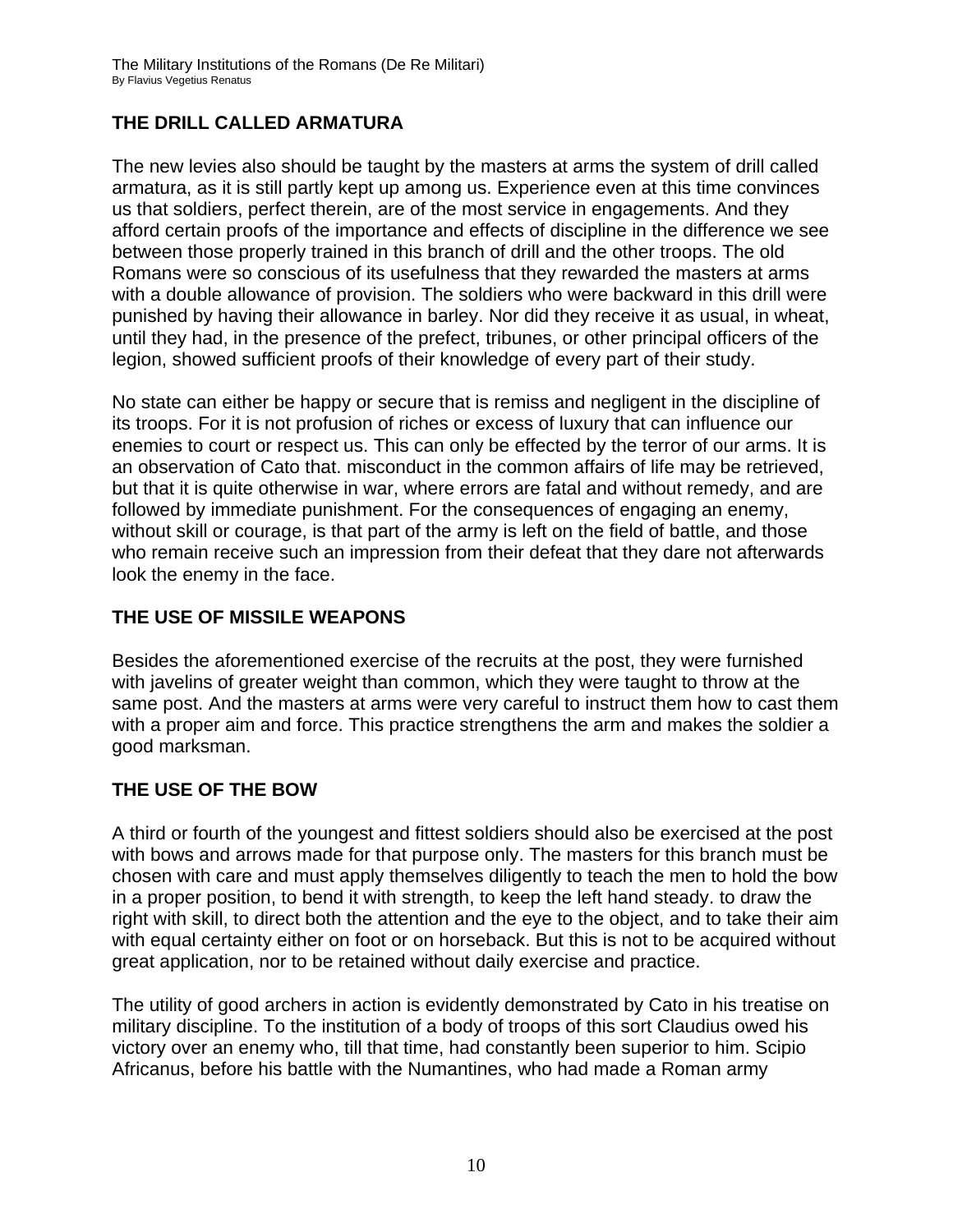ignominiously pass under the yoke, thought he could have no likelihood of success except by mingling a number of select archers with every century.

# **THE SLING**

Recruits are to be taught the art of throwing stones both with the hand and sling. The inhabitants of the Balearic Islands are said to have been the inventors of slings, and to have managed them with surprising dexterity, owing to the manner of bringing up their children. The children were not allowed to have their food by their mothers till they had first struck it with their sling. Soldiers, notwithstanding their defensive armor, are often more annoyed by the round stones from the sling than by all the arrows of the enemy. Stones kill without mangling the body, and the contusion is mortal without loss of blood. It is universally known the ancients employed slingers in all their engagements. There is the greater reason for instructing all troops, without exception, in this exercise, as the sling cannot be reckoned any incumbrance, and often is of the greatest service, especially when they are obliged to engage in stony places, to defend a mountain or an eminence, or to repulse an enemy at the attack of a castle or city.

# **THE LOADED JAVELIN**

The exercise of the loaded javelins, called martiobarbuli, must not be omitted. We formerly had two legions in lllyricum, consisting of six thousand men each, which from their extraordinary dexterity and skill in the use of these weapons were discingui.shed by the same appellation. They supported for a long time the weight of all the wars and distinguished themselves so remarkably that the Emperors Diocletian and Maximian on their accession honored them with the titles of Jovian and Herculean and preferred them before all the other legions. Every soldier carries five of these javelins in the hollow of his shield. And thus the legionary soldiers seem to supply the place of archers, for they wound both the men and horses of the enemy before they come within reach of the common missile weapons.

# **TO BE TAUGHT TO VAULT**

The ancients strictly obliged both the veteran soldiers and recruits to a constant practice of vaulting. It has indeed reached our cimes, although little regard is paid to it at present. They had wooden horses for that purpose placed in winter under cover and in summer in the field. The young soldiers were taught to vault on them at first without arms, afterwards completely armed. And such was their attention to this exercise that they were accustomed to mount and dismount on either side indifferently, with their drawn swords or lances in their hands. By assiduous practice in the leisure of peace, their cavalry was brought to such perfection of discipline that they mounted their horses in an instant even amidst the confusion of sudden and unexpected alarms.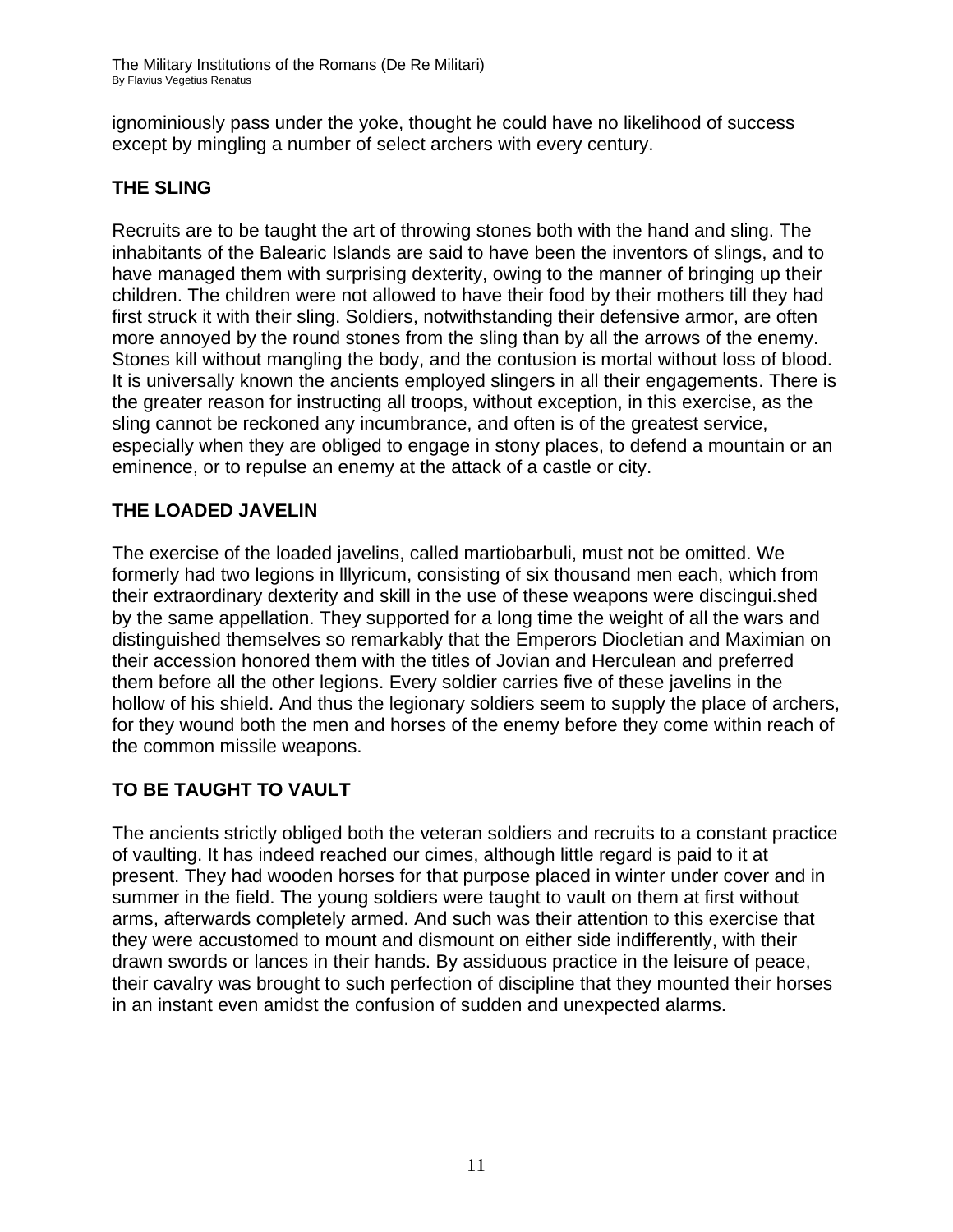# **AND TO CARRY BURDENS**

To accustom soldiers to carry burdens is also an essential part of discipline. Recruits in particular should be obliged frequently to carry a weight of not less than sixty pounds (exclusive of their arms), and to march with it in the ranks. This is because on difficult expeditions they often find themselves under the necessity of carrying their provisions as well as their arms. Nor will they find this troublesome when inured to it by custom, which makes everything easy. Our troops in ancient times were a proof of this, and Virgil has remarked it in the following lines:

The Roman soldiers, bred in war's alarms, Bending with unjust loads and heavy arms, Cheerful their toilsome marches undergo, And pitch their sudden camp before the foe.

#### **THE ARMS OF THE ANCIENTS**

The manner of arming the troops comes next under consideration. But the method of the ancients no longer is followed. For though after the example of the Goths, the Alans and the Huns, we have made some improvements in the arms of the cavalry, yet it is plain the infantry are entirely defenseless. From the foundation of the city till the reign of the Emperor Gratian, the foot wore cuirasses and helmets. But negligence and sloth having by degrees introduced a total relaxation of discipline, the soldiers began to think their armor too heavy, as they seldom put it on. They first requested leave from the Emperor to lay aside the cuirass and afterwards the helmet. In consequence of this, our troops in their engagements with the Goths were often overwhelmed with their showers of arrows. Nor was the necessity of obliging the infantry to resume their cuirasses and helmets discovered, notwithstanding such repeated defeats, which brought on the destruction of so many great cities.

Troops, defenseless and exposed to all the weapons of the enemy, are more disposed to fly than fight. What can be expected from a foot-archer without cuirass or helmet, who cannot hold at once his bow and shield; or from the ensigns whose bodies are naked, and who cannot at the same time carry a shield and the colors? The foot soldier finds the weight of a cuirass and even of a helmet intolerable. This is because he is so seldom exercised and rarely puts them on.

But the case would be quite different, were they even heavier than they are, if by constant practice he had been accustomed to wear them. But it seems these very men, who cannot support the weight of the ancient armor, think nothing of exposing themselves without defense to wounds and death, or, which is worse, to the shame of being made prisoners, or of betraying their country by flight; and thus to avoid an inconsiderable share of exercise and fatigue, suffer themselves ignominiously to be cut in pieces. With what propriety could the ancients call the infantry a wall, but that in some measure they resembled it by the complete armor of the legionary soldiers who had shields, helmets, cuirasses, and greaves of iron on the right leg; and the archers who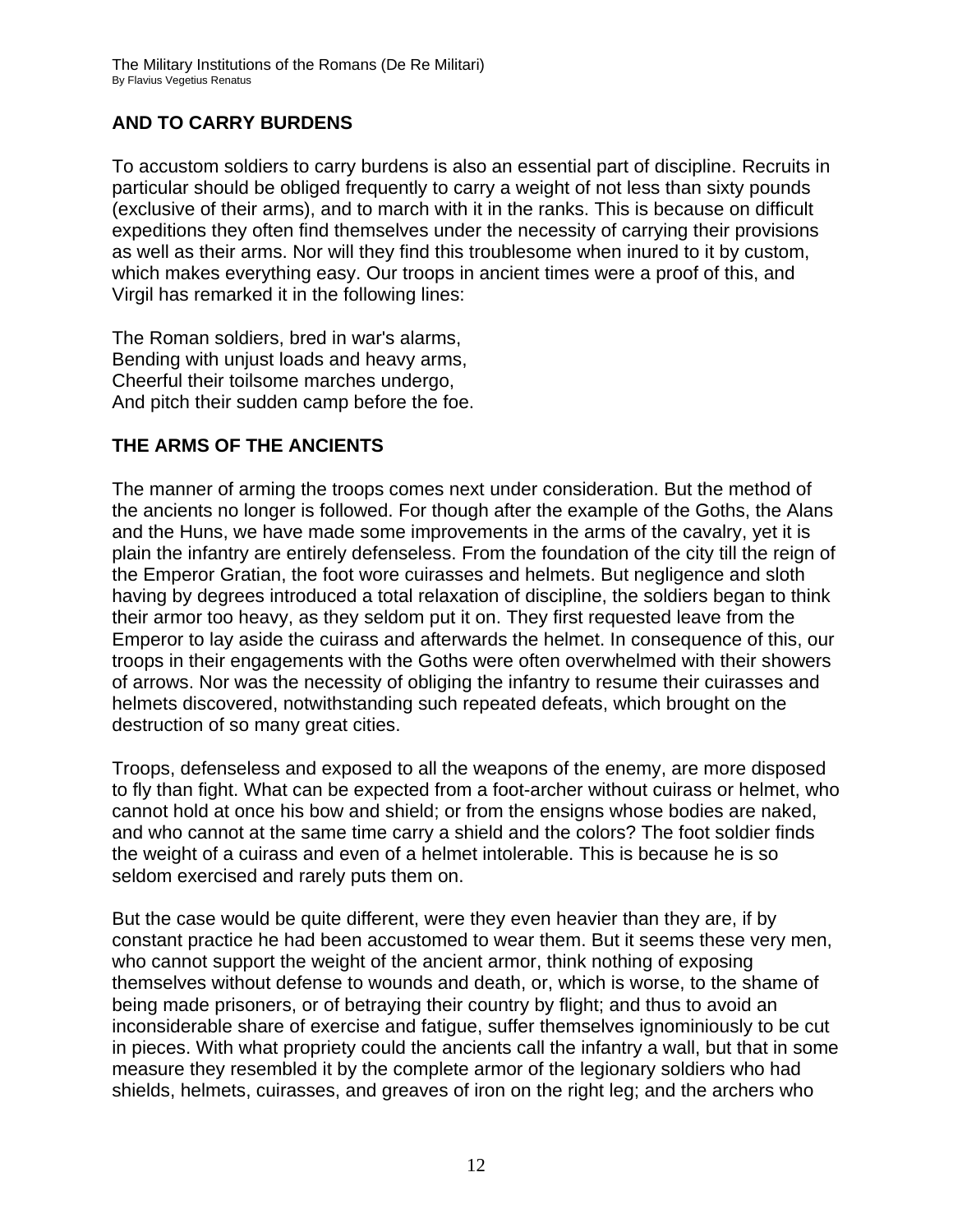had gauntlets on the left arm. These were the defensive arms of the legionary soldiers. Those who fought in the first line of their respective legions were called principes, in the second hastati, and in third triarii.

The triarii, according to their method of discipline, rested in time of action on one knee, under cover of their shields, so that in this position they might be less exposed to the darts of the enemy than if they stood upright; and also, when there was a necessity for bringing them up, that they might be fresh, in full vigor and charge with the greater impetuosity. There have been many instances of their gaining a complete victory after the entire defeat of both the principes and hastati.

The ancients had likewise a body of light infantry, slingers, and ferentarii (the light troops), who were generally posted on the wings and began the engagement. The most active and best disciplined men were selected for this service; and as their number was not very great, they easily retired in case of a repulse through the intervals of the legion, without thus occasioning the least disorder in the line.

The Pamonian leather caps worn by our soldiers were formerly introduced with a different design. The ancients obliged the men to wear them at all times so that being constantly accustomed to have the head covered they might be less sensible of the weight of the helmet.

As to the missile weapons of the infantry, they were javelins headed with a triangular sharp iron, eleven inches or a foot long, and were called piles. When once fixed in the shield it was impossible to draw them out, and when thrown with force and skill, they penetrated the cuirass without difficulty. At present they are seldom used by us, but are the principal weapon of the barbarian heavy-armed foot. They are called bebrae, and every man carries two or three of them to battle.

It must be observed that when the soldiers engage with the javelin, the left foot should be advanced, for, by this attitude the force required to throw it is considerably increased. On the contrary, when they are close enough to use their piles and swords, the right foot should be advanced, so that the body may present less aim to the enemy, and the right arm be nearer and in a more advantageous position for striking. Hence it appears that it is as necessary to provide soldiers with defensive arms of every kind as to instruct them in the use of offensive ones. For it is certain a man will fight with greater courage and confidence when he finds himself properly armed for defense.

#### **ENTRENCHED CAMPS**

Recruits are to be instructed in the manner of entrenching camps, there being no part of discipline so necessary and useful as this. For in a camp, well chosen and entrenched, the troops both day and night lie secure within their works, even though in view of the enemy. It seems to resemble a fortified city which they can build for their safety wherever they please. But this valuable art is now entirely lost, for it is long since any of our camps have been fortified either with trenches or palisades. By this neglect our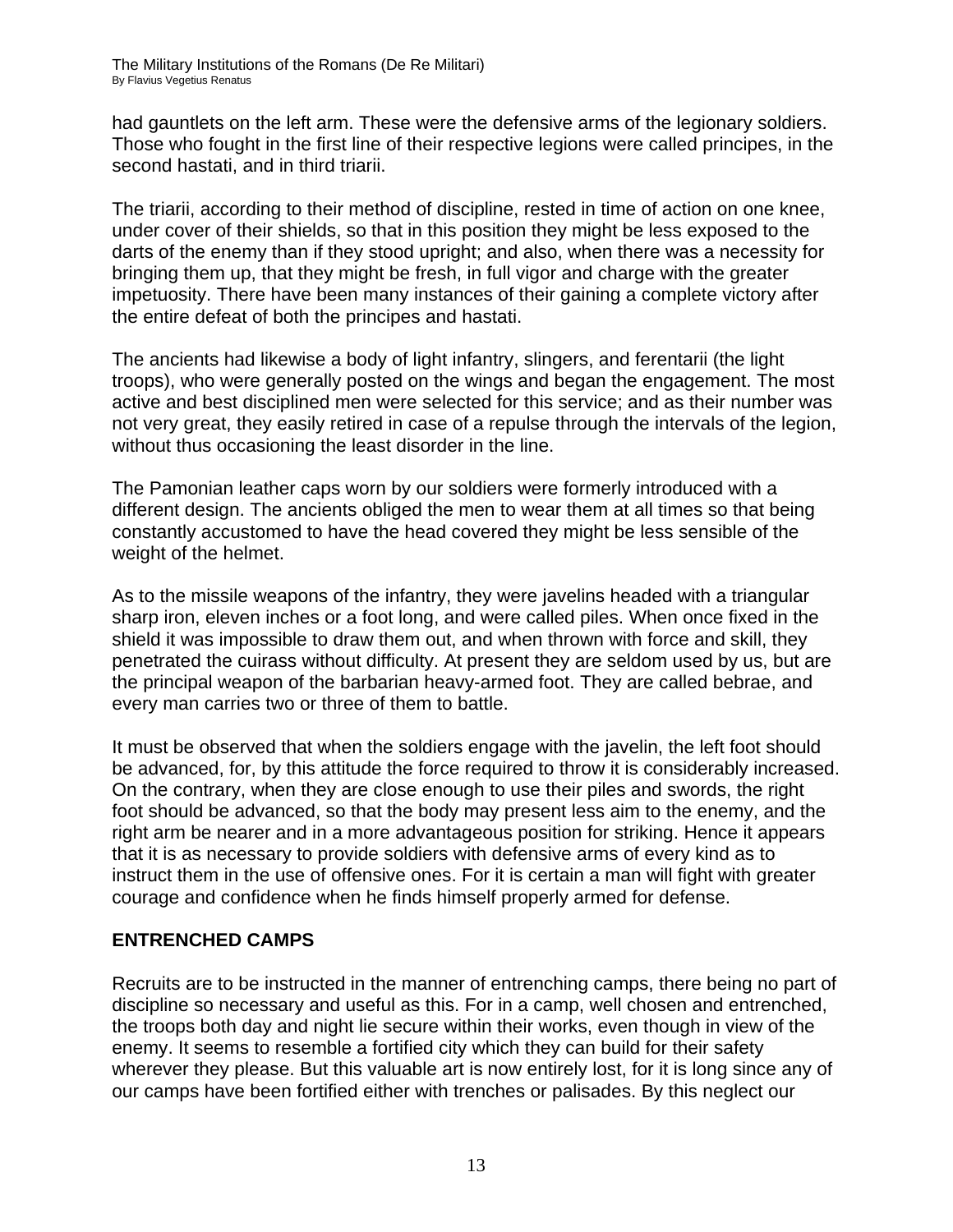The Military Institutions of the Romans (De Re Militari) By Flavius Vegetius Renatus

forces have been often surprised by day and night by the enemy's cavalry and suffered very severe losses. The importance of this custom appears not only from the danger to which troops are perpetually exposed who encamp without such precautions, but from the distressful situation of an army that, after receiving a check in the field, finds itself without retreat and consequently at the mercy of the enemy. A camp, especially in the neighborhood of an enemy, must be chosen with great care. Its situation should be strong by nature, and there should be plenty of wood, forage and water. If the army is to continue in it any considerable time, attention must be had to the salubrity of the place. The camp must not be commanded by any higher grounds from whence it might be insulted or annoyed by the enemy, nor must the location be liable to floods which would expose the army to great danger. The dimensions of the camps must be determined by the number of troops and quantity of baggage, that a large army may have room enough, and that a small one may not be obliged to extend itself beyond its proper ground. The form of the camps must be determined by the site of the country, in conformity to which they must be square, triangular or oval. The Praetorian gate should either front the east or the enemy. In a temporary camp it should face the route by which the army is to march. Within this gate the tents of the first centuries or cohorts are pitched, and the dragons\* and other ensigns planted.

The Decumane gate is directly opposite to the Praetorian in the rear of the camp, and through this the soldiers are conducted to the place appointed for punishment or execution.

There are two methods of entrenching a camp. When the danger is not imminent, they carry a slight ditch round the whole circuit, only nine feet broad and seven deep. With the turf taken from this they make a kind of wall or breastwork three feet high on the inner side of the ditch. But where there is reason to be apprehensive of attempts of the enemy, the camp must be surrounded with a regular ditch twelve feet broad and nine feet deep perpendicular from the surface of the ground. A parapet is then raised on the side next the camp, of the height of four feet, with hurdles and fascines properly covered and secured by the earth taken out of the ditch. From these dimensions the interior height of the intrenchment will be found to be thirteen feet, and the breadth of the ditch twelve. On the top of the whole are planted strong palisades which the soldiers carry constantly with them for this purpose. A sufficient number of spades, pickaxes, wicker baskets and tools of all kinds are to be provided for these works.

There is no difficulty in carrying on the fortifications of a camp when no enemy is in sight. But if the enemy is near, all the cavalry and half the infantry are to be drawn up in order of battle to cover the rest of the troops at work on the entrenchments and be ready to receive the enemy if they offer to attack. The centuries are employed by turns on the work and are regularly called to the relief by a crier till the whole is completed. It is then inspected and measured by the centurions, who punish such as have been indolent or negligent. This is a very important point in the discipline of young soldiers, who when properly trained to it will be able in an emergency to fortify their camp with skill and expedition.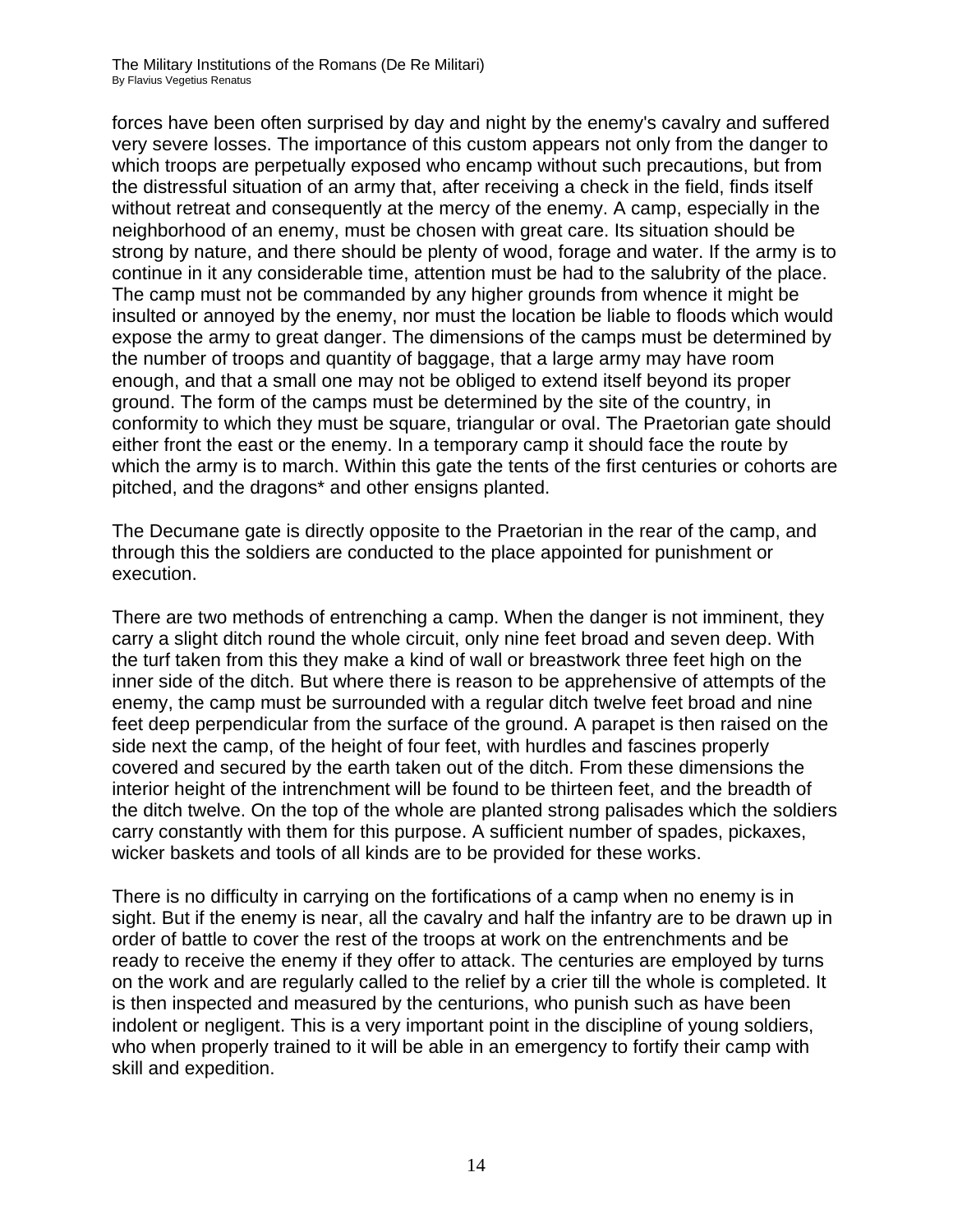The Military Institutions of the Romans (De Re Militari) By Flavius Vegetius Renatus

# **EVOLUTIONS**

No part of drill is more essential in action than for soldiers to keep their ranks with the greatest exactness, without opening or closing too much. Troops too much crowded can never fight as they ought, and only embarrass one another. If their order is too open and loose, they give the enemy an opportunity of penetrating. Whenever this happens and they are attacked in the rear, universal disorder and confusion are inevitable. Recruits should therefore be constantly in the field, drawn up by the roll and formed at first into a single rank. They should learn to dress in a straight line and to keep an equal and just distance between man and man. They must then be ordered to double the rank, which they must perform very quickly, and instantly cover their file leaders. In the next place, they are to double again and form four deep. And then the triangle or, as it is commonly called, the wedge, a disposition found very serviceable in action. They must be taught to form the circle or orb; for well-disciplined troops, after being broken by the enemy, have thrown themselves into this position and have thereby prevented the total rout of the army. These evolutions, often practiced in the field of exercise, will be found easy in execution on actual service.

#### **MONTHLY MARCHES**

It was a constant custom among the old Romans, confirmed by the Ordinances of Augustus and Hadrian, to exercise both cavalry and infantry three times in a month by marches of a certain length. The foot were obliged to march completely armed the distance of ten miles from the camp and return, in the most exact order and with the military step which they changed and quickened on some part of the march. Their cavalry likewise, in troops and properly armed, performed the same marches and were exercised at the same time in their peculiar movement and evolutions; sometimes, as if pursuing the enemy, sometimes retreating and returning again with greater impetuosity to the charge. They made these marches not in plain and even ground only, but both cavalry and infantry were ordered into difficult and uneven places and to ascend or descend mountains, to prepare them for all kinds of accidents and familiarize them with the different maneuvers that the various situations of a country may require.

#### **CONCLUSION**

These military maxims and instructions, invincible Emperor, as a proof of my devotion and zeal for your service, I have carefully collected from the works of all the ancient authors on the subject. My design herein is to point out the certain method of forming good and serviceable armies, which can only be accomplished by an exact imitation of the ancients in their care in the choice and discipline of their levies. Men are not degenerated in point of courage, nor are the countries that produced the Lacedaemonians, the Athenians, the Marsians, the Samnites, the Peligni and even the Romans themselves, yet exhausted. Did not the Epirots acquire in former times a great reputation in war? Did not the Macedonians and Thessalians, after conquering the Persians, penetrate even into India? And it is well known that the warlike dispositions of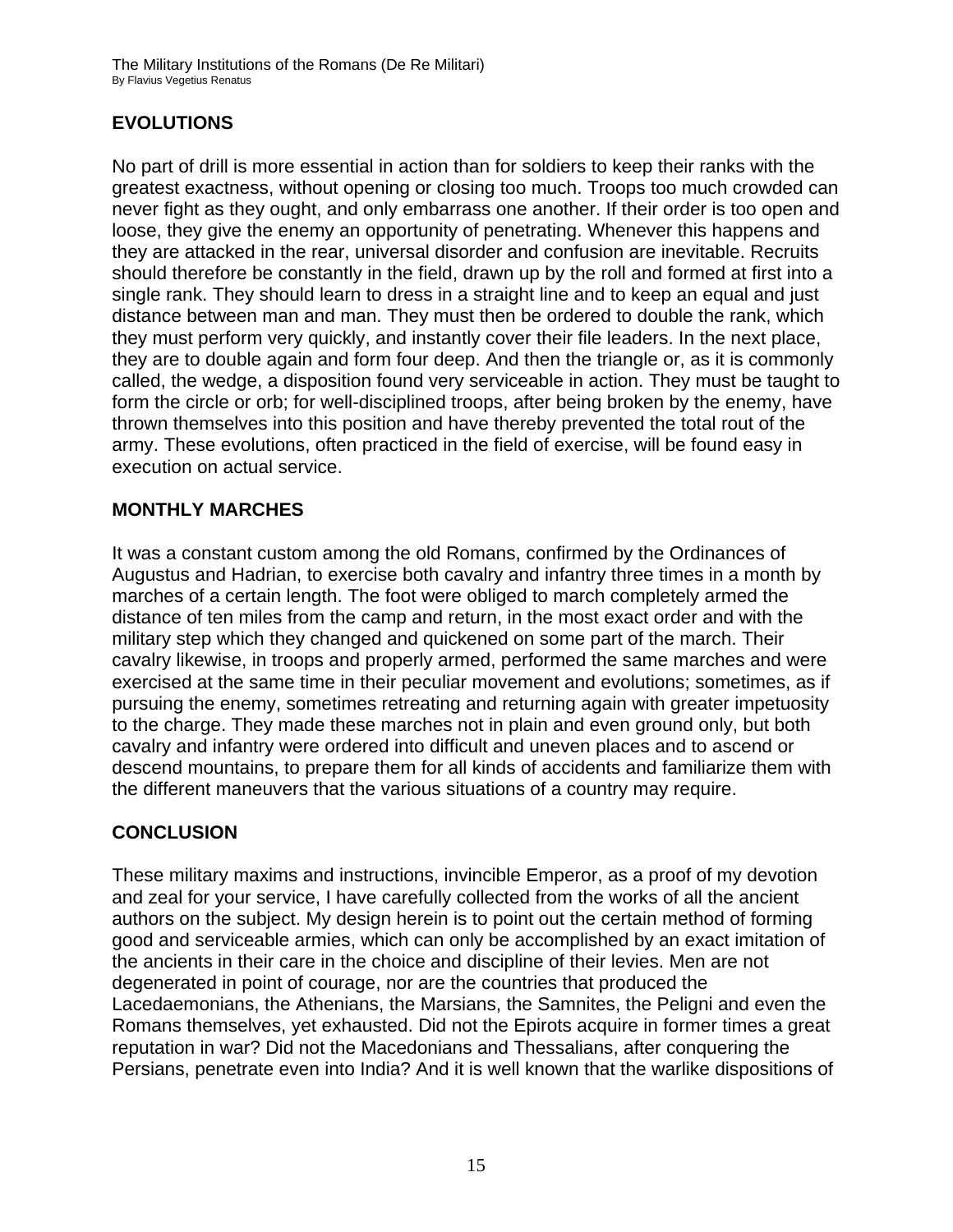the Dacians, Moesians and Thracians gave rise to the fable that Mars was born among them.

To pretend to enumerate the different nations so formidable of old, all which now are subject to the Romans, would be tedious. But the security established by long peace has altered their dispositions, drawn them off from military to civil pursuits and infused into them a love of idleness and ease. Hence a relaxation of military discipline insensibly ensued, then a neglect of it, and it sunk at last into entire oblivion. Now will it appear surprising that this alteration should have happened in latter times, if we consider that the peace, which lasted about twenty years or somewhat more after the first Punic war, enervated the Romans, before everywhere victorious, by idleness and neglect of discipline to such a degree, that in the second Punic war they were not able to keep the field against Hannibal. At last, after the defeat of many consuls and the loss of many officers and armies, they were convinced that the revival of discipline was the only road to victory and thereby recovered their superiority. The necessity, therefore, of discipline cannot be too often inculcated, as well as the strict attention requisite in the choice and training of new levies. It is also certain that it is a much less expense to a State to train its own subjects to arms than to take foreigners into its pay.

\* This mark was imprinted on the hands of the soldiers, either with a hot iron, or in some other manner. It was indelible.

\* The dragon was the particular ensign of each cohort.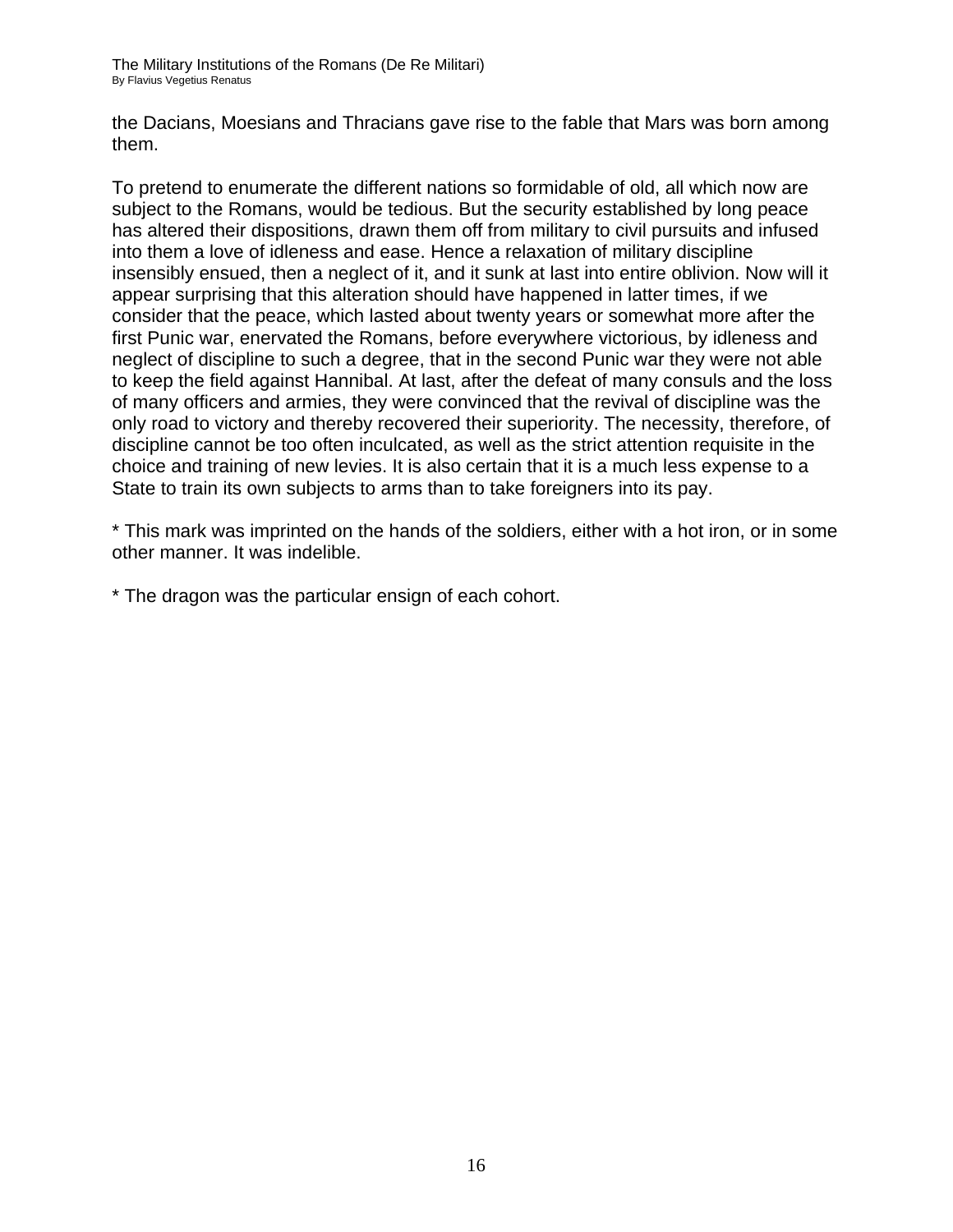#### Preface to Book II

# **To the Emperor Valentinian**

Such a continued series of victories and triumphs proved incontestably Your Majesty's full and perfect knowledge of the military discipline of the ancients. Success in any profession is the most certain mark of skill in it. By a greatness of mind. above human comprehension Your Majesty condescends to seek instruction from the ancients, notwithstanding your own recent exploits surpass antiquity itself. On receiving Your Majesty's orders to continue this abridgement, not so much for your instruction as convenience, I knew not how to reconcile my devotion to Your commands with the respect due to Your Majesty. Would it not be the greatest height of presumption to pretend to mention the art of war to the Lord and Master of the world and the Conqueror of all the barbarous nations, unless it were to describe his own actions? But disobedience to the will of so great a Prince would be both highly criminal and dangerous. My obedience, therefore, made me presumptuous, from the apprehensions of appearing more so by a contrary conduct. And in this I was not a little encouraged by the late instance of Your Majesty's indulgence. My treatise on the choice and discipline of new levies met with a favorable reception from Your Majesty, and since a work succeeded so well, composed of my own accord, I can have no fears for one undertaken by your own express commands.

Book II: The Organization of the Legion

# **THE MILITARY ESTABLISHMENT**

The military establishment consists of three parts, the cavalry, infantry and marine. The wings of cavalry were so called from their similitude to wings in their extension on both sides of the main body for its protection. They are now called vexillations from the kind of standards peculiar to them. The legionary horse are bodies particularly annexed to each legion, and of a different kind; and on their model were organized the cavalry called Ocreati, from the light boots they wear. The fleet consists of two divisions, the one of men of war called Liburnae, and the other of armed sloops. The cavalry are designed for plains. Fleets are employed for the protection of seas and rivers. The infantry are proper for the defense of eminences, for the garrisons of cities and are equally serviceable in plain and in uneven ground. The latter, therefore, from their facility of acting everywhere, are certainly the most useful and necessary troops to a state exclusively of the consideration of their being maintained at a less expense. The infantry are divided into two corps, the legions and auxiliaries, the latter of which are furnished by allies or confederates. The peculiar strength of the Romans always consisted in the excellent organization of their legions. They were so denominated ab eligendo, from the care and exactness used in the choice of the soldiers. The number of legionary troops in an army is generally much more considerable than that of the auxiliaries.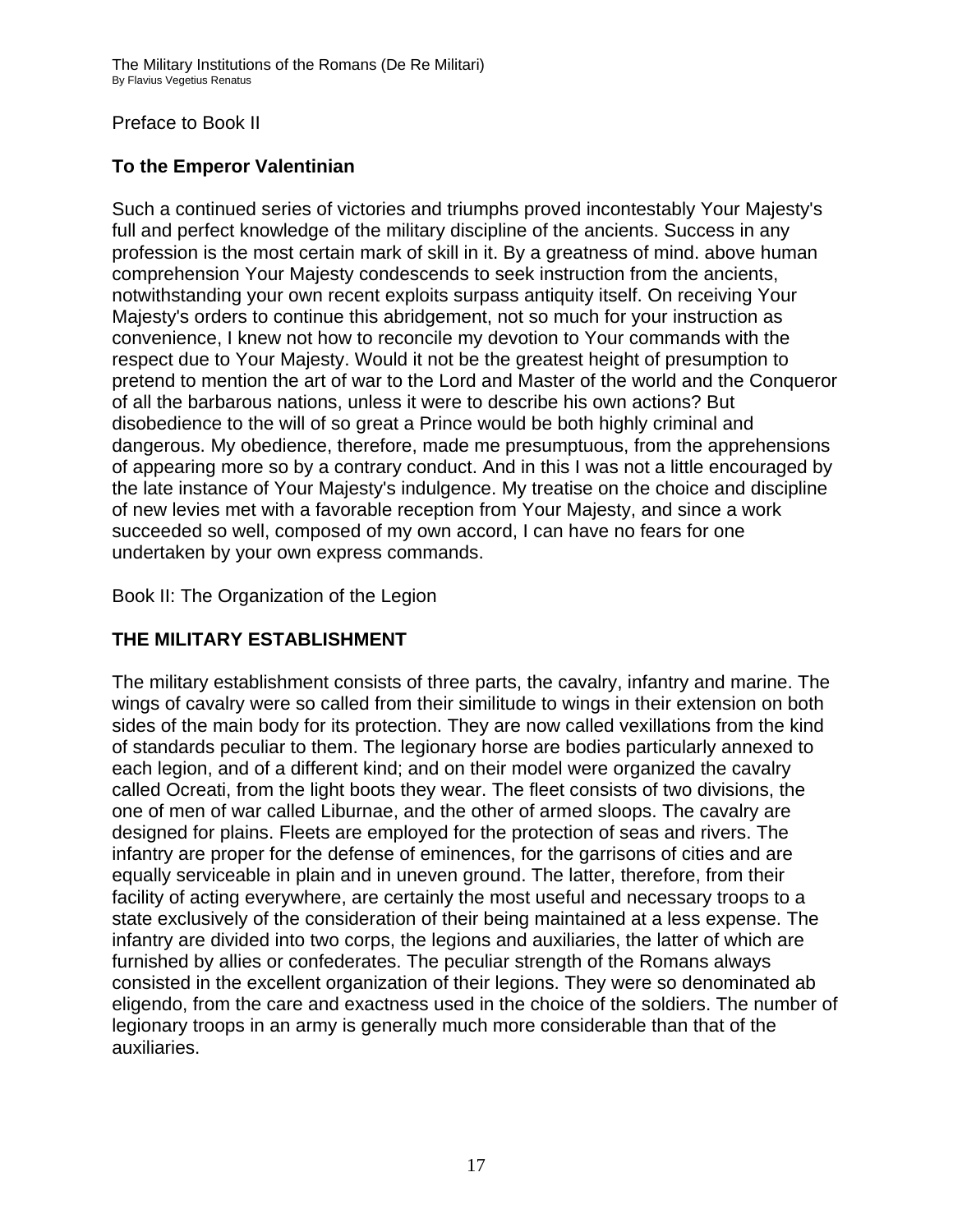#### **DIFFERENCE BETWEEN THE LEGIONS AND AUXILIARIES**

The Macedonians, the Greeks and the Dardanians formed their troops into phalanxes of eight thousand men each. The Gauls, Celtiberians and many other barbarous nations divided their armies into bodies of six thousand each. The Romans have their legions usually six thousand strong, sometImes more.

We shall now explain the difference between the legions and the auxiliaries. The latter are hired corps of foreigners assembled from different parts of the Empire, made up of different numbers, without knowledge of one another or any tie of affection. Each nation has its own peculiar discipline, customs and manner of fighting. Little can be expected from forces so dissimilar in every respect, since it is one of the most essential points in military undertakings that the whole army should be put in motion and governed by one and the same order. But it is almost impossible for men to act in concert under such varying and unsettled circumstances. They are, however, when properly trained and disciplined, of material service and are always joined as light troops with the legions in the line. And though the legions do not place their principal dependence on them, yet they look on them as a very considerable addition to their strength.

But the complete Roman legion, in its own peculiar cohorts, contains within itself the heavy-armed foot, that is: the principes, hastati, triarii, and antefignani, the lightarmed foot, consisting of the ferentarii, archers, slingers, and balistarii, together with the legionary cavalry incorporated with it. These bodies, all actuated with the same spirit, are united inseparably in their various dispositions for forming, encamping and fighting. Thus the legion is compact and perfect in all its parts and, without any foreign assistance, has always been superior to any force that could be brought against it. The Roman greatness is a proof of the excellence of their legions, for with them they always defeated whatever numbers of the enemy they thought fit, or their circumstances gave them an opportunity to engage.

# **CAUSES OF DECAY OF THE LEGION**

The name of the legion remains indeed to this day in our armies, but its strength and substance are gone, since by the neglect of our predecessors, honors and preferments, which were formerly the recompenses of merit and long services, were to be attained only by interest and favor. Care is no longer taken to replace the soldiers, who after serving their full time, have received their discharges. The vacancies continually happening by sickness, discharges, desertion and various other casualties, if not supplied every year or even every month, must in time disable the most numerous army. Another cause of the weakness of our legions is that in them the soldiers find the duty hard, the arms heavy, the rewards distant and the discipline severe. To avoid these inconveniences, the young men enlist in the auxiliaries, where the service is less laborious and they have reason to expect more speedy recompenses.

Cato the Elder, who was often Consul and always victorious at the head of the armies, believed he should do his country more essential service by writing on military affairs,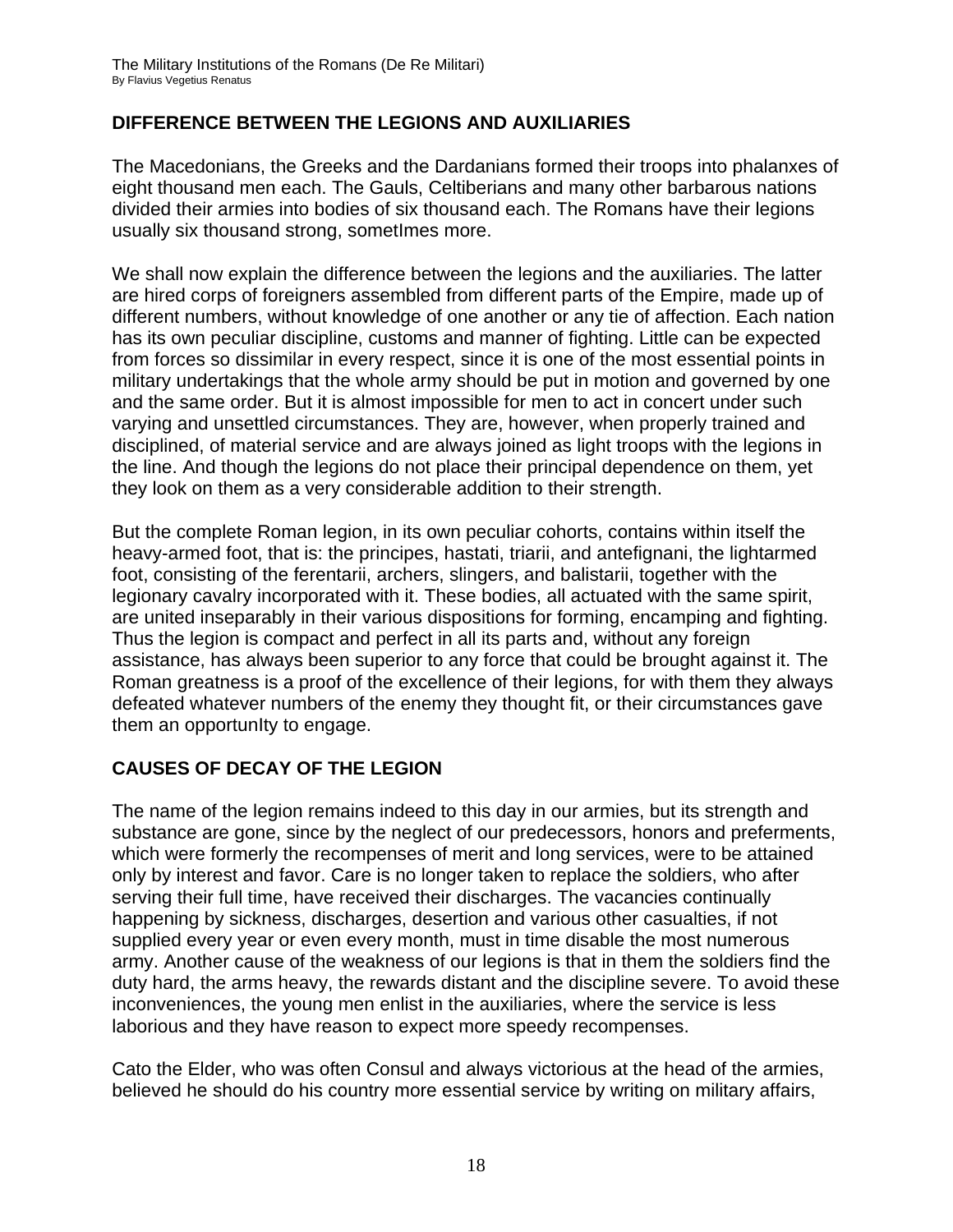than by all his exploits in the field. For the consequences of brave actions are only temporary, while whatever is committed to writing for public good is of lasting benefit. Several others have followed his example, particularly Frontinus, whose elaborate works on this subject were so well received by the Emperor Trajan. These are the authors whose maxims and institutions I have undertaken to abridge in the most faithful and conclse manner.

The expense of keeping up good or bad troops is the same; but it depends wholly on You, most August Emperor, to recover the excellent discipline of the ancients and to correct the abuses of later times. This is a reformation the advantages of which will be equally felt by ourselves and our posterity.

# **THE ORGANIZATION OF THE LEGION**

All our writers agree that never more than two legions, besides auxiliaries, were sent under the command of each consul against the most numerous armies of the enemies. Such was the dependence on their discipline and resolution that this number was thought sufficient for any war they were engaged in. I shall therefore explain the organization of the ancient legion according to the military constitution. But if the description appear obscure or imperfect, it is not to be imputed to me, but to the difficulty of the subject itself, which is therefore to be examined with the greater attention. A prince, skilled himself in military affairs, has it in his power to make himself invincible by keeping up whatever number of well disciplined forces he thinks proper.

The recruits having thus been carefully chosen with proper attention to their persons and dispositions, and having been daily exercised for the space of four months at least, the legion is formed by the command and under the auspices of the Emperor. The military mark, which is indelible, is first imprinted on the hands of the new levies, and as their names are inserted in the roll of the legions they take the usual oath, called the military oath. They swear by God, by Christ and by the Holy Ghost; and by the Majesty of the Emperor who, after God, should be the chief object of the love and veneration of mankind. For when he has once received the title of August, his subjects are bound to pay him the most sincere devotion and homage, as the representative of God on earth. And every man, whether in a private or military station, serves God in serving him faithfully who reigns by His authority. The soldiers, therefore, swear they will obey the Emperor willingly and implicitly in all his commands, that they will never desert and will always be ready to sacrifice their lives for the Roman Empire.

The legion should consist of ten cohorts, the first of which exceeds the others both in number and quality of its soldiers, who are selected to serve in it as men of some family and education. This cohort has the care of the eagle, the chief ensign in the Roman armies and the standard of the whole legion, as well as of the images of the emperors which are always considered as sacred. It consists of eleven hundred and five foot and one hundred and thirty-two horse cuirassiers, and is distinguished by the name of the Millarian Cohort. It is the head of the legion and is always first formed on the right of the first line when the legion draws up in order of battle.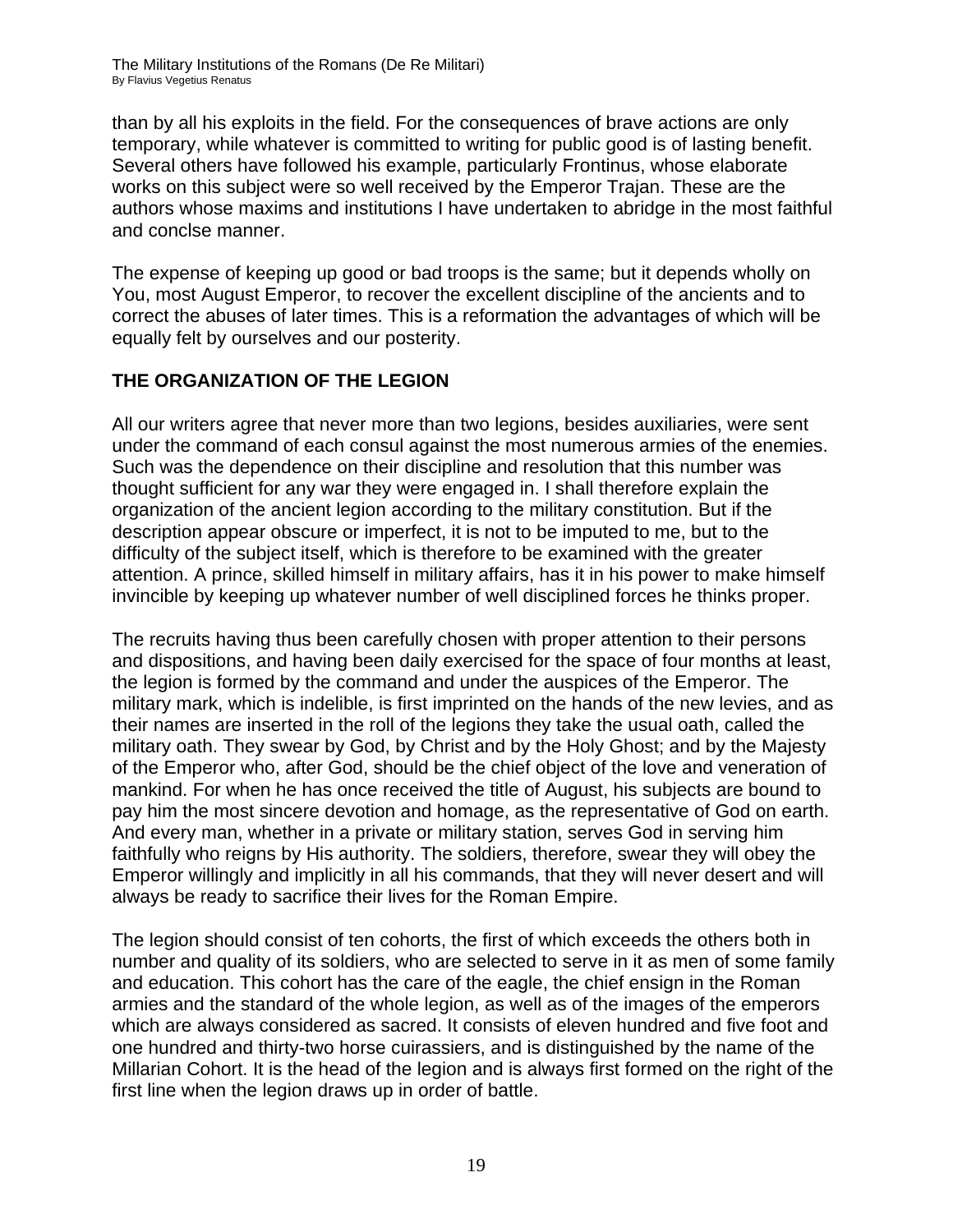The second cohort contains five hundred and fifty-five foot and sixty-six horse, and is called the Quingentarian Cohort. The third is composed of five hundred and fiftyfive foot and sixty-six horse, generally chosen men, on account of its situation in the center of the first line. The fourth consists of the same number of five hundred and fifty-five foot and sixty-six horse. The fifth has likewise five hundred and fifty-five foot and sixty-six horse, which should be some of the best men, being posted on the left flank as the first cohort is on the right. These five cohorts compose the first line.

The sixth includes five hundred and fifty-five foot and sixty-six horse, which should be the flower of the young soldiers as it draws up in the rear of the eagle and the images of the emperors, and on the right of the second line. The seventh contains five hundred and fifty-five foot and sixty-six horse. The eighth is composed of five hundred and fiftyfive foot and sixty-six horse, all selected troops, as it occupies the center of the second line. The ninth has five hundred and fifty-five foot and sixty-six horse. The tenth consists of the same number of five hundred and fifty-five foot and sixty-six horse and requires good men, as it closes the left flank of the second line. These ten cohorts form the complete legions, consisting in the whole of six thousand one hundred foot and seven hundred and twenty-six horses. A legion should never be composed of a less number of men, but it is sometimes stronger by the addition of other Millarian Cohorts.

# **THE OFFICERS OF THE LEGION**

Having shown the ancient establishment of the legion, we shall now explain the names of the principal soldiers or, to use the proper term, the officers, and their ranks according to the present rolls of the legions. The first tribune is appointed by the express commission and choice of the Emperor. The second tribune rises to that rank by length of service. The tribunes are so called from their command over the soldiers, who were at first levied by Romulus out of the different tribes. The officers who in action commanded the orders or divisions are called Ordinarii. The Augustales were added by Augustus to the Ordinarii; and the Flaviales were appointed by Flavius Vespasian to double the number of the Augustales. The eagle-bearers and the image-bearers are those who carry the eagles and images of the Emperors. The Optiones are subaltern officers, so denominated from their being selected by the option of their superior officers, to do their duty as their substitutes or lieutenants in case of sickness or other accident. The ensign-bearers carry the ensigns and are called Draconarii. The Tesserarii deliver the parole and the orders of the general to the different messes of the soldiers. The Campignei or Antefignani are those whose duty it is to keep the proper exercises and discipline among the troops. The Metatores are ordered before the army to fix on the ground for its encampments. The Beneficiarii are so named from their owing their promotion to the benefit or interest of the Tribunes. The Librarii keep the legionary accounts. The Tubicines, Cornicines, and Buccinatores derive their appellations from blowing the trumpet, cornet, and buccina. Those who, expert in their exercises, receive a double allowance of provisions, are called Armaturae Duplares, and those who have but a single portion, Simplares. The Mensores mark out the ground by measure for the tents in an encampment, and assign the troops their respective quarters in garrison. The Torquati, so denominated from the gold collars given them in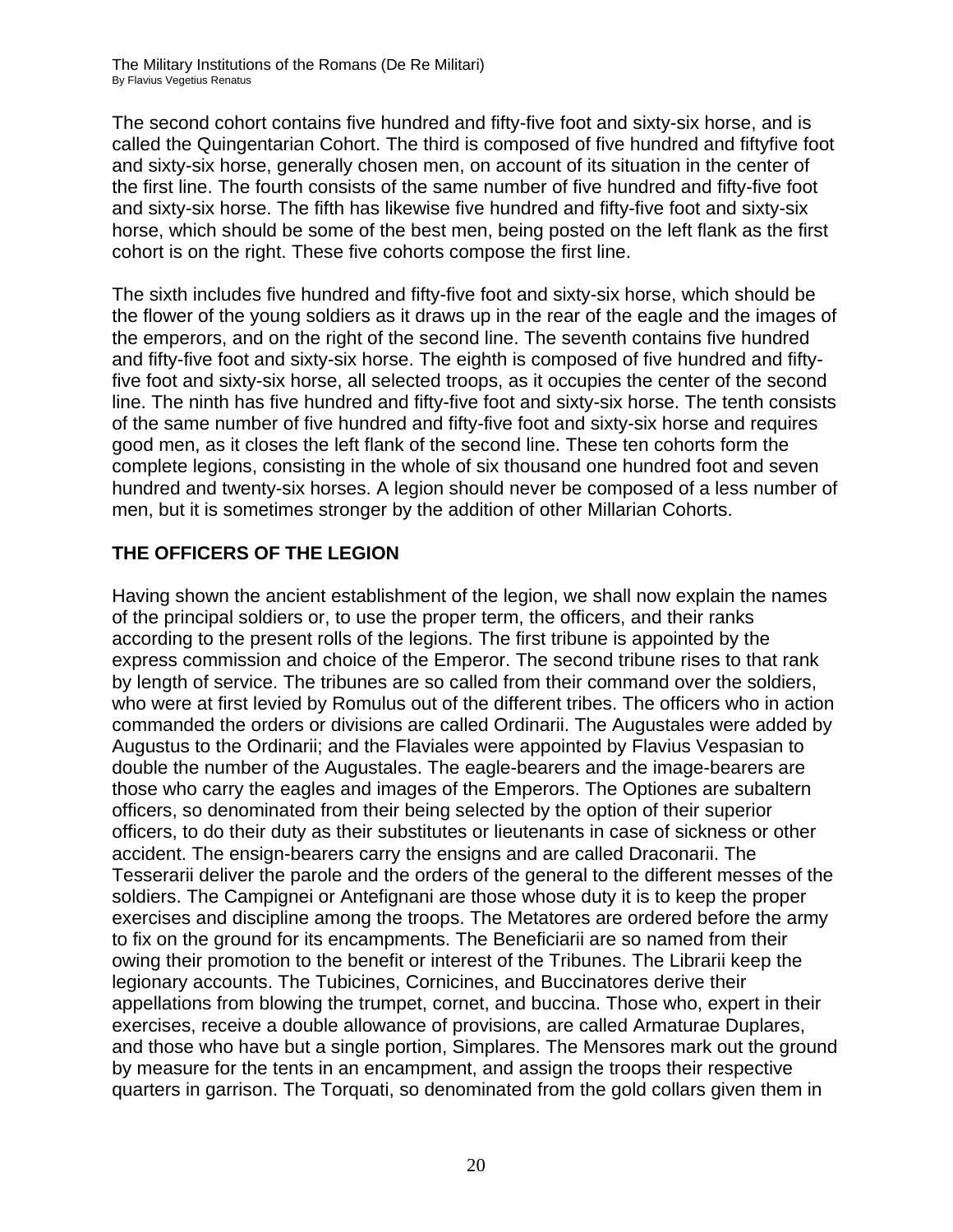reward for their bravery, had besides this honor different allowances. Those who received double were called Torquati Duplares, and those who had only single, Simplares. There were, for the same reason, Candidatii Duplares, and Candidatii Simplares. These are the principal soldiers or officers distinguished by their rank and privileges thereto annexed. The rest are called Munifices, or working soldiers, from their being obliged to every kind of military work without exception. Formerly it was the rule that the first Princeps of the legion should be promoted regularly to the rank of Centurion of the Primiple. He not only was entrusted with the eagle but commanded four centuries, that is, four hundred men in the first line. As head of the legion he had appointments of great honor and profit. The first Hastatus had the command of two centuries or two hundred men in the second line, and is now called Ducenarius. The Princeps of the first cohort commanded a century and a half, that is, one hundred and fifty men, and kept in a great measure the general detail of the legion. The second Hastatus had likewise a century and a half, or one hundred and fifty men. The first Triarius had the command of one hundred men. Thus the ten centuries of the first cohort were commanded by five Ordinarii, who by the ancient establishment enjoyed great honors and emoluments that were annexed to this rank in order to inspire the soldiers of the legions with emulation to attain such ample and considerable rewards. They had also Centurions appointed to each century, now called Centenarii and Decani, who commanded ten men, now called heads of messes. The second cohort had five Centurions; and all the rest to the tenth inclusively the same number. In the whole legion there were fiftyfive.

Lieutenants of consular dignity were formerly sent to command in the armies under the general, and their authority extended over both the legions and auxiliaries in peace and war. Instead of these officers, persons of high rank are now substituted with the title of Masters of the Forces. They are not limited to the command of two legions only, but have often a greater number. But the peculiar officer of the legion was the Praefect, who was always a count of the first order. On him the chief command devolved in the absence of the lieutenant. The Tribunes, Centurions, and all the soldiers in general were under his orders: He gave out the parole and order for the march and for the guards. And if a soldier committed a crime, by his authority the Tribune adjudged him to punishment. He had charge of the arms, horses, clothing and provisions. It was also his duty to keep both the legionary horse and foot in daily exercise and to maintain the strictest discipline. He ought to be a careful and diligent officer, as the sole charge of forming the legion to regularity and obedience depended on him and the excellence of the soldiers redounded entirely to his own honor and credit.

The Praefect of the camp, though inferior in rank to the former, had a post of no small importance. The position of the camp, the direction of the entrenchments, the inspection of the tents or huts of the soldiers and the baggage were comprehended in his province. His authority extended over the sick, and the physicians who had the care of them; and he regulated the expenses relative thereto. He had the charge of providing carriages, bathorses and the proper tools for sawing and cutting wood, digging trenches, raising parapets, sinking wells and bringing water into the camp. He likewise had the care of furnishing the troops with wood and straw, as well as the rams, onagri, balistae and all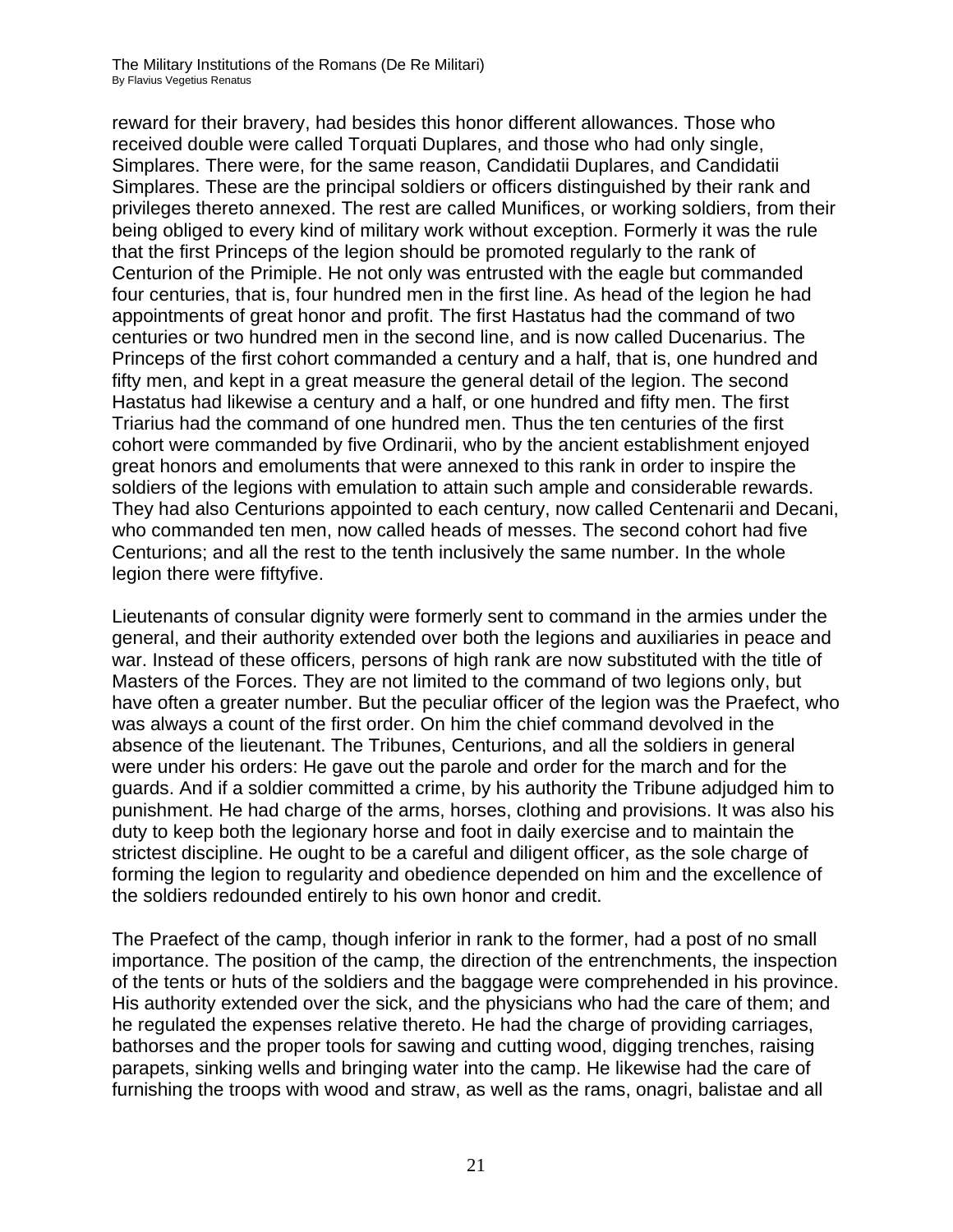the other engines of war under his direction. This post was always conferred on an officer of great skill, experience and long service, and who consequently was capable of instructing others in those branches of the profession in which he had distinguished himself.

# **THE PRAEFECT OF THE WORKMEN**

The legion had a train of joiners, masons, carpenters, smiths, painters, and workmen of every kind for the construction of barracks in the winter-camps and for making or repairing the wooden towers, arms, carriages and the various sorts of machines and engines for the attack or defense of places. They had also traveling workshops in which they made shields, cuirasses, helmets, bows, arrows, javelins and offensive and defensive arms of all kinds. The ancients made it their chief care to have every thing for the service of the army within the camp. They even had a body of miners who, by working under ground and piercing the foundations of walls, according to the practice of the Beffi, penetrated into the body of a place. All these were under the direction of the officer called the praefect of the workmen.

#### **THE TRIBUNE OF THE SOLDIERS**

We have observed that the legions had ten cohorts, the first of which, called the Millarian Cohort, was composed of men selected on account of their circumstances, birth, education, person and bravery. The tribune who commanded them was likewise distinguished for his skill in his exercises, for the advantages of his person and the integrity of his manners. The other cohorts were commanded, according to the Emperor's pleasure, either by tribunes or other officers commissioned for that purpose. In former times the discipline was so strict that the tribunes or officers abovementioned not only caused the troops under their command to be exercised daily in their presence, but were themselves so perfect in their military exercises as to set them the example. Nothing does so much honor to the abilities or application of the tribune as the appearance and discipline of the soldiers, when their apparel is neat and clean, their arms bright and in good order and when they perform their exercises and evolutions with dexterity.

# **CENTURIES AND ENSIGNS OF THE FOOT**

The chief ensign of the whole legion is the eagle and is carried by the eagle-bearer. Each cohort has also its own peculiar ensign, the Dragon, carried by the Draconarius. The ancients, knowing the ranks were easily disordered in the confusion of action, divided the cohorts into centuries and gave each century an ensign inscribed with the number both of the cohort and century so that the men keeping it in sight might be prevented from separating from their comrades in the greatest tumults. Besides the centurions, now called centenarii, were distinguished by different crests on their helmets, to be more easily known by the soldiers of their respective centuries. These precautions prevented any mistake, as every century was guided not only by its own ensign but likewise by the peculiar form of the helmet of its commanding officers. The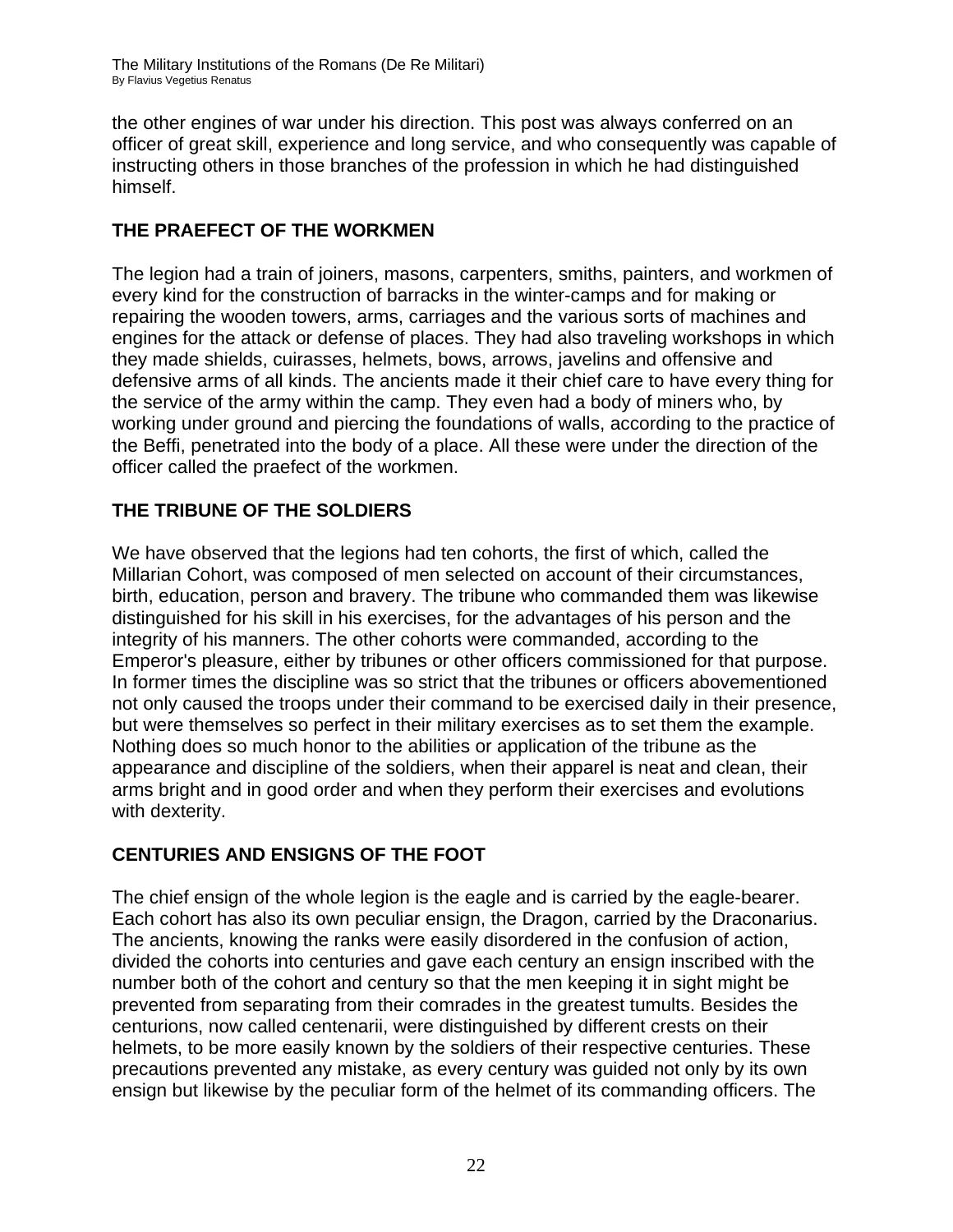centuries were also subdivided into messes of ten men each who lay in the same tent and were under orders and inspection of a Decanus or head of the mess. These messes were also called Maniples from their constant custom of fighting together in the same company or division.

# **LEGIONARY TROOPS OF HORSE**

As the divisions of the infantry are called centuries, so those of the cavalry are called troops. A troop consists of thirty-two men and is commanded by a Decurion. Every century has its ensign and every troop its Standard. The centurion in the infantry is chosen for his size, strength and deXterity in throwing his missile weapons and for his skill in the use of his sword and shield; in short for his expertness in all the exercises. He is to be vigilant, temperate, accive and readier to execute the orders he receives than to talk; Strict in exercising and keeping up proper discipline among his soldiers, in obliging them to appear clean and well-dressed and to have their arms constantly rubbed and bright. In like manner the Decurion is to be preferred to the command of a troop for his activity and address in mounting his horse completely armed; for his skill in riding and in the use of the lance and bow; for his attencion in forming his men to all the evolutions of the cavaIry; and for his care in obliging them to keep their cuirasses, lances and helmets always bright and in good order. The splendor of the arms has no inconsiderable effect in striking terror into an enemy. Can that man be reckoned a good soldier who through negligence suffers his arms to be spoiled by dirt and rust? In short, it is the duty of the Decurion to be attentive to whatever concerns the health or discipline of the men or horses in his troop.

# **DRAWING UP A LEGION IN ORDER OF BATTLE**

We shall exemplify the manner of drawing up an army in order of battle in the instance of one legion, which may serve for any number. The cavalry are posted on the wings. The infantry begin to form on a line with the :first cohort on the right. The second cohort draws up on the left of the first; the third occupies the center; the fourth is posted next; and the fifth closes the left flank. The ordinarii, the other officers and the soldiers of the first line, ranged before and round the ensigns, were called the principes. They were all heavy armed troops and had helmets, cuirasses, greaves, and shields. Their offensive weapons were large swords, called spathae, and smaller ones called semispathae together with five loaded javelins in the concavity of the shield, which they threw at the first charge. They had likewise two other javelins, the largest of which was composed of a staff five feet and a half long and a triangular head of iron nine inches long. This was formerly called the pilum, but now it is known by the name of spiculum. The soldiers were particularly exercised in the use of this weapon, because when thrown with force and skill it often penetrated the shields of the foot and the cuirasses of the horse. The other javelin was of smaller size; its triangular point was only five inches long and the staff three feet and one half. It was anciently called verriculum but now verutum.

The first line, as I said before, was composed of the principes; the hastati formed the second and were armed in the same manner. In the second line the sixth cohort was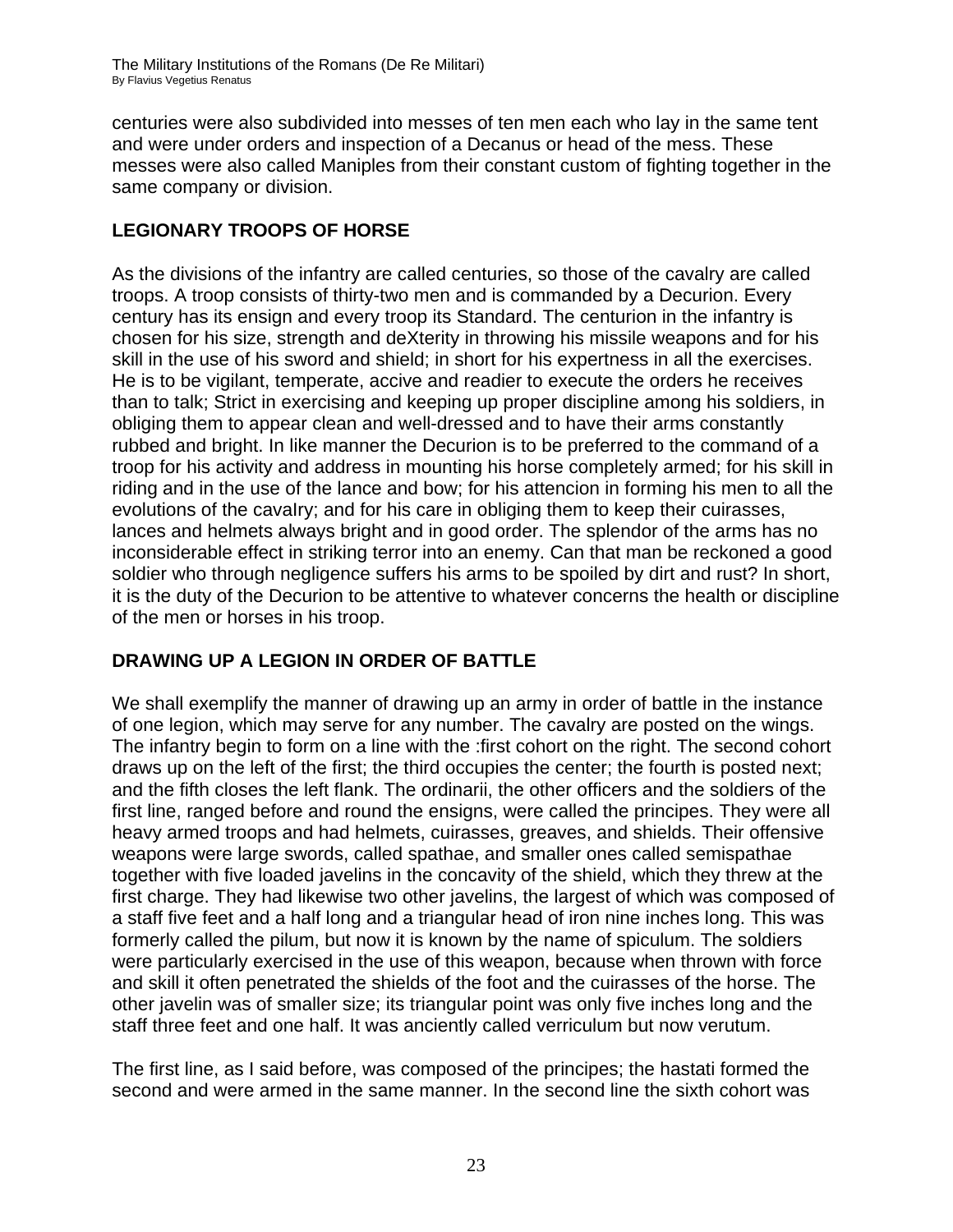posted on the right flank, with the seventh on its left; the eighth drew up in the center; the ninth was the next; and the tenth always closed the left flank. In the rear of these two lines were the ferentarii, light infantry and the troops armed with shields, loaded javelins, swords and common missile weapons, much in the same manner as our modern soldiers. This was also the post of the archers who had helmets, cuirasses, swords, bows and arrows; of the slingers who threw stones with the common sling or with the fustibalus; and of the tragularii who annoyed the enemy with arrows from the manubalistae or arcubalistae.

In the rear of all the lines, the triarii, completely armed, were drawn up. They had shields, cuirasses, helmets, greaves, swords, daggers, loaded javelins, and two of the common missile weapons. They rested during the acnon on one knee, so that if the first lines were obliged to give way, they might be fresh when brought up to the charge, and thereby retrieve what was lost and recover the victory. All the ensigns though, of the infantry, wore cuirasses of a smaller sort and covered their helmets with the shaggy skins of beasts to make themselves appear more terrible to the enemy. But the centurions had complete cuirasses, shields, and helmets of iron, the crest of which, placed transversely thereon, were ornamented with silver that they might be more easily distinguished by their respective soldiers.

The following disposition deserves the greatest attention. In the beginning of an engagement, the first and second lines remained immovable on their ground, and the trairii in their usual positions. The light-armed

troops, composed as above mentioned, advanced in the front of the line, and attacked the enemy. If they could make them give way, they pursued them; but if they were repulsed by superior bravery or numbers, they retired behind their own heavy armed infantry, which appeared like a wall of iron and renewed the action, at first with their missile weapons, then sword in hand. If they broke the enemy they never pursued them, least they should break their ranks or throw the line into confusion, and lest the enemy, taking advantage of their disorder, should return to the attack and destroy them without difficulty. The pursuit therefore was entirely left to the light-armed troops and the cavalry. By these precautions and dispositions the legion was victorious without danger, or if the contrary happened, was preserved without any considerable loss, for as it is not calculated for pursuit, it is likewise not easily thrown into disorder.

# **NAMES OF SOLDIERS INSCRIBED ON THEIR SHIELDS**

Lest the soldiers in the confusion of battle should be separated from their comrades, every cohort had its shields painted in a manner peculiar to itself. The name of each soldier was also written on his shield, together with the number of the cohort and century to which he belonged. From this description we may compare the legion, when in proper order, to a well fortified city as containing within itself every thing requisite in war, wherever it moved. It was secure from any sudden attempt or surprise of an enemy by its expeditious method of entrenching its camp even in the open plains and it was always provided with troops and arms of every kind. To be victorious, therefore, over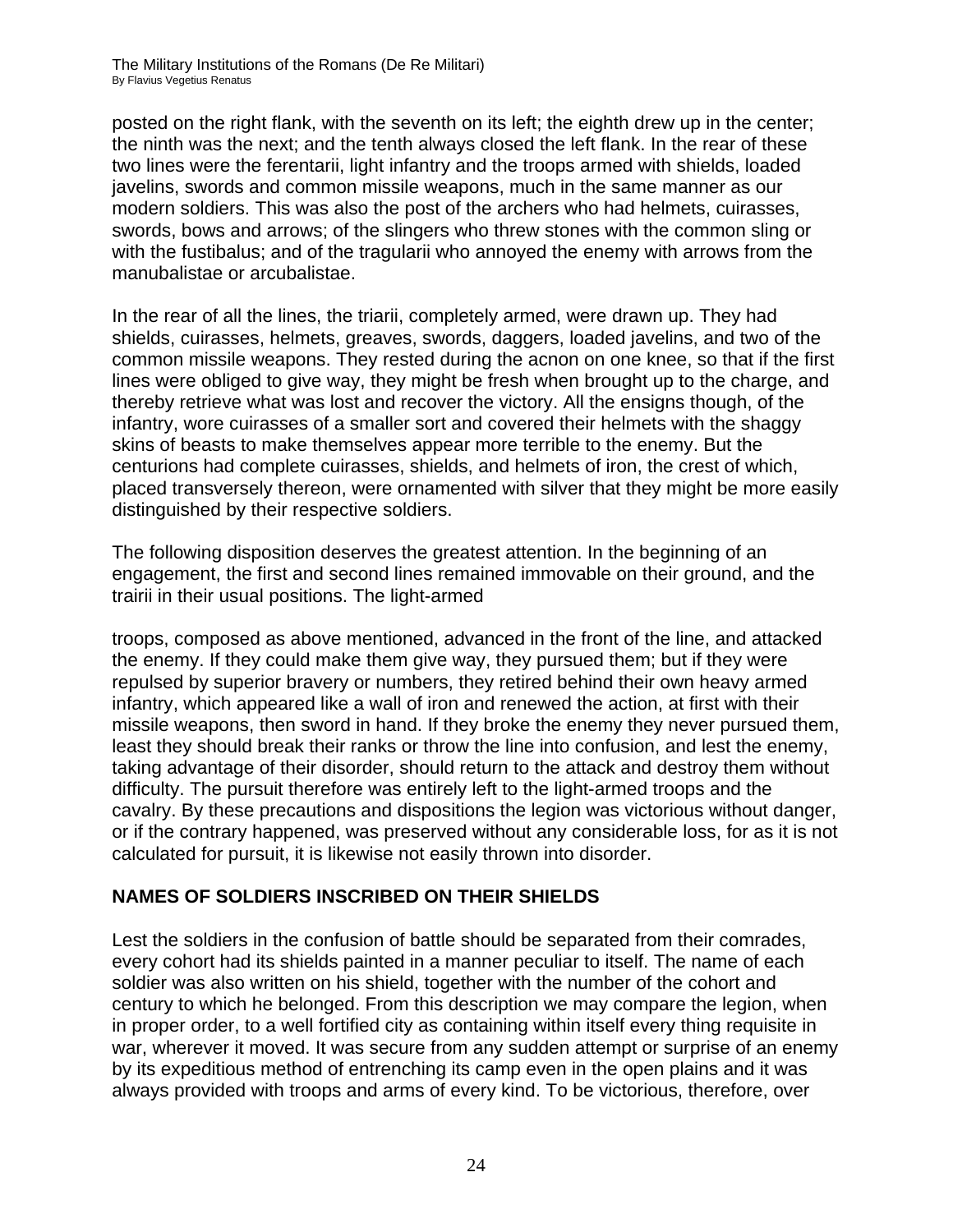our enemies in the field, we must unanimously supplicate heaven to dispose the Emperor to reform the abuses in raising our levies and to recruit our legions after the method of the ancients. The same care in choosing and instructing our young soldiers in all military exercises and drills will soon make them equal to the old Roman troops who subdued the whole world. Nor let this alteration and loss of ancient discipline in any way affect Your Majesty, since it is a happiness reserved for You alone both to restore the ancient ordinances and establish new ones for the public welfare. Every work before the attempt carries in it an appearance of difficulty; but in this case, if the levies are made by careful and experienced officers, an army may be raised, disciplined and rendered fit for service in a very short time; for the necessary expenses once provided, diligence soon effects whatever it undertakes.

# **RECORDS AND ACCOUNTS**

Several posts in the legion requiring men of some education, the superintendents of the levies should select some recruits for their skill in writing and accounts, besides the qualification to be attended to in general, such as size, strength and proper disposition for the service. For the whole detail of the legion, including the lists of the soldiers exempted from duty on private accounts, the rosters for their tour of military duties and their pay lists, is daily entered in the legionary books and kept we may almost say, with greater exactness than the regulations of provisions or other civil matters in the registers of the police. The daily guards in time of peace, the advanced guards and outposts in time of war, which are mounted regularly by the centuries and messes in their turns, are likewise punctually kept in rolls for that purpose, with the name of each soldier whose tour is past, that no one may have injustice done him or be excused from his duty by favor.

They are also exact in entering the time and limitation of furloughs, which formerly were never granted without difficulty and only on real and urgent business. They then never suffered the soldiers to attend on any private person or to concern themselves in private occupations, thinking it absurd and improper that the Emperor's soldiers, clothed and subsisted at the public expense, should follow any other profession. Some soldiers, however, were allowed for the service of the praefects, tribunes and even of the other officers, our of the number of the accensi or such as were raised after the legion was complete. These latter are now called supernumeraries. The regular troops were obliged to carry their wood, hay, water and straw into the camp themselves. From such kind of services they were called munifices.

# **SOLDIER'S DEPOSITS**

The institution of the ancients which obliged the soldiers to deposit half of every donative they received at the colors was wise and judicious; the intent was to preserve it for their use so that they might not squander it in extravagance or idle expense. For most men, particularly the poorer sort, soon spend whatever they can get. A reserve of this kind therefore is evidently of the greatest service to the soldiers themselves; since they are maintained at the public expense, their military stock by this method is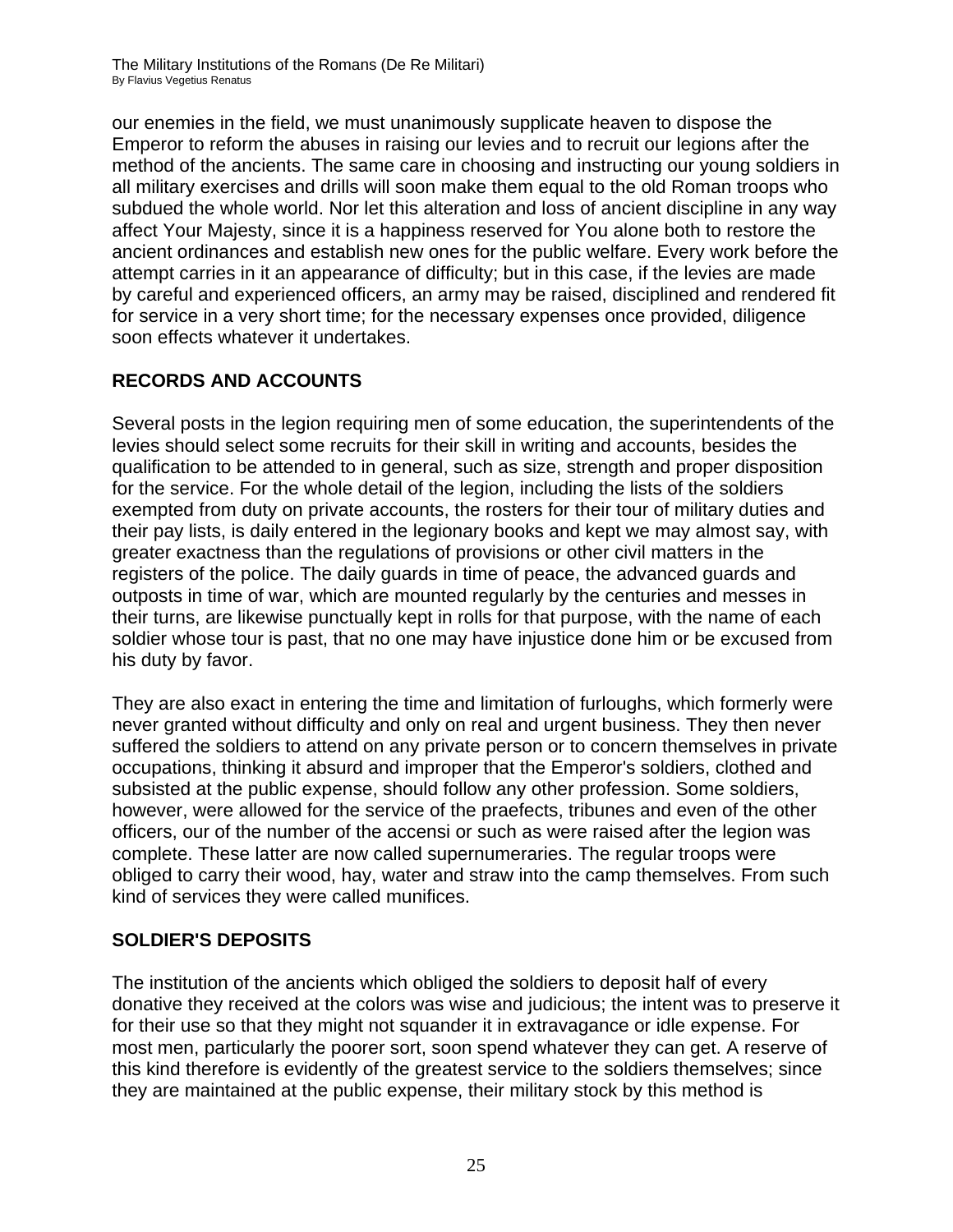continually increasing. The soldier who knows all his fortune is deposited at his colors, entertains no thoughts of desertion, conceives a greater affection for them and fights with greater intrepidity in their defense. He is also prompted thereto by interest, the most prevailing consideration among men. This money was contained in ten bags, one for each cohort. There was an eleventh bag also for a small contribution from the whole legion, as a common fund to defray the expense of burial of any of their deceased comrades. These collections were kept in baskets in the custody of the ensigns, chosen for their integrity and capacity, and answerable for the trust and obliged to account with every man for his own proportion.

#### **PROMOTION IN THE LEGION**

Heaven certainly inspired the Romans with the organization of the legion, so superior does it seem to human invention. Such is the arrangement and disposition of the ten cohorts that compose it, as to appear one perfect body and form one complete whole. A soldier, as he advances in rank, proceeds as it were by rotation through the different degrees of the several cohorts in such a manner that one who is promoted passes from the first cohort to the tenth, and returns again regularly through all the others with a continual increase of rank and pay to the first. Thus the centurion of the primiple, after having commanded in the different ranks of every cohort, attains that great dignity in the first with infinite advantages from the whole legion. The chief praefect of the Praetorian Guards rises by the same method of rotation to that lucrative and honorable rank. Thus the legionary horse contract an affection for the foot of their own cohorts, notwithstanding the natural antipathy existing between the two corps. And this connection establishes a reciprocal attachment and union between all the cohorts and the cavalry and infantry of the legion.

# **LEGIONARY MUSIC**

The music of the legion consists of trumpets, cornets and buccinae. The trumpet sounds the charge and the retreat. The cornets are used only to regulate the motions of the colors; the trumpets serve when the soldiers are ordered out to any work without the colors; but in time of action, the trumpets and cornets sound together. The classicum, which is a particular sound of the buccina or horn, is appropriated to the commander-inchief and is used in the presence of the general, or at the execution of a soldier, as a mark of its being done by his authority. The ordinary guards and outposts are always mounted and relieved by the sound of trumpet, which also directs the motions of the soldiers on working parties and on field days. The cornets sound whenever the colors are to be struck or planted. These rules must be punctually observed in all exercises and reviews so that the soldiers may be ready to obey them in action without hesitation according to the general's orders either to charge or halt, to pursue the enemy or to retire. F or reason will convince us that what is necessary to be performed in the heat of action should constantly be practiced in the leisure of peace.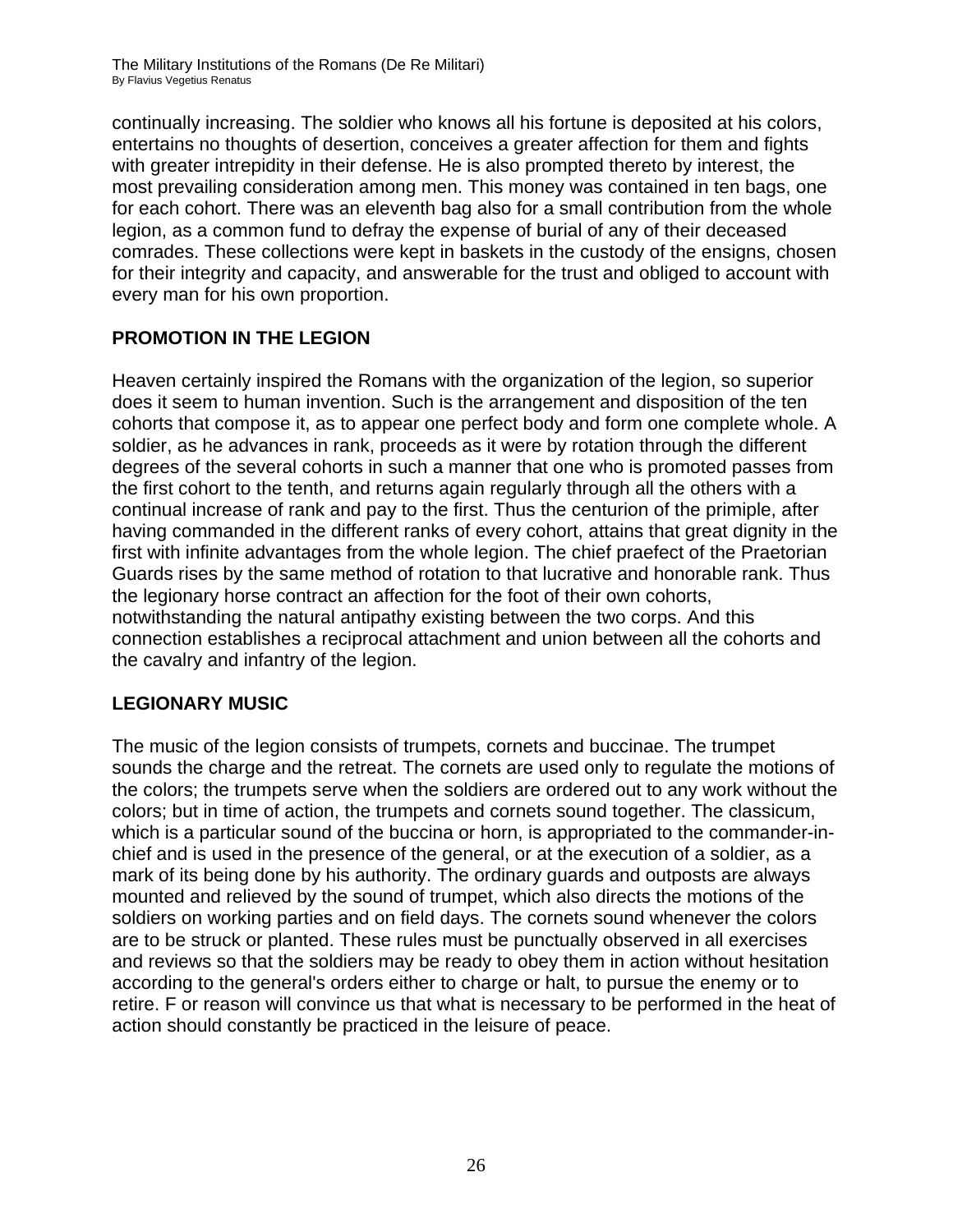# **THE DRILLING OF THE TROOPS**

The organization of the legion being thus explained, let us return to the drills. The younger soldiers and recruits went through their drills of every kind every morning and afternoon and the veterans and most expert regularly once a day. Length of service or age alone will never form a military man, for after serving many years an undisciplined soldier is still a novice in his profession. Not only those under the masters at arms, but all the soldiers in general, were formerly trained incessantly in those drills which now are only exhibited as shows in the circus for particular solemnities. By practice only can be acquired agility of body and the skill requisite to engage an enemy with advantage, especially in close fight. But the most essential point of all is to teach soldiers to keep their ranks and never abandon their colors in the most difficult evolutions. Men thus trained are never at a loss amidst the greatest confusion of numbers.

The recruits likewise are to be exercised with wooden swords at the post, to be taught to attack this imaginary antagonist on all sides and to aim at the sides, feet or head, both with the point and edge of the sword. They must be instructed how to spring forward to give the blow, to rise with a bound above the shield and then to sink down and shelter themselves under cover of it, and how to advance and retire. They must also throw their javelins at the post from a considerable distance in order to acquire a good aim and strengthen the arm.

The archers and slingers set up bundles of twigs or straw for marks, and generally strike them with arrows and with stones from the fustiablus at the distance of six hundred feet. They acquired coolness and exactness in acnon from familiar custom and exercise in the field. The slingers should be taught to whirl the sling but once about the head before they cast the stone. Formerlyall soldiers were trained to the praccice of throwing stones of a pound weight with the hand, as this was thought a readier method since it did not require a sling. The use of the common missile weapons and loaded javelins was another part of the drill strictly attended to.

To continue this drill without interruption during the winter, they erected for the cavalry porticos or riding halls covered with tiles or shingles, and if they were not to be procured, with reeds, rushes or thatch. Large open halls were likewise constructed in the same manner for the use of the infantry. By these means the troops were provided with places of drill sheltered from bad weather. But even in winter, if it did not rain or snow, they were obliged to perform their drills in the field, lest an intermission of discipline should affect both the courage and constitution of the soldier. In short, both legionary and auxiliary troops should continually be drilled in cutting wood, carrying burdens, passing ditches, swimming in the sea or in rivers, marching in the full step and even running with their arms and baggage, so that, inured to labor in peace, they may find no difficulty in war. For, as the well trained soldier is eager for action, so does the untaught fear it. In war discipline is superior to strength; but if that discipline is neglected, there is no longer any difference between the soldier and the peasant. The old maxim is certain that the very essence of an art consists in constant practice.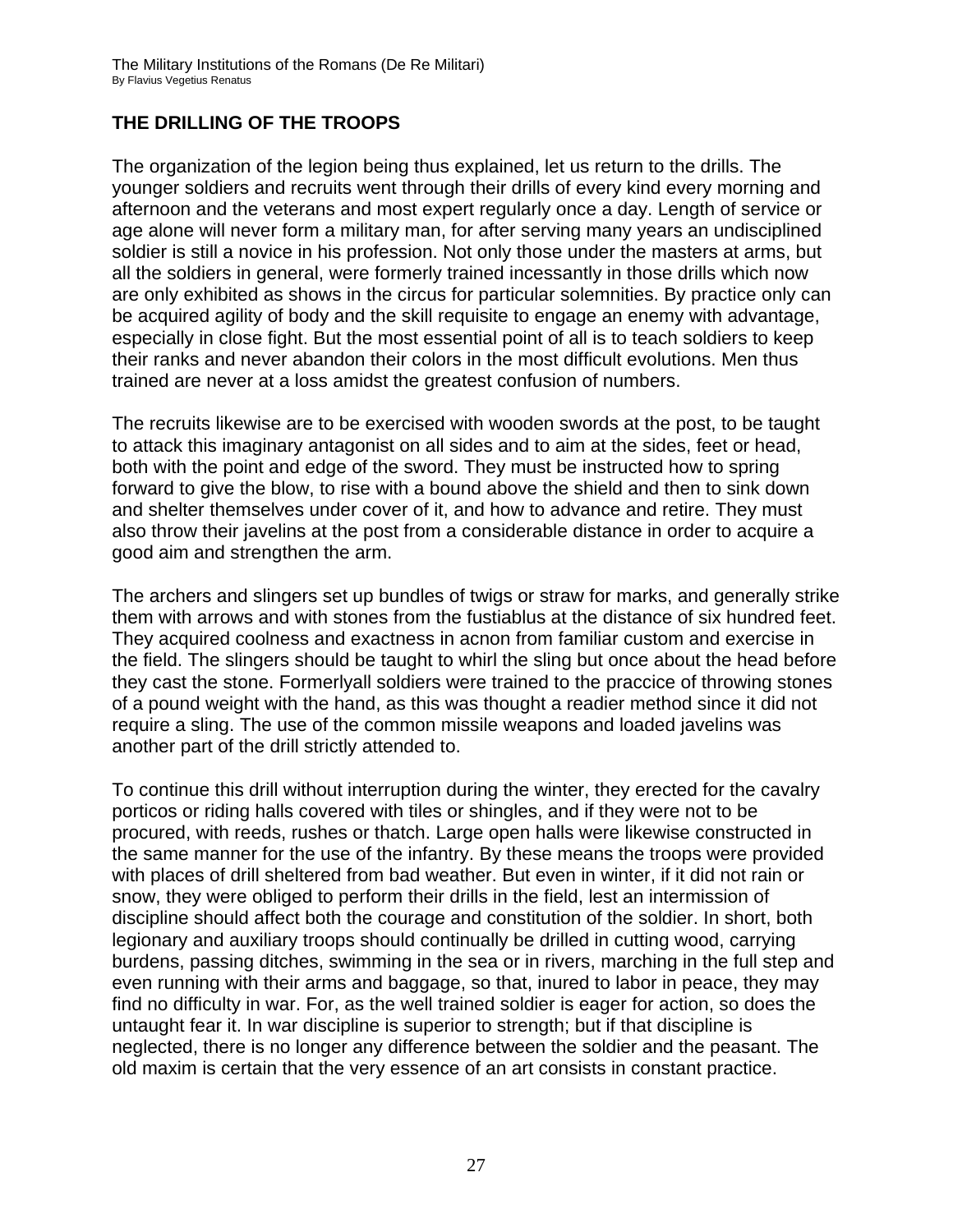#### **MACHINES AND TOOLS OF THE LEGION**

The legion owes its success to its arms and machines, as well as to the number and bravery of its soldiers. In the first place every century has a balista mounted on a carriage drawn by mules and served by a mess, that is by ten men from the century to which it belongs. The larger these engines are, the greater distance they carry and with the greater force. They are used not only to defend the entrenchments of camps, but are also placed in the field in the rear of the heavy armed infantry. And such is the violence with which they throw the darts that neither the cuirasses of the horse nor shields of the foot can resist them. The number of these engines in a legion is fiftyfive. Besides these are ten onagri, one for each cohort; they are drawn ready armed on carriages by oxen; in case of an attack, they defend the works of the camp by throwing stones as the balistae do darts.

The legion carries with it a number of small boats, each hollowed out of a single piece of timber, with long cables and sometimes iron chains to fasten them together. These boats, joined and covered with planks, serve as bridges over unfordable rivers, on which both cavalry and infantry pass without danger. The legion is provided with iron hooks, called wolves, and iron scythes fixed to the ends of long poles; and with forks, spades, shovels, pickaxes, wheelbarrows and baskets for digging and transporting earth; together with hatchets, axes and saws for cutting wood. Besides which, a train of workmen attend on it furnished with all instruments necessary for the construction of tortoises, musculi, rams, vines, moving towers and other machines for the attack of places. As the enumeration of all the particulars of this sort would be too tedious, I shall only observe that the legion should carry with it wherever it moves, whatever is necessary for every kind of service so that the encampments may have all the strength and conveniences of a fortified city.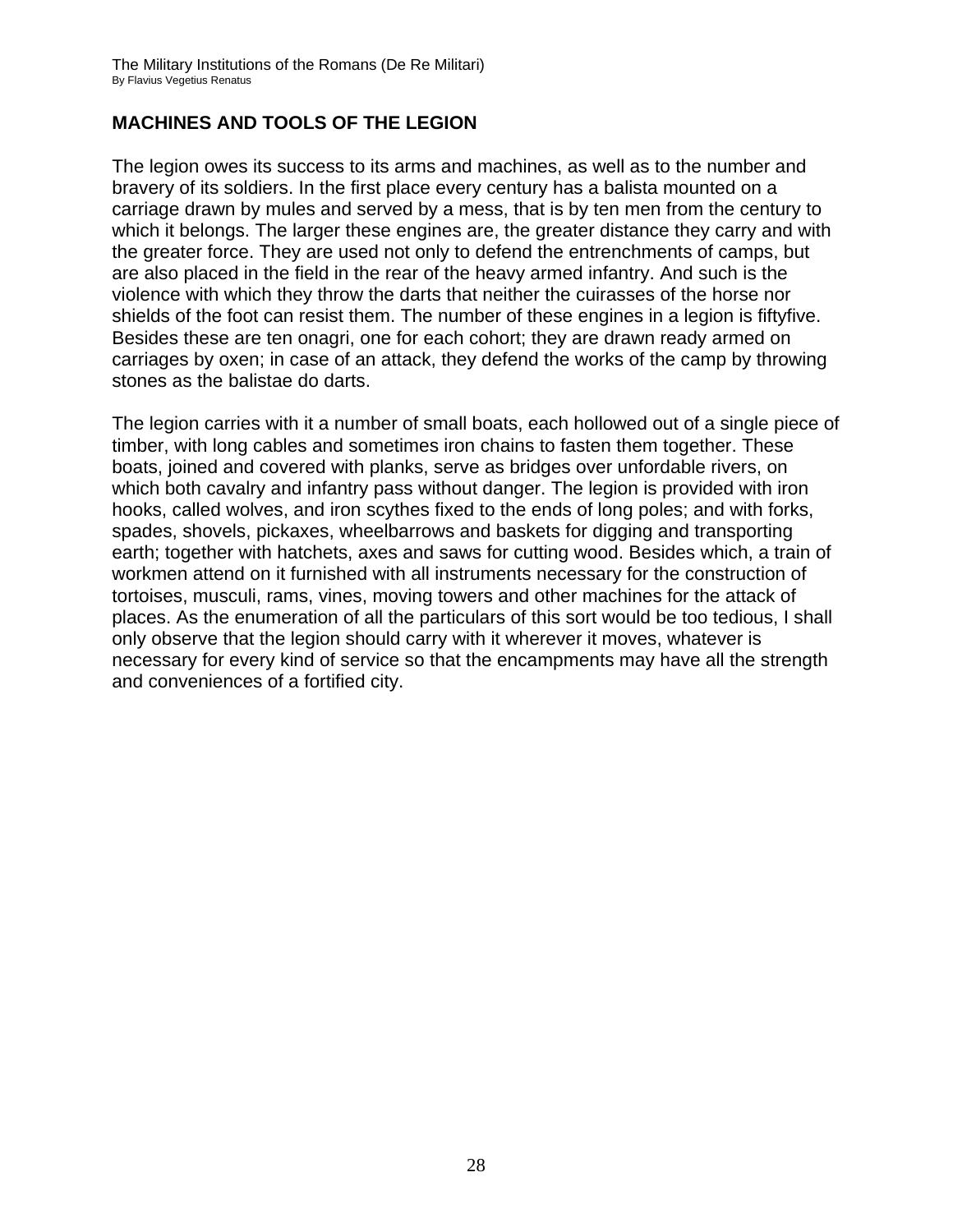#### Preface to Book III

#### **To the Emperor Valentinian**

The Athenians and Lacedaemonians were masters of Greece before the Macedonians, as history informs us. The Athenians excelled not only in war but in other arts and sciences. The Lacedaemonians made war their chief study. They are affirmed to be the first who reasoned on the events of battles and committed their observations thereon to writing with such success as to reduce the military art, before considered as totally dependent on courage or fortune, to certain rules and fixed principles. As a consequence they established schools of tactics for the instruction of youth in all the maneuvers of war. How worthy of admiration are these people for particularly applying themselves to the study of an art, without which no other art can possibly exist. The Romans followed their example, and both practiced their institutions in their armies and preserved them in their writings. These are the maxims and instructions dispersed through the works of different authors, which Your Majesty has ordered me to abridge, since the perusal of the whole would be too tedious, and the authority of only a part unsatisfactory. The effect of the Lacedaemonian skill in dispositions for general actions appears evidently in the single instance of Xantippus, who assisted the Carthaginians after the repeated ruin of their armies. And merely superior skill and conduct defeated Attilius Regulus at the head of a Roman army, till that time always victorious. Xantippus took him prisoner and thus terminated the war by a single action. Hannibal, also, before he set out on his expedition into Italy, chose a Lacedaemonian for his counsellor in military operations; and by his advice, though inferior to the Romans both in number and strength, overthrew so many consuls and such mighty legions. He, therefore, who desires peace, should prepare for war. He who aspires to victory, should spare no pains to form his soldiers. And he who hopes for success, should fight on principle, not chance. No one dares to offend or insult a power of known superiority in action.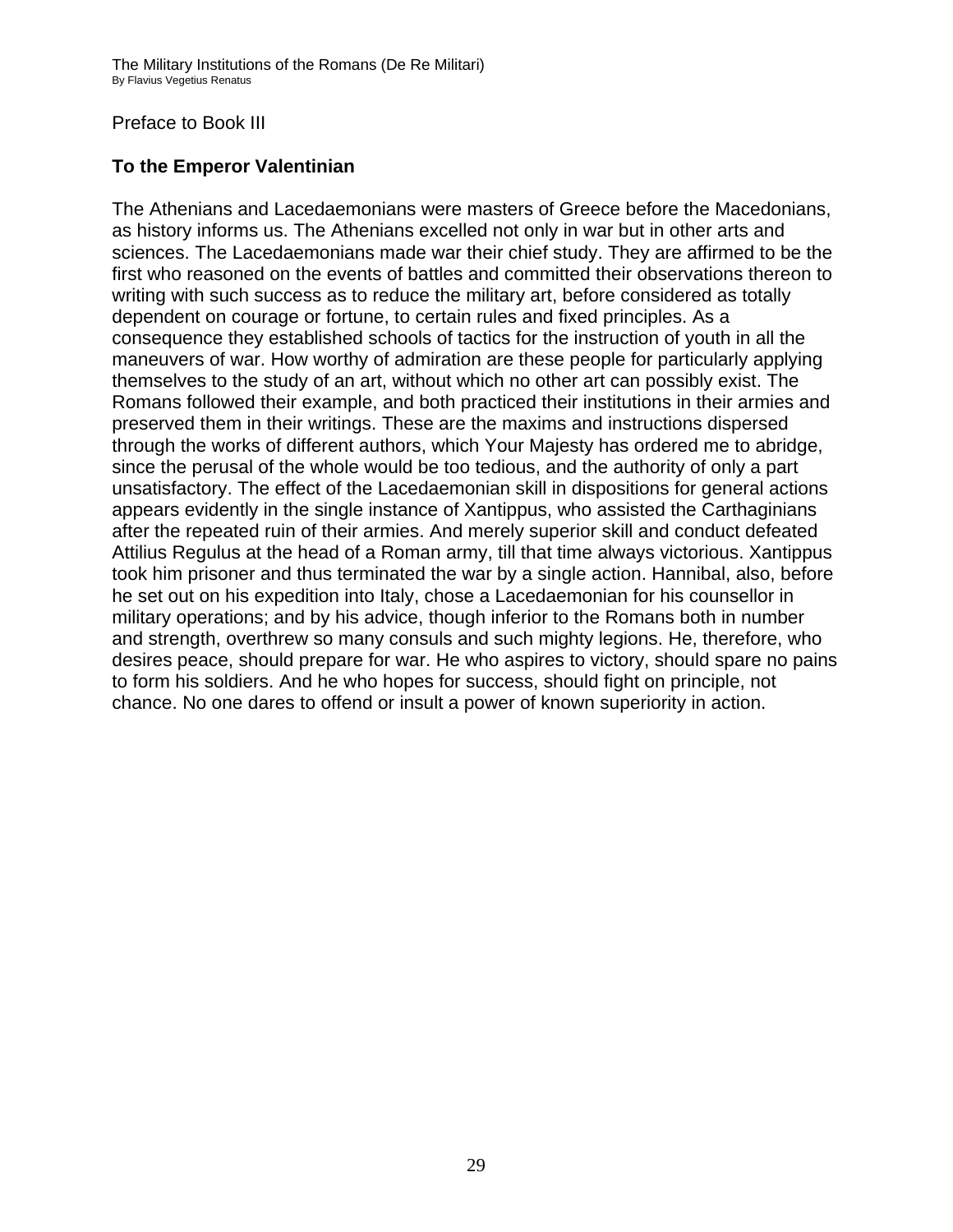#### Book III: Dispositions for Action

#### **THE NUMBER WHICH SHOULD COMPOSE AN ARMY**

The first book treats of the choice and exercises of new levies; the second explains the establishment of the legion and the method of discipline; and the third contains the dispositions for action. By this methodical progression, the following instructions on general actions and means of victory will be better understood and of greater use. By an army is meant a number of troops, legions and auxiliaries, cavalry and infantry, assembled to make war. This number is limited by judges of the profession. The defeats of Xerxes, Darius, Mithridates and other monarchs who brought innumerable multitudes into the field, plainly show that the destruction of such prodigious armies is owing more to their own numbers than to the bravery of their enemies. An army too numerous is subject to many dangers and inconveniences. Its bulk makes it slow and unwieldy in its motions; and as it is obliged to march in columns of great length, it is exposed to the risk of being continually harassed and insulted by inconsiderable parties of the enemy. The incumbrance of the baggage is often an occasion of its being surprised in its passage through difficult places or over rivers. The difficulty of providing forage for such numbers of horses and other beasts of burden is very great. Besides, scarcity of provisions, which is to be carefully guarded against in all expeditions, soon ruins such large armies where the consumption is so prodigious, that notwithstanding the greatest care in filling the magazines they must begin to fail in a short time. And sometimes they unavoidably will be distressed for want of water. But, if unfortunately this immense army should be defeated, the numbers lost must necessarily be very great, and the remainder, who save themselves by flight, too much dispirited to be brought again to action.

The ancients, taught by experience, preferred discipline to numbers. In wars of lesser importance they thought one legion with auxiliaries, that is, ten thousand foot and two thousand horse, sufficient. And they often gave the command to a praeter as to a general of the second rank. When the preparations of the enemy were formidable, they sent a general of consular dignity with twenty thousand foot and four thousand horse. In our times this command was given to a count of the first order. But when there happened any dangerous insurrection supported by infinite multitudes of fierce and barbarous nations, on such emergencies they took the field with two armies under two consuls, who were charged, both singly and jointly, to take care to preserve the Republic from danger. In short, by this management, the Romans, almost continually engaged in war with different nations in different parts of the world, found themselves able to oppose them in every quarter. The excellence of their discipline made their small armies sufficient to encounter all their enemies with success. But it was an invariable rule in their armies that the number of allies or auxiliaries should never exceed that of the Roman citizens.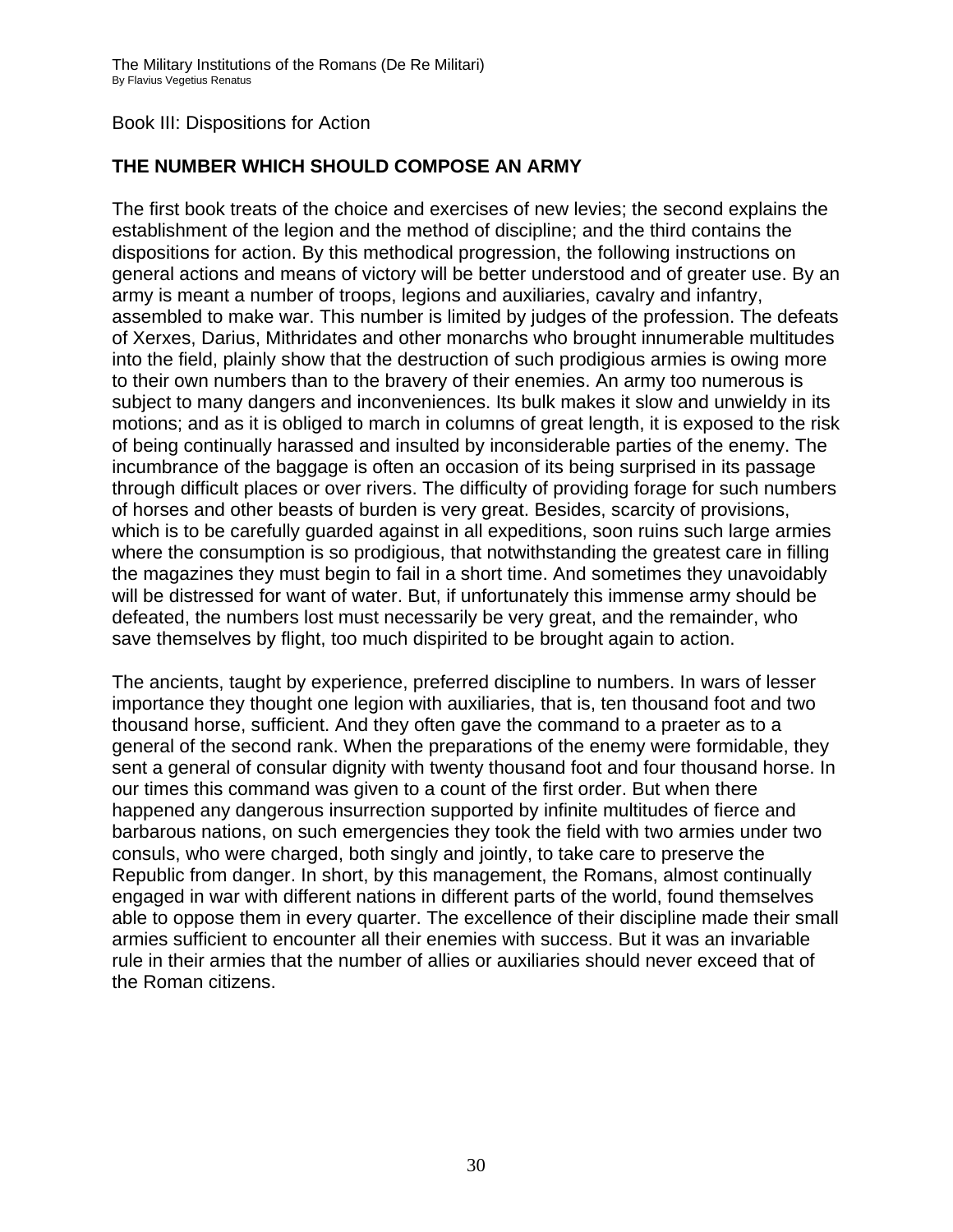#### **MEANS OF PRESERVING IT IN HEALTH**

The next article is of the greatest importance: the means of preserving the health of the troops. This depends on the choice of situation and water, on the season of the year, medicine, and exercise. As to the situation, the army should never continue in the neighborhood of unwholesome marshes any length of time, or on dry plains or eminences without some sort of shade or shelter. In the summer, the troops should never encamp without tents. And their marches, in that season of the year when the heat is excessive, should begin by break of day so that they may arrive at the place of destination in good time. Otherwise they will contract diseases from the heat of the weather and the fatigue of the march. In severe winter they should never march in the night in frost and snow, or be exposed to want of wood or clothes. A soldier, starved with cold, can neither be healthy nor fit for service. The water must be wholesome and not marshy. Bad water is a kind of poison and the cause of epidemic distempers.

It is the duty of the officers of the legion, of the tribunes, and even of the commander-inchief himself, to take care that the sick soldiers are supplied with proper diet and diligently attended by the physicians. For little can be expected from men who have both the enemy and diseases to struggle with. However, the best judges of the service have always been of the opinion that daily practice of the military exercises is much more efficacious towards the health of an army than all the art of medicine. For this reason they exercised their infantry without intermission. If it rained or snowed, they performed under cover; and il1 fine weather, in the field. They also were assiduous in exercising their cavalry, not only in plains, but also on uneven ground, broken and cut with ditches. The horses as well as the men were thus trained, both on the above mentioned account and to prepare them for action. Hence we may perceive the importance and necessity of a strict observance of the military exercises in an army, since health in the camp and victory in the field depend on them. If a numerous army continues long in one place in the summer or in the autumn, the waters become corrupt and the air infected. Malignant and fatal distempers proceed from this and can be avoided only by frequent changes of encampments.

# **CARE TO PROVIDE FORAGE AND PROVISIONS**

Famine makes greater havoc in an army than the enemy, and is more terrible than the sword. Time and opportunity may help to retrieve other misfortunes, but where forage and provisions have not been carefully provided, the evil is without remedy. The main and principal point in war is to secure plenty of provisions and to destroy tIle enemy by famine. An exact calculation must therefore be made before the commencement of the war as to the number of troops and the expenses incident thereto, so that the provinces may in plenty of time furnish the forage, corn, and all other kinds of provisions demanded of them to be transported. They must be in more than sufficient quantity, and gathered into the strongest and most convenient cities before the opening of the campaign. If the provinces cannot raise their quotas in kind, they must commute for them in money to be employed in procuring all things requisite for the service. For the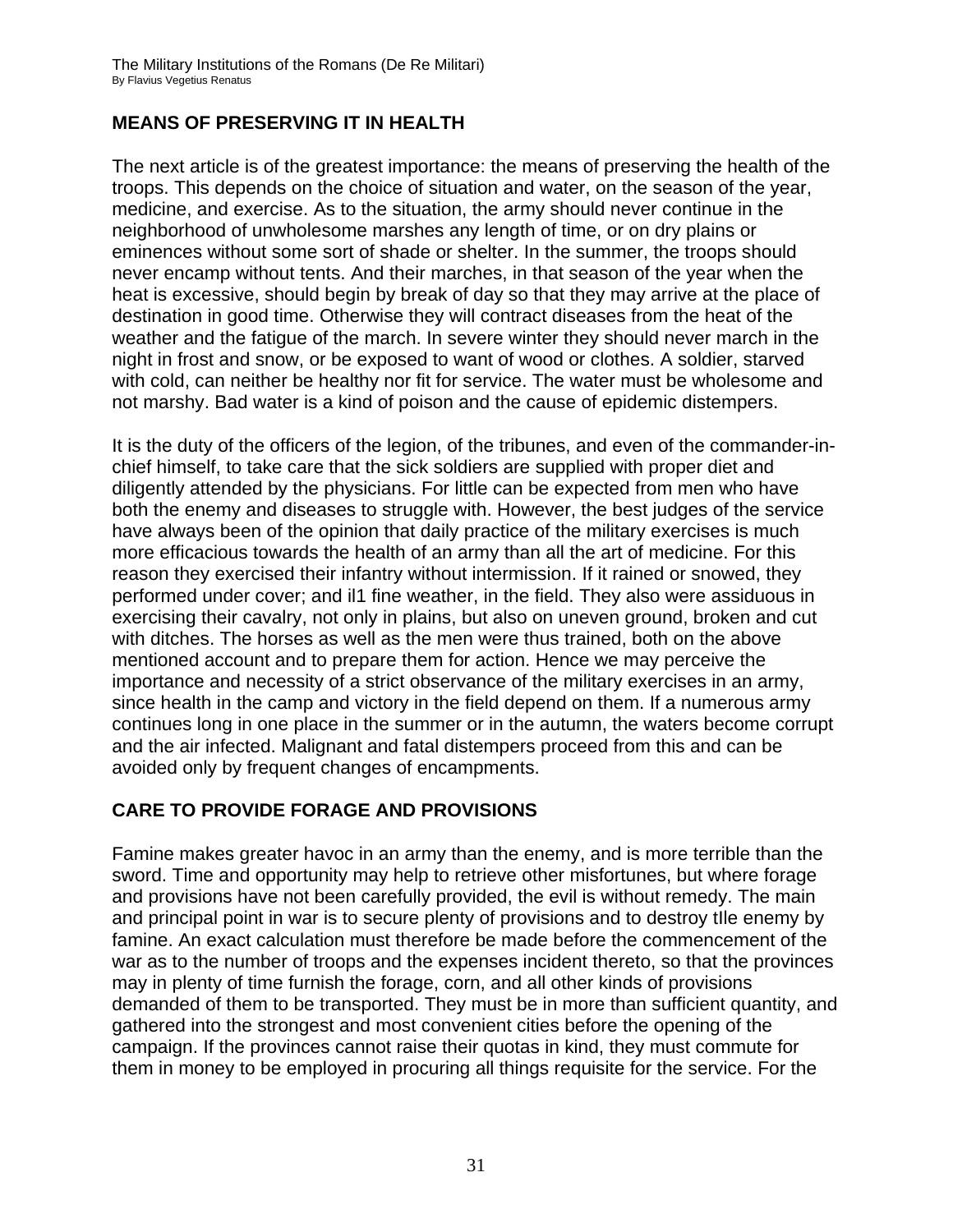possessions of the subjects cannot be kept secure otherwise than by the defense of arms.

These precautions often become doubly necessary as a siege is sometimes protracted beyond expectation, the besiegers resolving to suffer themselves all the inconveniences of want sooner than raise the siege, if they have any hopes of reducing the place by famine. Edicts should be issued out requiring the country people to convey their cattle, grain, wine and all kinds of provisions that may be of service to the enemy, into garrisoned fortresses or into the safest cities. And if they do not comply with the order, proper officers are to appointed to compel them to do it. The inhabitants of the province must likewise be obliged to retire with their effects into some fortified place before the irruption of the enemy. The fortifications and all the machines of different kinds must also be examined and repaired in time. For if you are once surprised by the enemy before you are in a proper posture of defense, you are thrown into irrecoverable confusion, and you can no longer draw any assistance from the neighboring places, all communication with them being cut off. But a faithful management of the magazines and a frugal distribution of the provisions, with proper precautions taken at first, will insure sufficient plenty. When provisions once begin to fail, parsimony is ill-timed and comes too late.

On difficult expeditions the ancients distributed the provisions at a fixed allowance to each man without distinction of rank; and when the emergency was past, the government accounted for the full proportions. The troops should never want wood and forage in winter or water in summer. They should have corn, wine, vinegar, and even salt, in plenty at all times. Cities and fortresses are garrisoned by such mcn as are least fit for thc service of the field. They arc provided with all sorts of arnms, arrows, fustibali, slings, stones, onagri and balistae for their defense. Great caution is requisite that the unsuspecting simplicity of the inhabitants be not imposed on by the treachery or perjury of the enemy, for pretended conferences and deceitful appearance of truces have often been more fatal than force. By observing the foregoing precautions, the besieged may have it in their power to ruin the enemy by famine, if he keeps his troops together, and if he divides.them, by frequent sallies and surprises.

# **METHODS TO PREVENT MUTINY IN AN ARMY**

An army drawn together from different parts sometimes is disposed to mutiny. And the troops, though not inclined to fight, pretend to be angry at not being led against the enemy. Such seditious dispositions principally show themselves in those who have lived in their quarters in idleness and effeminacy. These men, unaccustomed to the necessary fatigue of the field, are disgusted at its severity. Their ignorance of discipline makes them afraid of action and inspires them with insolence.

There are several remedies for this evil. While the troops are yet separated and each corps continues in its respective quarters, let the tribunes, their lieutenants and the officers in genera4 make it their business to keep up so strict a discipline as to leave them no room to harbor any thoughts but of submission and obedience. Let them be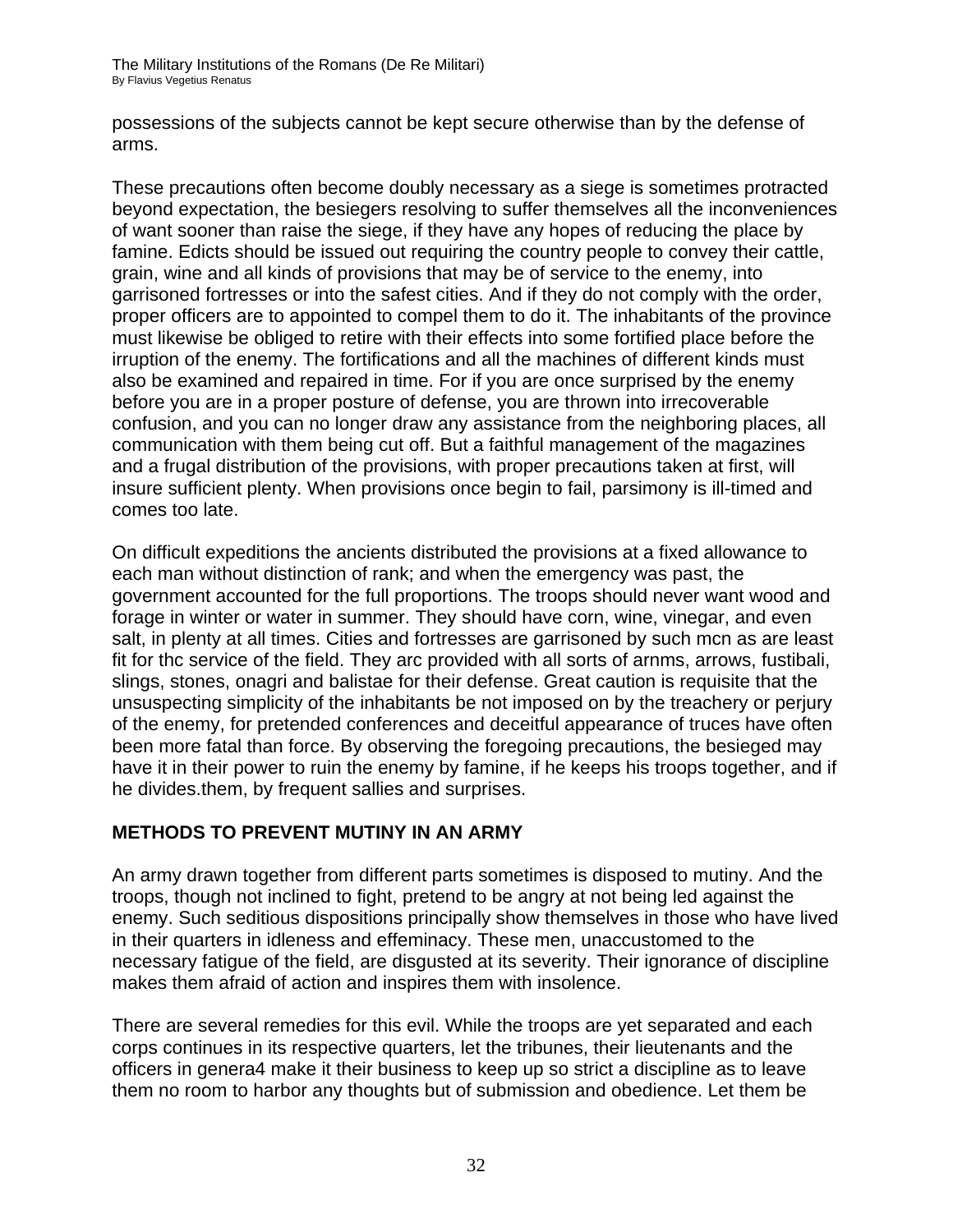The Military Institutions of the Romans (De Re Militari) By Flavius Vegetius Renatus

constantly employed either in field days or in the inspection of their arms. They should not be allowed to be absent on furlough. They should be frequently called by roll and trained to be exact in the observance of every signal. Let them be exercised in the use of the bow, in throwing missile weapons and stones, both with the hand and sling, and with the wooden sword at the post; let all this be continually repeated and let them be often kept under arms till they are tired. Let them be exercised in running and leaping to facilitate the passing of ditches. And if their quarters are near the sea or a river, let them all, without exception, be obliged in the summer to have the frequent practice of swimming. Let them be accustomed to march through thickets, inclosures and broken grounds, to fell trees and cut out timber, to break ground and to defend a post against their comrades who are to endeavor to dispossess them; and in the encounter each party should use their shields to dislodge and bear down their antagonists. All the different kinds of troops thus trained and exercised in their quarters will find themselves inspired with emulation for glory and eagerness for action when they come to take the field. In short, a soldier who has proper confidence in his own skill and strength, entertains no thought of mutiny.

A general should be attentive to discover the turbulent and seditious soldiers in the army, legions or auxiliaries, cavalry or infantry. He should endeavor to procure his intelligence not from informers, but from the tribunes, their lieutenants and other officers of undoubted veracity. It would then be prudent in him to separate them from the rest under pretence of some service agreeable to them, or detach them to garrison cities or castles, but with such address that though he wants to get rid of them, they may think themselves employed by preference and favor. A multitude never broke out into open sedition at once and with unanimous consent. They are prepared and excited by some few mutineers, who hope to secure impunity for their crimes by the number of their associates. But if the height of the mutiny requires violent remedies, it will be most advisable, after the manner of the ancients, to punish the ring-leaders only in order that, though few suffer, all may be terrified by the example. But it is much more to the credit of a general to form his troops to submission and obedience by habit and discipline than to be obliged to force them to their duty by the terror of punishment.

#### **MARCHES IN THE NEIGHBORHOOD OF THE ENEMY**

It is asserted by those who have made the profession their study that an army is exposed to more danger on marches than in battles. In an engagement the men are properly armed, they see their enemies before them and come prepared to fight. But on a march the soldier is less on his guard, has not his arms always ready and is thrown into disorder by a sudden attack or ambuscade. A general, therefore, cannot be too careful and diligent in taking necessary precautions to prevent a surprise on the march and in making proper dispositions to repulse the enemy, in case of such accident, without loss.

In the first place, he should have an exact description of the country that is. the seat of war, in which the distances of places specified by the number of miles, the nature of the roads, the shortest routes, by-roads, mountains and rivers, should be correctly inserted.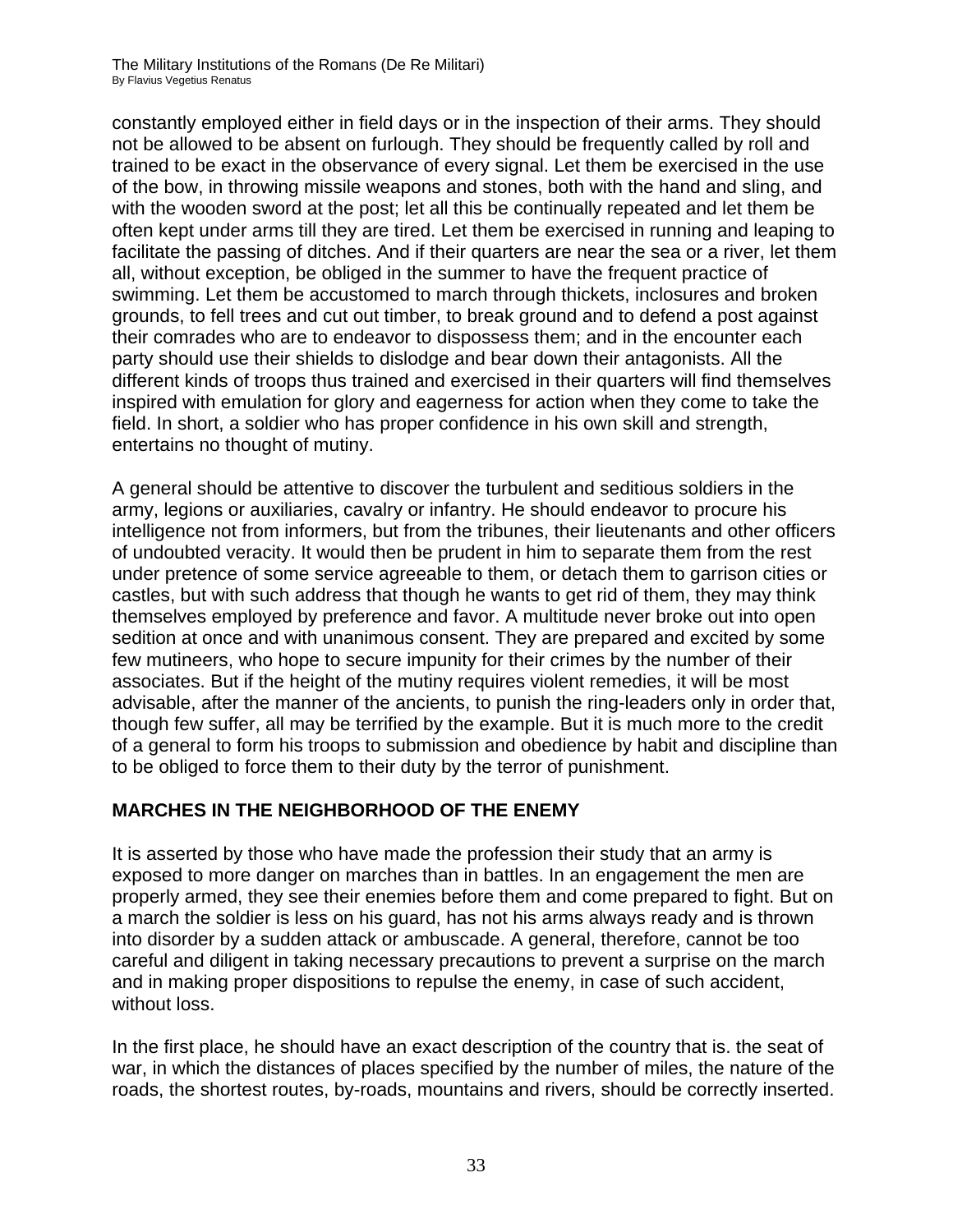We are told that the greatest generals have carried their precautions on this head so far that, not satisfied with the simple description of the country wherein they were engaged, they caused plans to be taken of it on the spot, that they might regulate their marches by the eye with greater safety. A general should also inform himself of all these particulars from persons of sense and reputation well acquainted with the country by examining them separately at first, and then comparing their accounts in order to come at the truth with certainty.

If any difficulty arises about the choice of roads, he should procure proper and skillful guides. He should put them under a guard and spare neither promises nor threat to induce them to be faithful. They will acquit themselves well when they know it is impossible to escape and are certain of being rewarded for their fidelity or punished for their perfidy. He must be sure of their capacity and experience, that the whole army be not brought into danger by the errors of two or three persons. For sometimes the common sort of people imagine they know what they really do not, and through ignorance promise more than they can perform.

But of all precautions the most important is to keep entirely secret which way or by what route the army is to march. For the security of an expedition depends on the concealment of all motions from the enemy. The figure of the Minotaur was anciently among the legionary ensigns, signifying that this monster, according to the fable, was concealed in the most secret recesses and windings of the labyrinth, just as the designs of a general should always be impenetrable. When the enemy has no intimation of a march, it is made with security; but as sometimes the scouts either suspect or discover the decampment, or traitors or deserters give intelligence thereof, it will be proper to mention the method of acting in case of an attack on the march.

The general, before he puts his troops in motion, should send out detachments of trusty and experienced soldiers well mounted, to reconnoiter the places through which he is to march, in front, in rear, and on the right and left, lest he should fall into ambuscades. The night is safer and more advantageous for your spies to do their business in than day, for if they are taken prisoners, you have, as it were, betrayed yourself. After this, the cavalry should march off first, then the infantry; the baggage, bat horses, servants and carriages follow in the center; and part of the best cavalry and infantry come in the rear, since it is oftener attacked on a march than the front. The flanks of the baggage, exposed to frequent ambuscades, must also be covered with a sufficient guard to secure them. But above all, the part where the enemy is most expected must be reinforced with some of the best cavalry, light infantry and foot archers.

If surrounded on all sides by the enemy, you must make dispositions to receive them wherever they come, and the soldiers should be cautioned beforehand to keep their arms in their hands, and to be ready in order to prevent the bad effects of a sudden attack. Men are frightened and thrown into disorder by sudden accidents and surprises of no consequence when foreseen. The ancients were very careful that the servants or followers of the army, if wounded or frightened by the noise of the action, might not disorder the troops while engaged, and also to prevent their either straggling or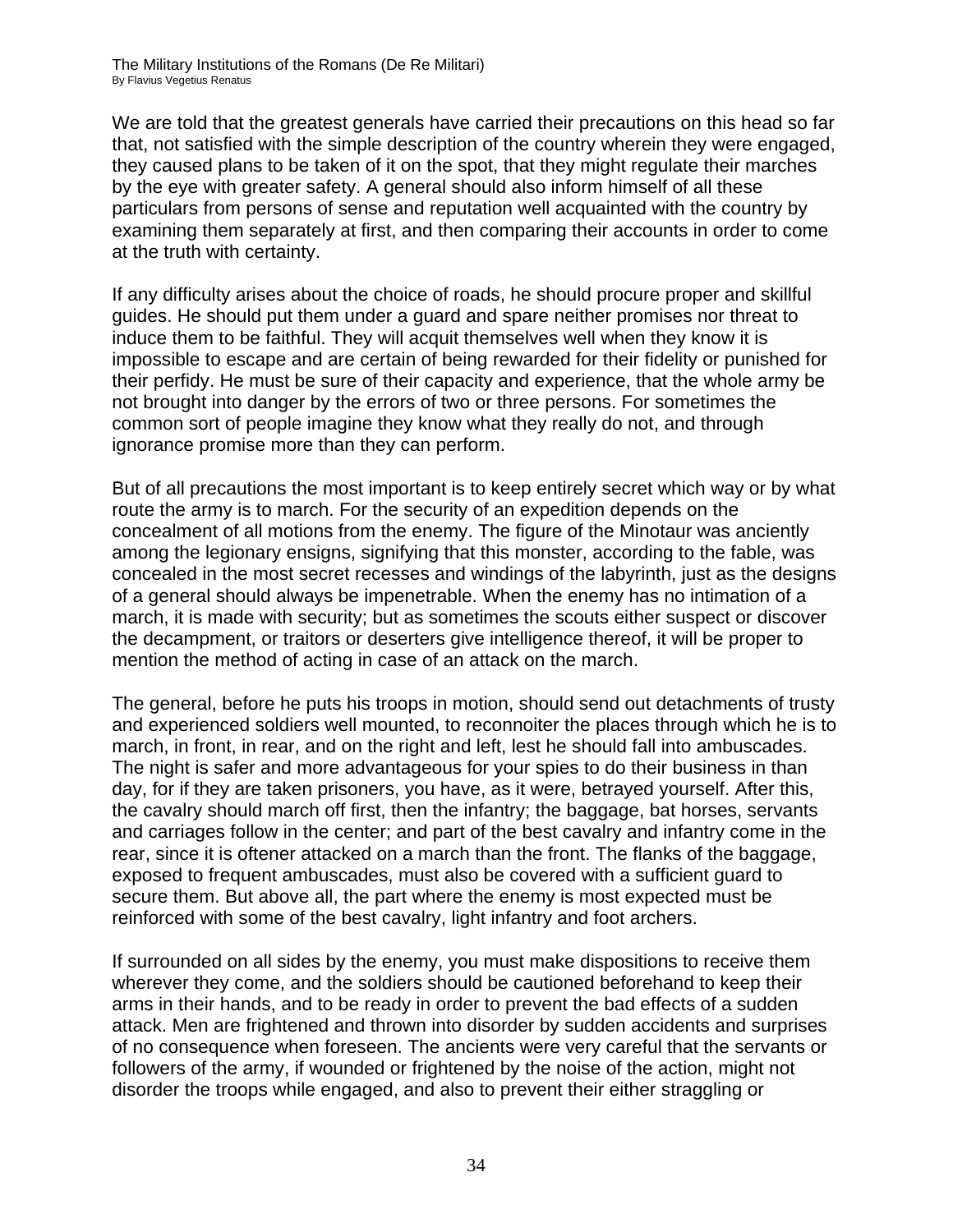crowding one another too much, which might incommode their own men and give advantage to the enemy. They ranged the baggage, therefore, in the same manner as the regular troops under particular ensigns. They selected from among the servants the most proper and experienced and gave them the command of a number of servants and boys, not exceeding two hundred, and their ensigns directed them where to assemble the baggage. Proper intervals should always be kept between the baggage and the troops, that the latter may not be embarrassed for want of room in case of an attack during the march. The manner and disposition of defense must be varied according to the difference of ground. In an open country you are more liable to be attacked by horse than foot. But in a woody, mountainous or marshy situation, the danger to be apprehended is from foot. Some of the divisions being apt through negligence to move too fast, and others too slow, great care is to be taken to prevent the army from being broken or from running into too great a length, as the enemy would instantly take advantage of the neglect and penetrate without difficulty.

The tribunes, their lieutenants or the masters at arms of most experience, must therefore be posted at proper distances, in order to halt those who advance too fast and quicken such as move too slow. The men at too great a distance in the front, on the appearance of an enemy, are more disposed to fly than to join their comrades. And those too far behind, destitute of assistance, fall a sacrifice to the enemy and their own despair. The enemy, it may be concluded, will either plant ambuscades or make his attack by open force, according to the advantage of the ground. Circumspection in examining every place will be a security against concealed danger; and an ambuscade, if discovered and promptly surrounded, will return the intended mischief with interest.

If the enemy prepare to fall upon you by open force in a mountainous country, detachments must be sent forward to occupy the highest eminences, so that on their arrival they may not dare to attack you under such a disadvantage of ground, your troops being posted so much above theIr and presenting a front ready for their reception. It is better to send men forward with hatchets and other tools in order to open ways that are narrow but safe, without regard to the labor, rather than to run any risk in the finest roads. It is necessary to be well acquainted whether the enemy usually make their attempts in the night, at break of day or in the hours of refreshment or rest; and by knowledge of their customs to guard against what we find their general practice. We must also inform ourselves whether they are strongest in infantry or cavalry; whether their cavalry is chiefly armed with lances or with bows; and whether their principal strength consists in their numbers or the excellence of their arms. All of this will enable us to take the most proper measures to distress them and for our advantage. When we have a design in view, we must consider whether it will be most advisable to begin the march by day or by night; we must calculate the distance of the places we want to reach; and take such precautions that in summer the troops may not suffer for want of water on their march, nor be obstructed in winter by impassable morasses or torrents, as these would expose the army to great danger before it could arrive at the place of its destination. As it highly concerns us to guard against these inconveniences with prudence, so it would be inexcusible not to take advantage of an enemy that fell into them through ignorance or negligence. Our spies should be constantly abroad; we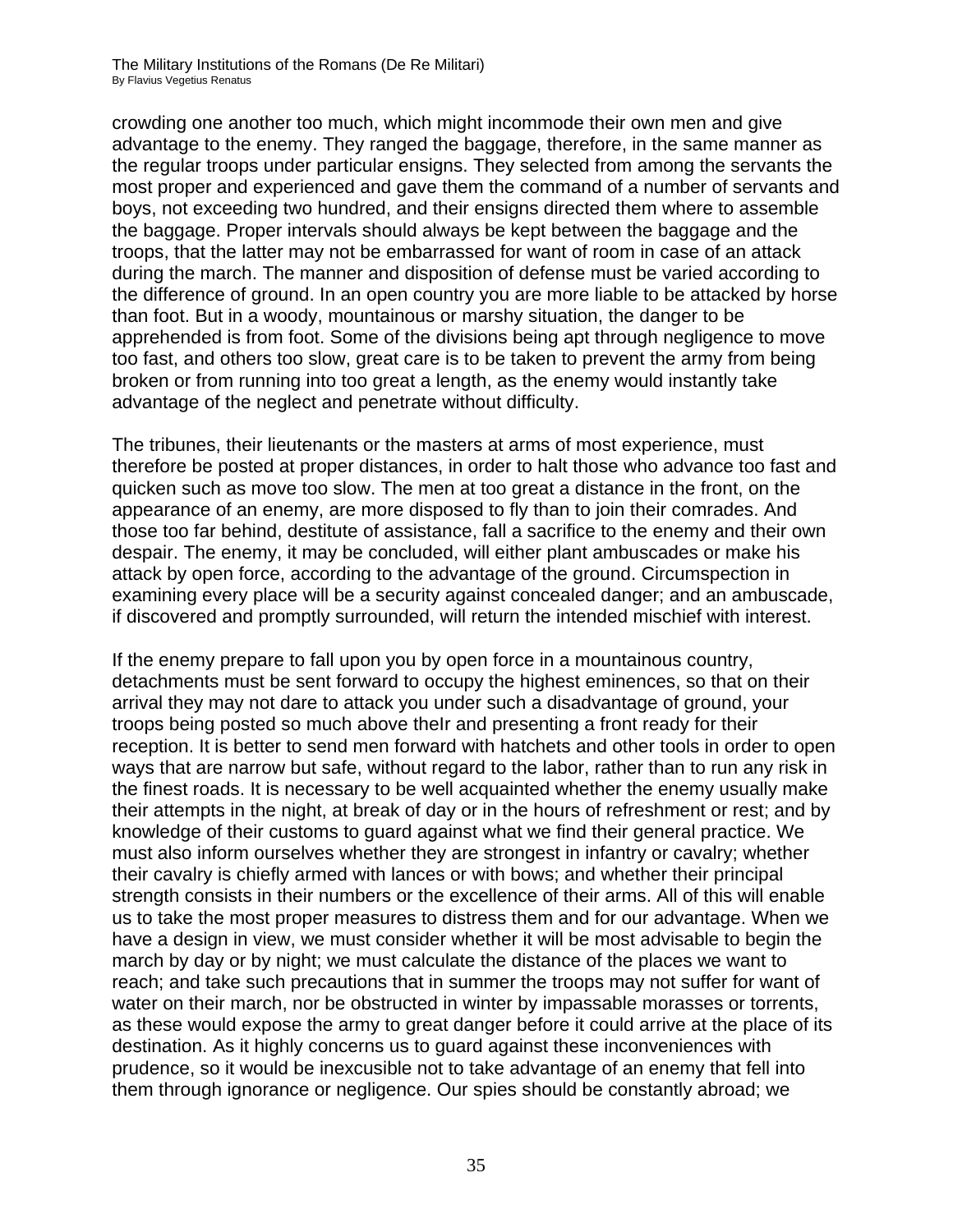should spare no pains in tampering with their men, and give all manner of encouragement to deserters. By these means we may get intelligence of their present or future designs. And we should constantly keep in readiness some detachments of cavalry and light infantry, to fall upon them when they least expect it, either on the march, or when foraging or marauding.

#### **PASSAGES OF RIVERS**

The passages of rivers are very dangerous without great precaution. In crossing broad or rapid streams, the baggage, servants, and sometimes the most indolent soldiers are in danger of being lost. Having first sounded the ford, two lines of the best mounted cavalry are ranged at a convenient distance entirely across the river, so that the infantry and baggage may pass between them. The line above the ford breaks the violence of the stream, and the line below recovers and transports the men carried away by the current. When the river is too deep to be forded either by the cavalry or infantry, the water is drawn off, if it runs in a plain, by cutting a great number of trenches, and thus it is passed with ease.

Navigable rivers are passed by means of piles driven into the bottom and floored with planks; or in a sudden emergency by fastening together a number of empty casks and covering them with boards. The cavalry, throwing off their accoutrements, make small floats of dry reeds or rushes on which they lay their rams and cuirasses to preserve them from being wet. They themselves swim their horses across the river and draw the floats after them by a leather thong.

But the most commodious invention is that of the small boats hollowed out of one piece of timber and very light both by their make and the quality of the wood. The army always has a number of these boats upon carriages, together with a sufficient quantity of planks and iron nails. Thus with the help of cables to lash the boats together, a bridge is instantly constructed, which for the time has the solidity of a bridge of stone.

As the enemy generally endeavor to fall upon an army at the passage of a river either by surprise or ambuscade, it is necessary to secure both sides thereof by strong detachments so that the troops may not be attacked and defeated while separated by the channel of the river. But it is still safer to palisade both the posts, since this will enable you to sustain any attempt without much loss. If the bridge is wanted, not only for the present transportation of the troops but also for their return and for convoys, it will be proper to throw up works with large ditches to cover each head of the bridge, with a sufficient number of men to defend them as long as the circumstances of affairs require.

#### **RULES FOR ENCAMPING AN ARMY**

An army on the march cannot expect always to find walled cities for quarters, and it is very imprudent and dangerous to encamp in a straggling manner without some sort of entrenchment. It is an easy matter to surprise troops while refreshing themselves or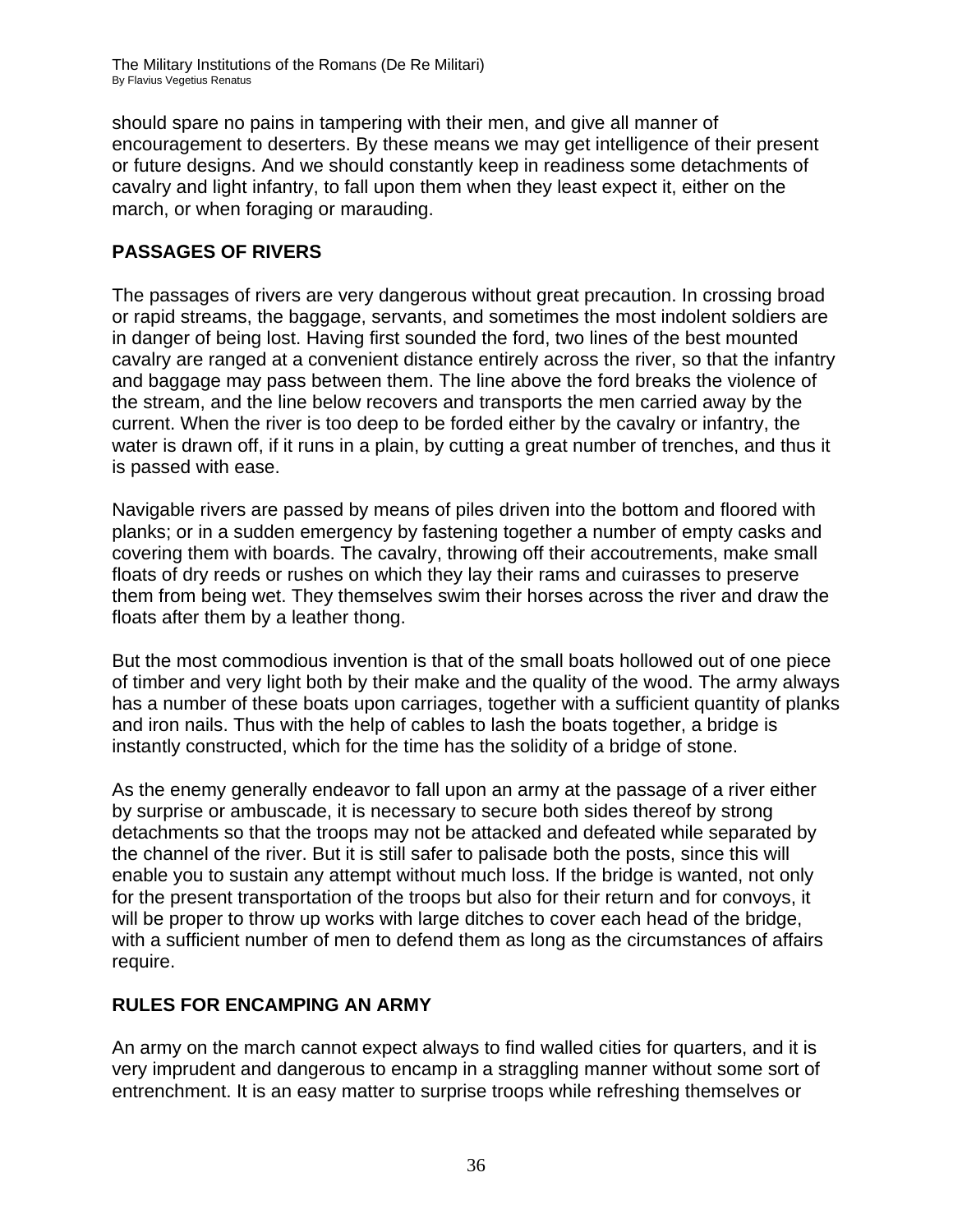The Military Institutions of the Romans (De Re Militari) By Flavius Vegetius Renatus

dispersed in the different occupations of the service. The darkness of night, the necessity of sleep and the dispersion of the horses at pasture afford opportunities of surprise. A good situation for a camp is not sufficient; we must choose the very best that can be found lest, having failed to occupy a more advantageous post the enemy should get possession of it to our great detriment.

An army should not encamp in summer near bad waters or far from good ones, nor in winter in a situation without plenty of forage and wood. The camp should not be liable to sudden inundations. The avenues should not be too steep and narrow lest, if invested, the troops should find it difficult to make their retreat; nor should it be commanded by any eminences from which it may be annoyed by the enemy's weapons. After these precautions, the camp is formed square, round, triangular or oblong, according to the nature of the ground. For the form of a camp does not constitute its goodness. Those camps, however, are thought best where the length is one third more than the depth. The dimensions must be exactly computed by the engineers, so that the size of the camp may be proportioned to the number of troops. A camp which is too confined will not permit the troops to perform their movements with freedom, and one which is too extensive divides them too much. There are three methods of entrenching a camp. The first is for the case when the army is on the march and will continue in the camp for only one night. They then throw up a slight parapet of turf and plant it with a row of palisades or caltrops\* of wood. The sods are cut with iron instruments. If the earth is held strongly together by the roots of the grass, they are cut in the form of a brick a foot and one half high, a foot broad and a foot and one half long. If the earth is so loose that the turf cannot be cut in this form, they run a slight trench round the camp, five feet broad and three feet deep. The earth taken from the trench forms a parapet on the inside and this secures the army from danger. This is the second method.

But permanent camps, either for summer or winter, in the neighborhood of an enemy, are fortified with greater care and regularity. After the ground is marked out by the proper officers, each century receives a certain number of feet to entrench. They then range their shields and baggage in a circle about their own colors and, with. out other arms than their swords, open a trench nine, eleven or thirteen feet broad. Or, if they are under great apprehensions of the enemy, they enlarge it to seventeen feet (it being a general rule to observe odd numbers). Within this they construct a rampart with fascines or branches of trees well fastened together with pickets, so that the earth may be better supported. Upon this rampart they raise a parapet with battlements as in the fortifications of a city. The centurions measure the work with rods ten feet long and examine whether every one has properly completed the proportion assigned to him. The tribunes likewise inspect the work and should not leave the place till the whole is finished. And that the workmen may not be suddenly interrupted by the enemy, all the cavalry and that part of the infantry exempted by the privilege of their rank from working, remain in order of battle before the entrenchment to be ready to repel any assault.

The first thing to be done after entrenching the camp, is to plant the ensigns, held by the soldiers in the highest veneration and respect, in their proper places. After this the praetorium is prepared for the general and his lieutenants, and the tents pitched for the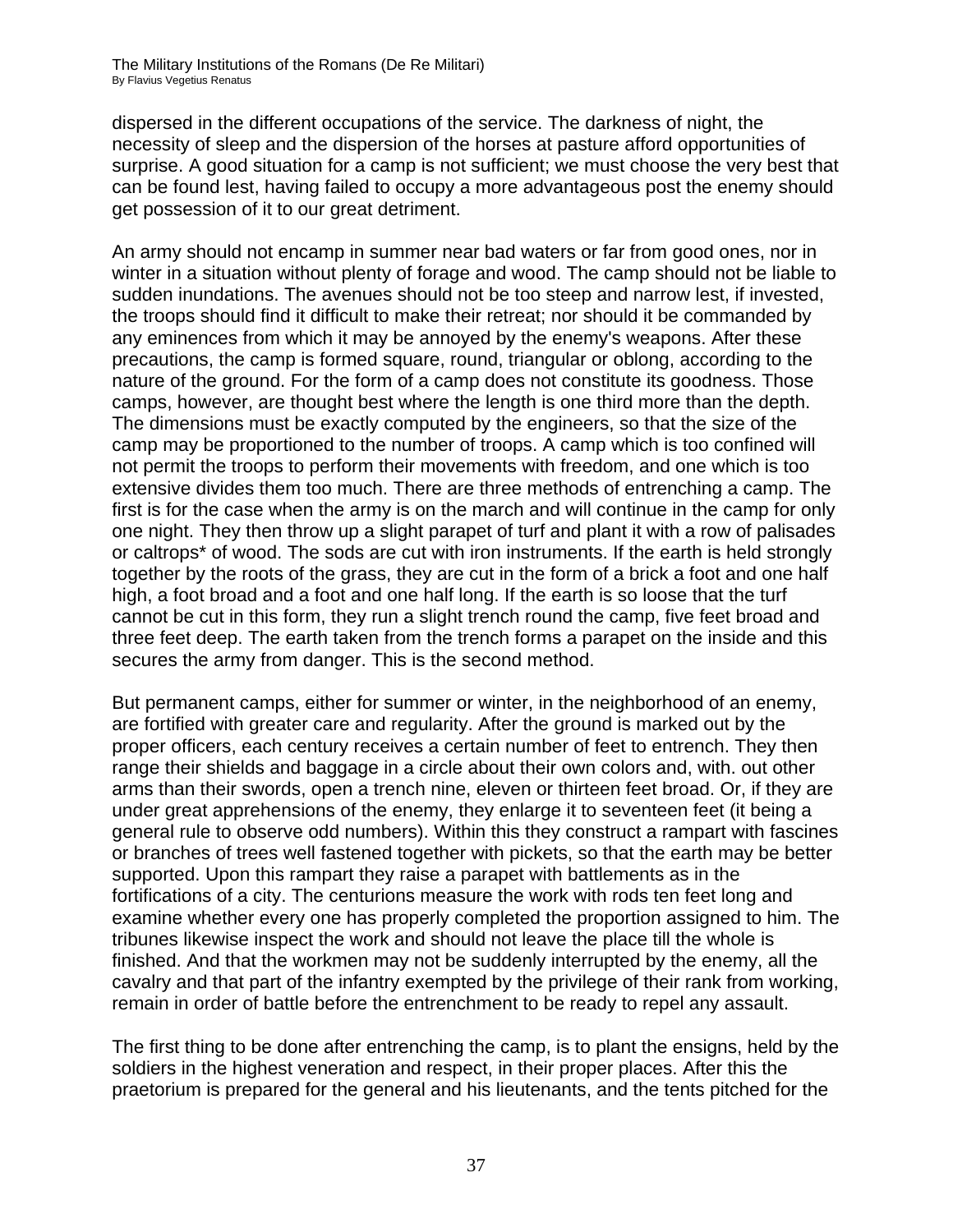The Military Institutions of the Romans (De Re Militari) By Flavius Vegetius Renatus

tribunes, who have soldiers particularly appointed for that service and to fetch their water, wood, and forage. Then the legions and auxiliaries, cavalry and infantry, have the ground distributed to them to pitch their tents according to the rank of the several corps. Four foot-soldiers of each century and four troopers of each troop are on guard every night. As it seemed impossible for a sentinel to remain a whole night on his post, the watches were divided by the hourglass into four parts, that each man might stand only three hours. All guards are mounted by the sound of trumpet and relieved by the sound of cornet. The tribunes choose proper and trusty men to visit the different posts and report to them whatever they find amiss. This is now a military office and the persons appointed to it are called officers of the rounds.

The cavalry furnish the grand guards at night and the outposts by day. They are relieved every morning and afternoon because of the fatigue of the men and horses. It is particularly incumbent upon the general to provide for the protection of the pastures and.of the convoys of grain and other provisions either in camp or garrison, and to secure wood, water and forage against the incursions of the enemy. This can only be effected by posting detachments advantageously in the cines or walled castles on the roads along which the convoys advance. And if no ancient fortifications are to be met with, small forts must be built in proper situations, surrounded with large ditches, for the reception of detachments of horse and foot, so that the convoys will be effectually protected. For an enemy will hardly venture far into a country where he knows his adversary's troops are so disposed as to be ready to encompass him on all sides.

#### **MOTIVES FOR THE PLAN OF OPERATIONS OF A CAMPAIGN**

Readers of this military abridgement will perhaps be impatient for instructions relative to general engagements. But they should considerthat a battle is commonly decided in two or three hours, after which no further hopes are left for the worsted army. Every plan, therefore, is to be considered, every expedient tried and every method taken before matters are brought to this last extremity. Good officers decline general engagements where the danger is common, and prefer the employment of stratagem and finesse to destroy the enemy as much as possible in detail and intimidate them without exposing our own forces.

I shall insert some necessary instructions on this head collected from the ancients. It is the duty and interest of the general frequently to assemble the most prudent and experienced officers of the different corps of. the army and consult with them on the state both of his own and the enemy's forces. All overconfidence, as most pernicious in its consequences, must be banished from the deliberations. He must examine which has the superiority in numbers, whether his or the adversary's troops are best armed, which are in the best condition, best disciplined and most resolute in emergencies. The state of the cavalry of both armies must be inquired into, but more especially that of the infantry, for the main strength of an army consists of the latter. With respect to the cavalry, he must endeavor to find out in which are the greatest numbers of archers or of troopers armed with lances, which has the most cuirassiers and which the best horses. Lastly he must consider the field of battle and to judge whether the ground is more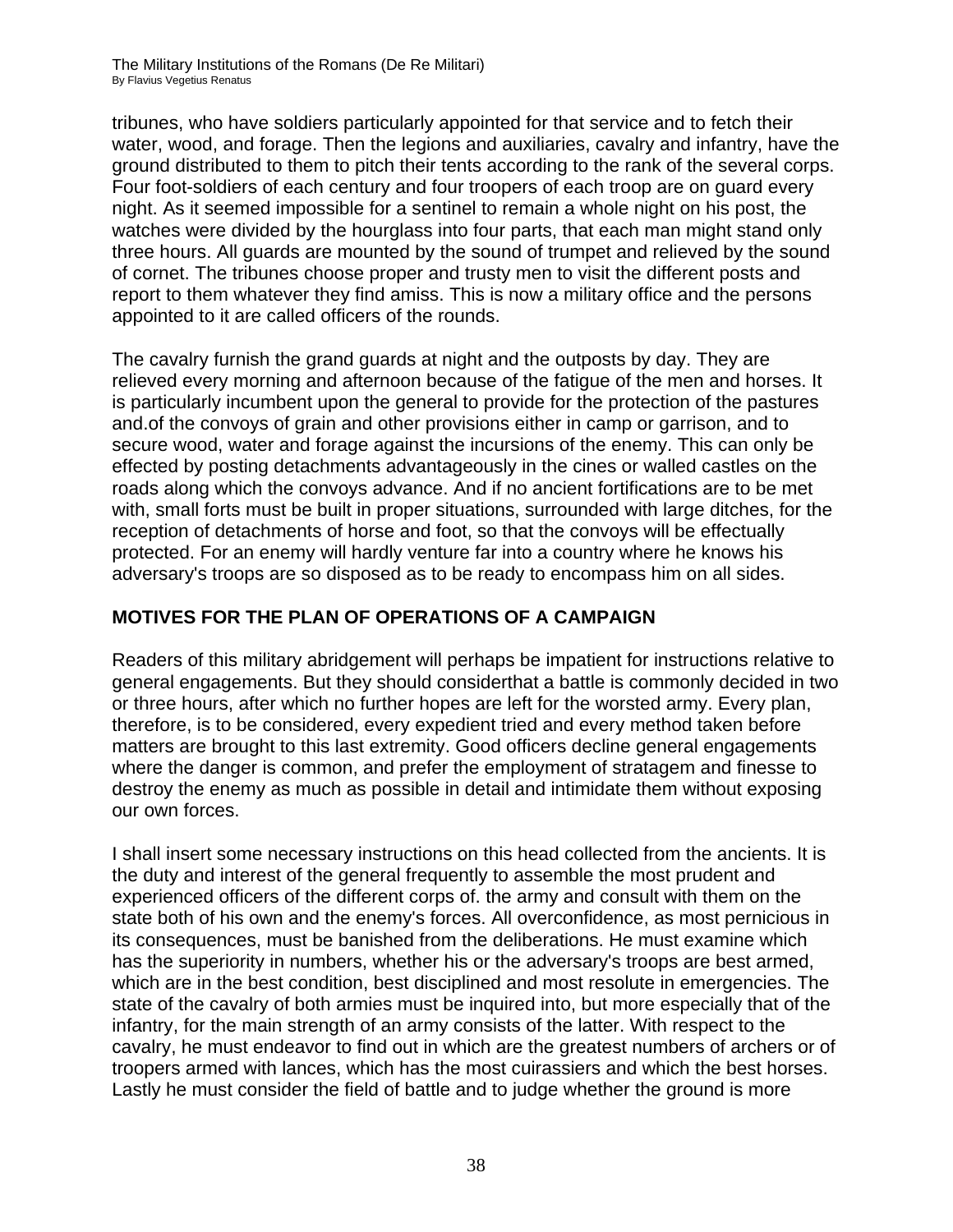advantageous for him or his enemy. If strongest in cavalry, we should prefer plains and open ground; if superior in infantry, we should choose a situation full of enclosures, ditches, morasses and woods, and sometimes mountainous. Plenty or scarcity in either army are considerations of no small importance, for famine, according to the common proverb, is an internal enemy that makes more havoc than the sword. But the most material article is to determine whether it is most proper to temporize or to bring the affair to a speedy decision by action. The enemy sometimes expect an expedition will soon be over; and if it is protracted to any length, his troops are either consumed by want,. induced to return home by the desire of seeing their families or, having done nothing considerable in the field, disperse themselves from despair of success. Thus numbers, tired out with fatigue and disgusted with the service, desert, others betray them and many surrender themselves. Fidelity is seldom found in troops disheartened by misfortunes. And in such case an army which was numerous on taking the field insensibly dwindles away to nothing.

It is essential to know the character of the enemy and of their principal officers-whether they be. rash or cautious, enterprising or timid, whether they fight on principle or from chance and whether the nations they have been engaged with were brave or cowardly.

We must know how far to depend upon the fidelity and strength of auxiliaries, how the enemy's troops and our own are affected and which appear most confident of success, a consideration of great effect in raising or depressing the courage of an army. A harangue from the general, especially if he seems under no apprehension himself, may reanimate the soldiers if dejected. Their spirits revive if any considerable advantage is gained either by stratagem or otherwise, if the fortune of the enemy begins to change or if you can contrive to beat some of their weak or poorly-armed detachments.

But you must by no means venture to lead an irresolute or diffident army to a general engagement. The difference is great whether your troops are raw or veterans, whether inured to war by recent service or for some years unemployed. For soldiers unused to fighting for a length of time must be considered in the same light as recruits. As soon as the legions, auxiliaries and cavalry are assembled from their several quarters, it is the duty of a good general to have every corps instructed separately in every part of the drill by tribunes of known capacity chosen for that purpose. He should afterwards form them into one body and train them in all the maneuvers of the line as for a general action. He must frequently drill them himself to try their skill and strength, and to see whether they perform their evolutions with proper regularity and are sufficiently attentive to the sound of the trumpets, the motions of the colors and to his own orders and signals. If deficient in any of these particulars, they must be instructed and exercised till perfect.

But though thoroughly disciplined and complete in their field exercises, in the use of the bow and javelin, and in the evolutions of the line, it is not advisable to lead them rashly or immediately to battle. A favorable opportunity must be watched for, and they must first be prepared by frequent skirmishes and slight encounters. Thus a vigilant and prudent general will carefully weigh in his council the state of his own forces and of those of the enemy, just as a civil magistrate judging between two contending parties. If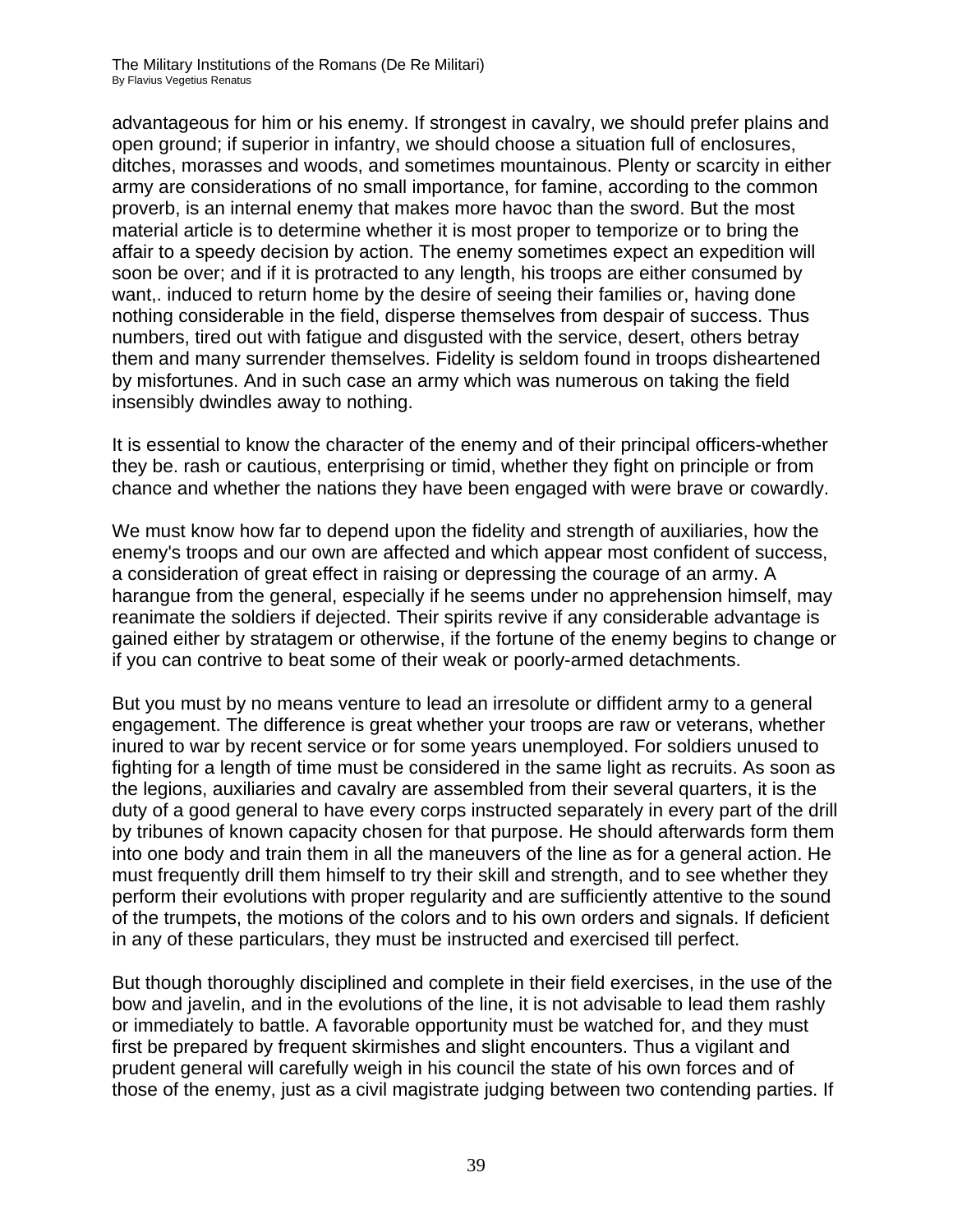he finds himself in many respects superior to his adversary, he must by no means defer bringing on an engagement. But if he knows himself inferior, he must avoid general actions and endeavor to succeed by surprises, ambuscades and stratagems. These, when skillfully managed by good generals, have often given them the victory over enemies superior both in numbers and strength.

#### **HOW TO MANAGE RAW AND UNDISCIPLINED TROOPS**

All arts and trades whatever are brought to perfection by continual practice. How much more should this maxim, true in inconsiderable matters, be observed in affairs of importance! And how much superior to all others is the art of war, by which our liberties are preserved, our dignities perpetuated and the provinces and the whole Empire itself exist. The Lacedaemonians, and after them the Romans, were so aware of this truth that to this science they sacrificed all others. And the barbarous nations even at this day think only this art worth attention, believing it includes or confers everything else. In short, it is indispensably necessary for those engaged in war not only to instruct them in the means of preserving their own lives, but how to gain the victory over their enemies.

A commander-in-chief therefore, whose power and dignity are so great and to whose fidelity and bravery the fortunes of his countrymen, the defense of their cities, the lives of the soldiers, and the glory of the state, are entrusted, should not only consult the good of the army in general, but extend his care to every private soldier in it. For when any misfortunes happen to those under his command, they are considered as public losses and imputed entirely to his misconduct. If therefore he finds his army composed of raw troops or if they have long been unaccustomed to fighting, he must carefully study the strength, the spirit, the manners of each particular legion, and of each body of auxiliaries, cavalry and infantry. He must know, if possible, the name and capacity of every count, tribune, subaltern and soldier. He must assume the most respectable authority and maintain it by severity. He must punish all military crimes with the greatest rigor of the laws. He must have the character of being inexorable towards offenders and endeavor to give public examples thereof in different places and on different occasions.

Having once firmly established these regulations, he must watch the opportunity when the enemy, dispersed in search of plunder, think themselves in security, and attack them with detachments of tried cavalry or infantry, intermingled with young soldiers, or such as are under the military age. The veterans will acquire fresh experience and the others will be inspired with courage by the advantages such opportunities will give him. He should form ambuscades with the greatest secrecy to surprise the enemy at the passages of rivers, in the rugged passes of mountains, in defiles in woods and when embarrassed by morasses or difficult roads. He should regulate his march so as to fall upon them while taking their refreshments or sleeping, or at a time when they suspect no dangers and are dispersed, unarmed and their horses unsaddled. He should continue these kinds of encounters till his soldiers have imbibed a proper confidence in themselves. For troops that have never been in action or have not for some time been used to such spectacles, are greatly shocked at the sight of the wounded and dying; and the impressions of fear they receive dispose them rather to fly than fight.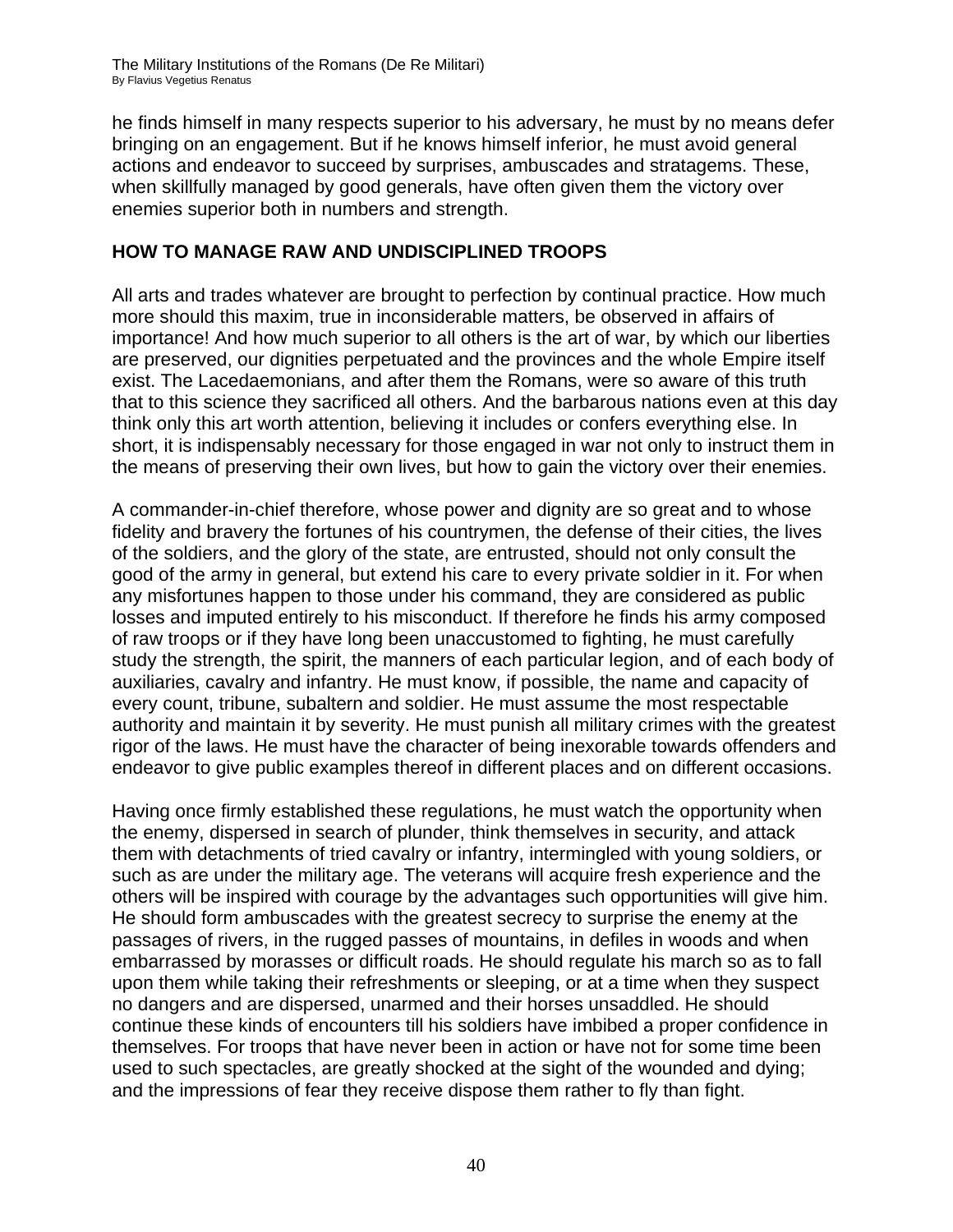The Military Institutions of the Romans (De Re Militari) By Flavius Vegetius Renatus

If the enemy makes excursions or expeditions, the general should attack him after the fatigue of a long march, fall upon him unexpectedly, or harass his rear. He should detach parties to endeavor to carry off by surprise any quarters established at a distance from the hostile army for the convenience of forage or provisions. F or such measures should be pursued at first as can produce no very bad effects if they should happen to miscarry, but would be of great advantage if attended with success. A prudent general will also try to sow dissention among his adversaries, for no nation, though ever so weak in itself can be completely ruined by its enemies unless its fall be facilitated by its own distraction. In civil dissensions men are so intent on the destruction of their private enemies that they are entirely regardless of the public safety.

One maxim must be remembered throughout this work: that no one should ever despair of effecting what has been already performed. It may be said that our troops for many years past have not even fortified their permanent camps with ditches, ramparts or palisades. The answer is plain. If those precautions had been taken, our armies would never have suffered by surprises of the enemy both by day and night. The Persians, after the example of the old Romans, surround their camps with ditches and, as the ground in their country is generally sandy, they always carry with them empty bags to fill with the sand taken out of the trenches and raise a parapet by piling them one on the other. All the barbarous nations range their carriages round them in a circle, a method which bears some resemblance to a fortified camp. They thus pass their nights secure from surprise.

Are we afraid of not being able to learn from others what they before have learned from us? At present all this is to be found in books only, although formerly constantly practiced. Inquiries are now no longer made about customs that have been so long neglected, because in the midst of peace, war is looked upon as an object too distant to merit consideration. But former instances will convince us that the reestablishment of ancient discipline is by no means impossible, although now so totally lost.

In former ages the art of war, often neglected and forgotten, was as often recovered from books and reestablished by the authority and attention of our generals. Our armies in Spain, when Scipio Africanus took the command, were in bad order and had often been beaten under preceding generals. He soon reformed them by severe discipline and obliged them to undergo the greatest fatigue in the different military works, reproaching them that since they would not wet their hands with the blood of their enemies, they should soil them with the mud of the trenches. In short, with these very troops he afterwards took the city of Numantia and burned it to the ground with such destruction of its inhabitants that not one escaped. In Africa an army, which under the command of Albinus had been forced to pass under the yoke, was by Metellus brought into such order and discipline, by forming it on the ancient model, that they afterwards vanquished those very enemies who had subjected them to that ignominious treatment. The Cimbri defeated the legions of Caepio, Manilus and Silanus in Gaul, but Marius collected their shattered remnants and disciplined them so effectually that he destroyed an innumerable multitude of the Cimbri, Teutones and Ambrones in one general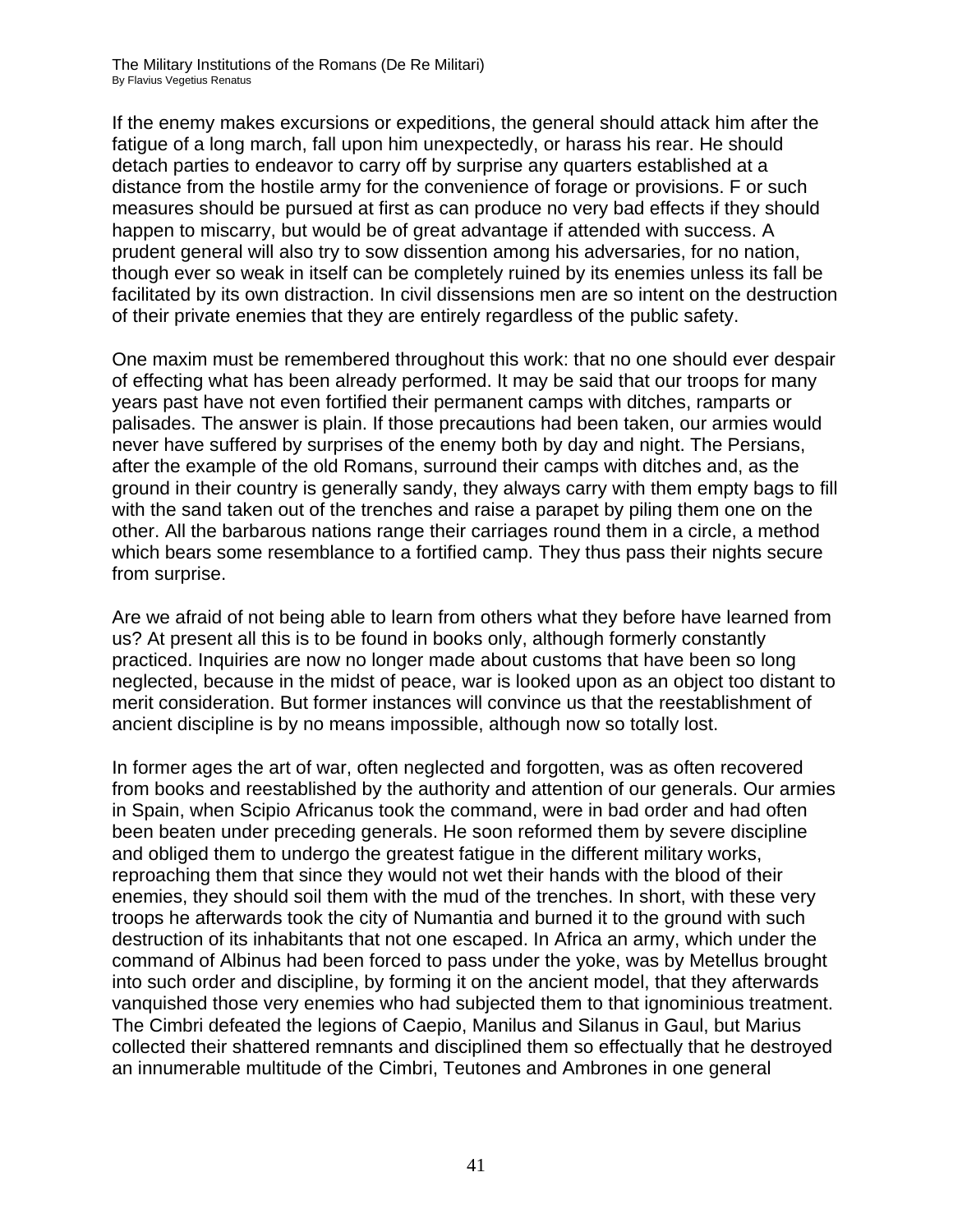engagement. Nevertheless it is easier to form young soldiers and inspire them with proper notions of honor than to reanimate troops who have been once disheartened.

#### **PREPARATIONS FOR A GENERAL ENGAGEMENT**

Having explained the less considerable branches of the art of war, the order of military affairs naturally leads us to the general engagement. This is a conjuncture full of uncertainty and fatal to kingdoms and nations, for in the decision of a pitched battle consists the fulness of victory. This eventuality above all others requires the exertion of all the abilities of a general, as his good conduct on such an occasion gains him greater glory, or his dangers expose him to greater danger and disgrace. This is the moment in which his talents, skill and experience show themselves in their fullest extent.

Formerly to enable the soldiers to charge with greater vigor, it was customary to order them a moderate refreshment of food before an engagement, so that their strength might be the better supported during a long conflict. When the army is to march out of a camp or city in the presence of their enemies drawn up and ready for action, great precaution must be observed lest they should be attacked as they defile from the gates and be cut to pieces in detail. Proper measures must therefore be taken so that the whole army may be clear of the gates and form in order of battle before the enemy's approach. If they are ready before you can have quitted the place, your design of marching out must either be deferred till another opportunity or at least dissembled, so that when they begin to insult you on the supposition that you dare not appear, or think of nothing but plundering or returning and no longer keep their ranks, you may sally out and fall upon them while in confusion and surprise. Troops must never be engaged in a general action immediately after a long march, when the men are fatigued and the horses tired. The strength required for action is spent in the toil of the march. What can a soldier do who charges when out of breath? The ancients carefully avoided this inconvenience, but in later times some of our Roman generals, to say nothing more, have lost their armies by unskillfully neglecting this precaution. Two armies, one tired and spent, the other fresh and in full vigor, are by no means an equal match.

# **THE SENTIMENTS OF THE TROOPS SHOULD BE DETERMINED BEFORE BATTLE**

It is necessary to know the sentiments of the soldiers on the day of an engagement. Their confidence or apprehensions are easily discovered by their looks, their words, their actions and their motions. No great dependence is to be placed on the eagerness of young soldiers for action, for fighting has something agreeable in the idea to those who are strangers to it. On the other hand, it would be wrong to hazard an engagement, if the old experienced soldiers testify to a disinclination to fight. A general, however, may encourage and animate his troops by proper exhortations and harangues, especially if by his account of the approaching action he can persuade them into the belief of an easy victory. With this view, he should lay before them the cowardice or unskillfulness of their enemies and remind them of any former advantages they may have gained over them. He should employ every argument capable of exciting rage, hatred and indignation against the adversaries in the minds of his soldiers.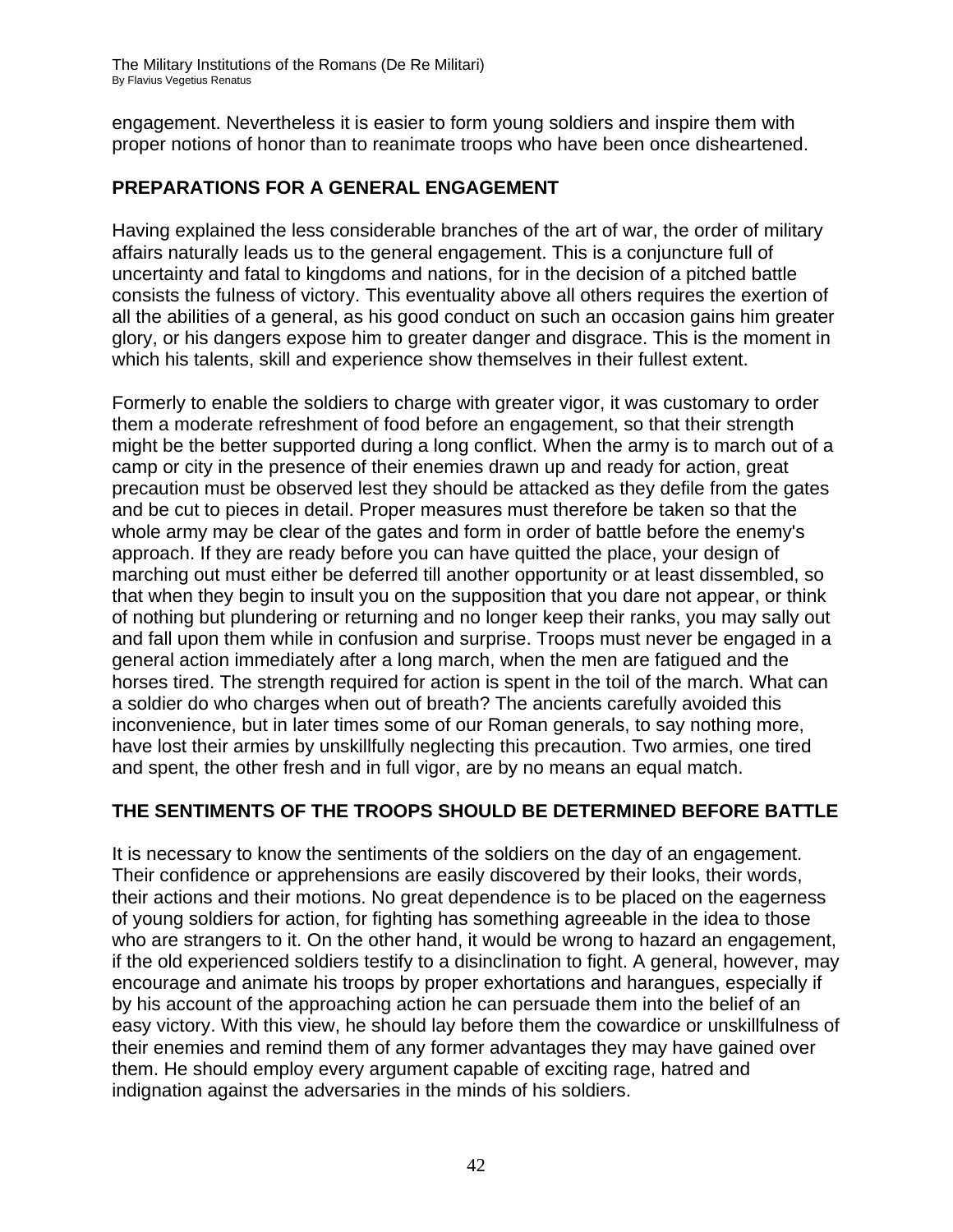It is natural for men in general to be affected with some sensations of fear at the beginning of an engagement, but there are without doubt some of a more timorous disposition who are disordered by the very sight of the enemy. To diminish these apprehensions before you venture on action, draw up your army frequently in order of battle in some safe situation, so that your men may be accustomed to the sight and appearance of the enemy. When opportunity offers, they should be sent to fall upon them and endeavor to put them to flight or kill some of their men. Thus they will become acquainted with their customs, arms and horses. And the objects with which we are once familiarized are no longer capable of inspiring us with terror.

# **CHOICE OF THE FIELD OF BATTLE**

Good generals are acutely aware that victory depends much on the nature of the field of battle. When you intend therefore to engage, endeavor to draw the chief advantage from your situation. The highest ground is reckoned the best. Weapons thrown from a height strike with greater force; and the party above their antagonists can repulse and bear them down with greater impetuosity, while they who struggle with the ascent have both the ground and the enemy to contend with. There is, however, this difference with regard to place: if you depend on your foot against the enemy's horse, you must choose a rough, unequal and mountainous situation. But if, on the contrary, you expect your cavalry to act with advantage against the enemy's infantry, your ground must indeed be higher, but plain and open, without any obstructions of woods or morasses.

# **ORDER OF BATTLE**

In drawing up an army in order of battle, three things are to be considered: the sun, the dust and the wind. The sun in your face dazzles the sight: if the wind is against you, it turns aside and blunts the force of your weapons, while it assists those of your adversary; and the dust driving in your front fills the eyes of your men and blinds them. Even the most unskillful endeavor to avoid these inconveniences in the moment of making their dispositions; but a prudent general should extend his views beyond the present; he should talke such measures as not to be incommoded in the course of the day by different aspects of the sun or by contrary winds which often rise at a certain hour and might be detrimental during action. Our troops should be so disposed as to have these inconveniences behind them, while they are directly in the enemy's front.

#### **PROPER DISTANCES AND INTERVALS**

Having explained the general disposition of the lines, we now come to the distances and dimensions. One thousand paces contain a single rank of one thousand six hundred and fifty-six foot soldiers, each man being allowed three feet. Six ranks drawn up on the same extent of ground will require nine thousand nine hundred and ninety-six men. To form only three ranks of the same number will take up two thousand paces, but it is much better to increase the number of ranks than to make your front too extensive. We have before observed the distance between each rank should be six feet, one foot of which is taken up by the men. Thus if you form a body of ten thousand men into six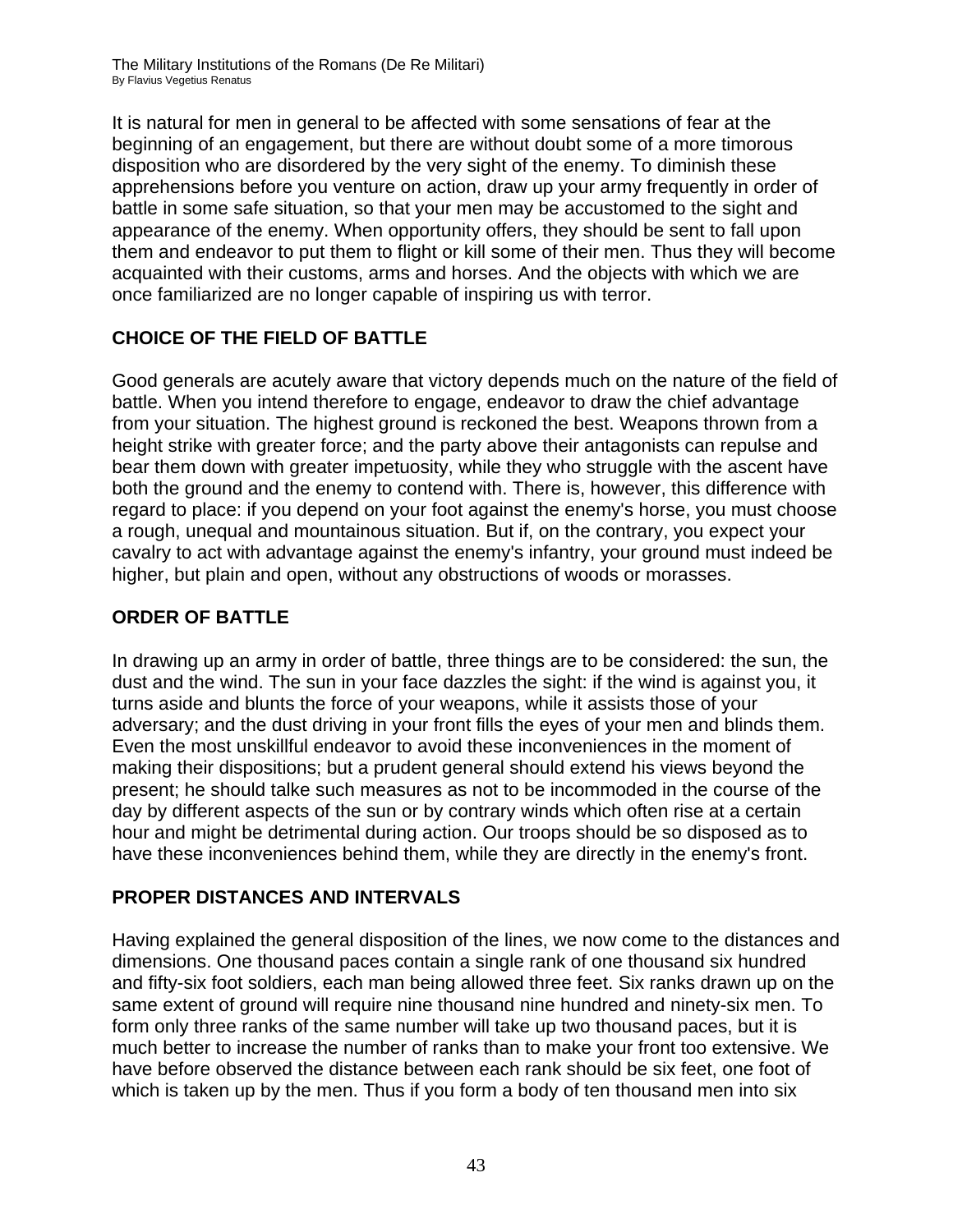ranks they will occupy thirty-six feet. in depth and a thousand paces in front. By this calculation it is easy to compute the extent of ground required for twenty or thirty thousand men to form upon. Nor can a general be mistaken when thus he knows the proportion of ground for any fixed number of men.

But if the field of battle is not spacious enough or your troops are very numerous, you may form them into nine ranks or even more, for it is more advantageous to engage in close order that to extend your line too much. An army that takes up too much ground in front and too little in depth, is quickly penetrated by the enemy's first onset. After this there is no remedy. As to the post of the different corps in the right or left wing or in the center, it is the general rule to draw them up according to their respective ranks or to distribute them as circumstances or the dispositions of the enemy may require.

# **DISPOSITION OF THE CAVALRY**

The line of infantry being formed, the cavalry are drawn up in the wings. The heavy horse, that is, the cuirassiers and troopers armed with lances, should join the infantry. The light cavalry, consisting of the archers and those who have no cuirasses, should be placed at a greater distance. The best and heaviest horse are to cover the flanks of the foot, and the light horse are posted as abovementioned to surround and disorder the enemy's wings. A general should know what part of his own cavalry is most proper to oppose any particular squadrons or troops of the enemy. For from some causes not to be accounted for some particular corps fight better against others, and those who have defeated superior enemies are often overcome by an inferior force.

If your cavalry is not equal to the enemy's it is proper, after the ancient custom, to intermingle it with light infantry armed with small shields and trained to this kind of service. By observing this method, even though the flower of the enemy's cavalry should attack you, they will never be able to cope with this mixed disposition. This was the only resource of the old generals to supply the defects of their cavalry, and they intermingled the men, used to running and armed for this purpose with light shields, swords and darts, among the horse, placing one of them between two troopers.

# **RESERVES**

The method of having bodies of reserves in rear of the army, composed of choice infantry and cavalry, commanded by the supernumerary lieutenant generals, counts and tribunes, is very judicious and of great consequence towards the gaining of a battle. Some should be posted in rear of the wings and some near the center, to be ready to fly immediately to the assistance of any part of the line which is hard pressed, to prevent its being pierced, to supply the vacancies made therein during the action and thereby to keep up the courage of their fellow soldiers and check the impetuosity of the enemy. This was an invention of the Lacedaemonians, in which they were imitated by the Carthaginians. The Romans have since observed it, and indeed no better disposition can be found.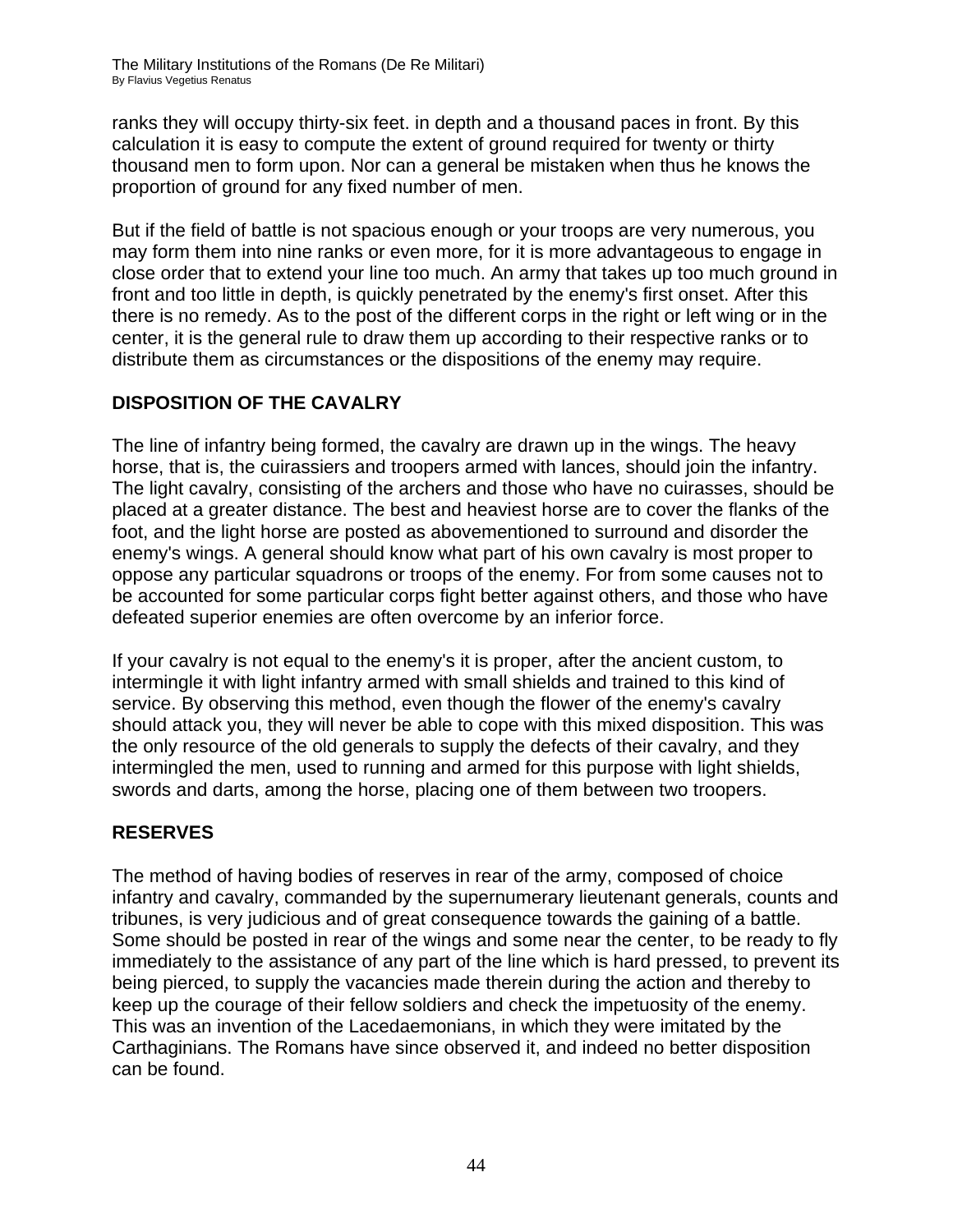The line is solely designed to repulse, or if possible, break the enemy. If it is necessary to form the wedge or the pincers, it must be done by the supernumerary troops stationed in the rear for that purpose. If the saw is to be formed, it must also be done from the reserves, for if once you begin to draw off men from the line you throw all into confusion. If any flying platoon of the enemy should fall upon your wing or any other part of your army, and you have no supernumerary troops to oppose it or if you pretend to detach either horse or foot from your line for that service by endeavoring to protect one part, you will expose the other to greater danger. In armies not very numerous, it is much better to contract the front, and to have strong reserves. In short, you must have a reserve of good and well-armed infantry near the center to form the wedge and thereby pierce the enemy's line; and also bodies of cavalry armed with lances and cuirasses, with light infantry, near the wings, to surround the flanks of the enemy.

#### **THE POST OF THE GENERAL AND OF THE SECOND AND THIRD IN COMMAND**

The post of the commander-in-chief is generally on the right between the cavalry and infantry. For from this place he can best direct the motions of the whole army and move elements with the greatest ease wherever he finds it necessary. It is also the most convenient spot to give his orders to both horse and foot and to animate them equally by his presence. It is his duty to surround the enemy's left wing opposed to him with his reserve of horse and light infantry, and attack it in the flank and rear. The second in command is posted in the center of the infantry to encourage and support them. A reserve of good and well-armed infantry is near him and under his orders. With this reserve he either forms the wedge to pierce the enemy's line or, if they form the wedge first, prepares the pincers for its reception. The post of the third in command is on the left. He should be a careful and intrepid officer, this part of the army being difficult to manage and defective, as it were, from its situation in the line. He should therefore have a reserve of good cavalry and active infantry to enable him always to extend his left in such a manner as to prevent its being surrounded.

The war shout should not be begun till both armies have joined, for it is a mark of ignorance or cowardice to give it at a distance. The effect is much greater on the enemy when they find themselves struck at the same instant with the horror of the noise and the points of the weapons.

You must always endeavor to get the start of your enemy in drawing up in order of battle, as you will then have it in your power to make your proper dispositions without obstruction. This will increase the courage of your own troops and intimidate your adversaries. For a superiority of courage seems to be implied on the side of an army that offers battle, whereas troops begin to be fearful who see their enemies ready to attack them. You will also secure another great advantage, that of marching up in order and falling upon them while forming and still in confusion. For part of the victory consists in throwing the enemy into disorder before you engage them.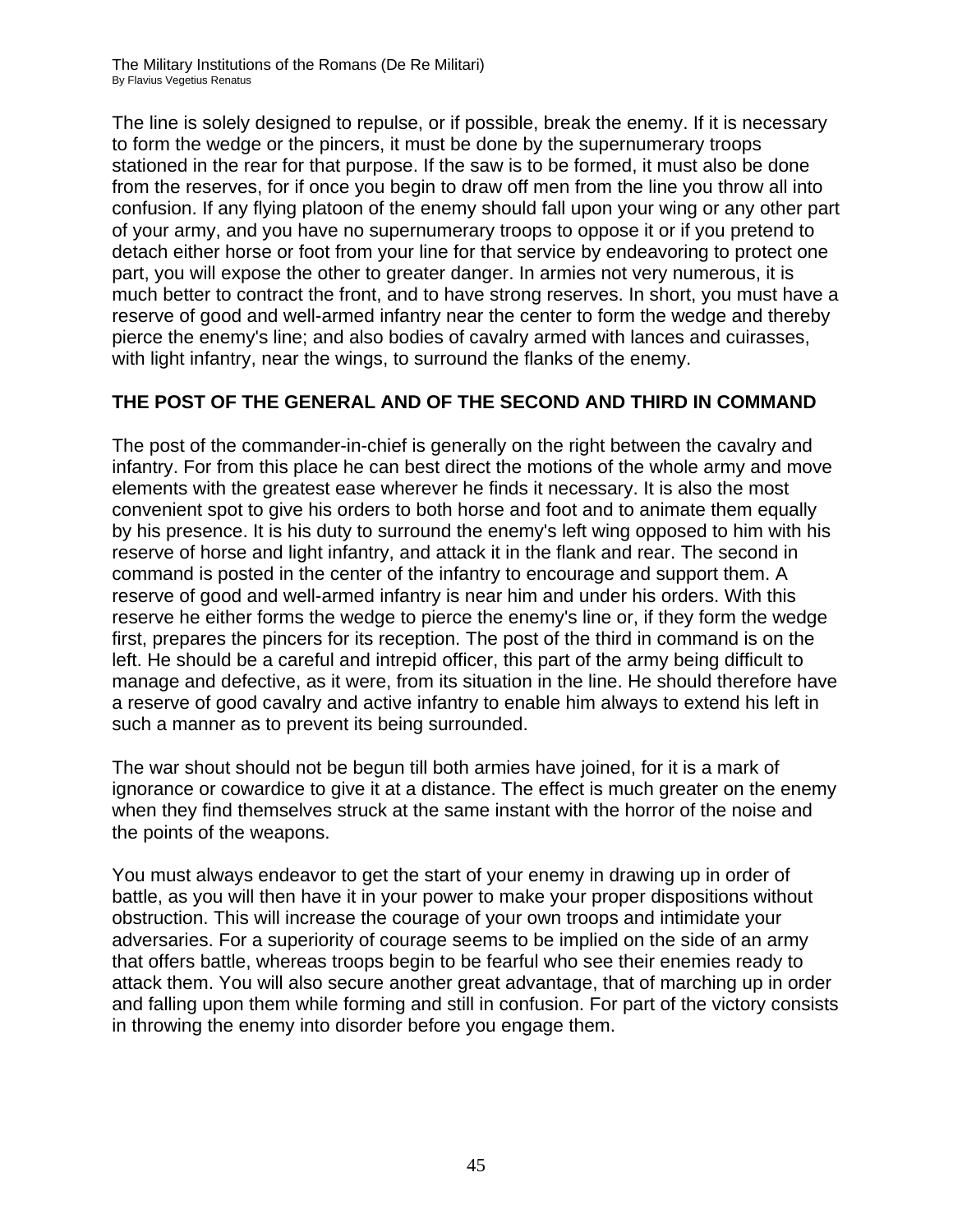#### **MANEUVERS IN ACTION**

An able general never loses a favorable opportunity of surprising the enemy either when tired on the march, divided in the passage of a river, embarrassed in morasses, struggling with the declivities of mountains, when dispersed over the country they think themselves in security or are sleeping in their quarters. In all these cases the adversaries are surprised and destroyed before they have time to put themselves on their guard. But if they are too cautious to give you an opportunity of surprising or ensnaring them, you are then obliged to engage openly and on equal terms. This at present is foreign to the subject. However military skill is no less necessary in general actions than in carrying on war by subtlety and stratagem.

Your first care is to secure your left wing from being surrounded by the enemy's numbers or attacked in flank or rear by flying platoons, a misfortune that often happens. Nor is your right to be neglected, though less frequently in danger. There is only one remedy for this: to wheel back your wing and throw it into a circular position. By this evolution your soldiers meet the enemy on the quarter attacked and defend the rear of their comrades. But your best men should be posted on the angles of the flanks, since it is against them the enemy make their principal efforts.

There is also a method of resisting the wedge when formed by the enemy. The wedge is a disposition of a body of infantry widening gradually towards the base and terminating in a point towards the front. It pierces the enemy's line by a multitude of darts directed to one particular place. The soldiers call it the swine's head. To oppose this disposition, they make use af another called the pincers, resembling the letter V, composed of a body of men in close order. It receives the wedge, inclosing it on both sides, and thereby prevents it from penetrating the line.

The saw is another disposition formed of resolute soldiers drawn up in a straight line advanced into the front against the enemy, to repair any disorder. The platoon is a body of men separated from the line, to hover on every side and attack the enemy wherever they find opportunity. And against this is to be detached a stronger and more numerous platoon.

Above all, a general must never attempt to alter his dispositions or break his order of battle during the time of action, for such an alteration would immediately Occasion disorder and confusion which the enemy would not fail to improve to their advantage.

# **VARIOUS FORMATIONS FOR BATTLE**

An army may be drawn up for a general engagement in seven different formations. The first formation is an oblong square of a large front, of common use both in ancient and modern times, although not thought the best by various judges of the service, because an even and level plain of an extent sufficient to contain its front cannot always be found, and if there should be any irregularity or hollow in the line, it is often pierced in that part. Besides, an enemy superior in number may surround either your right or left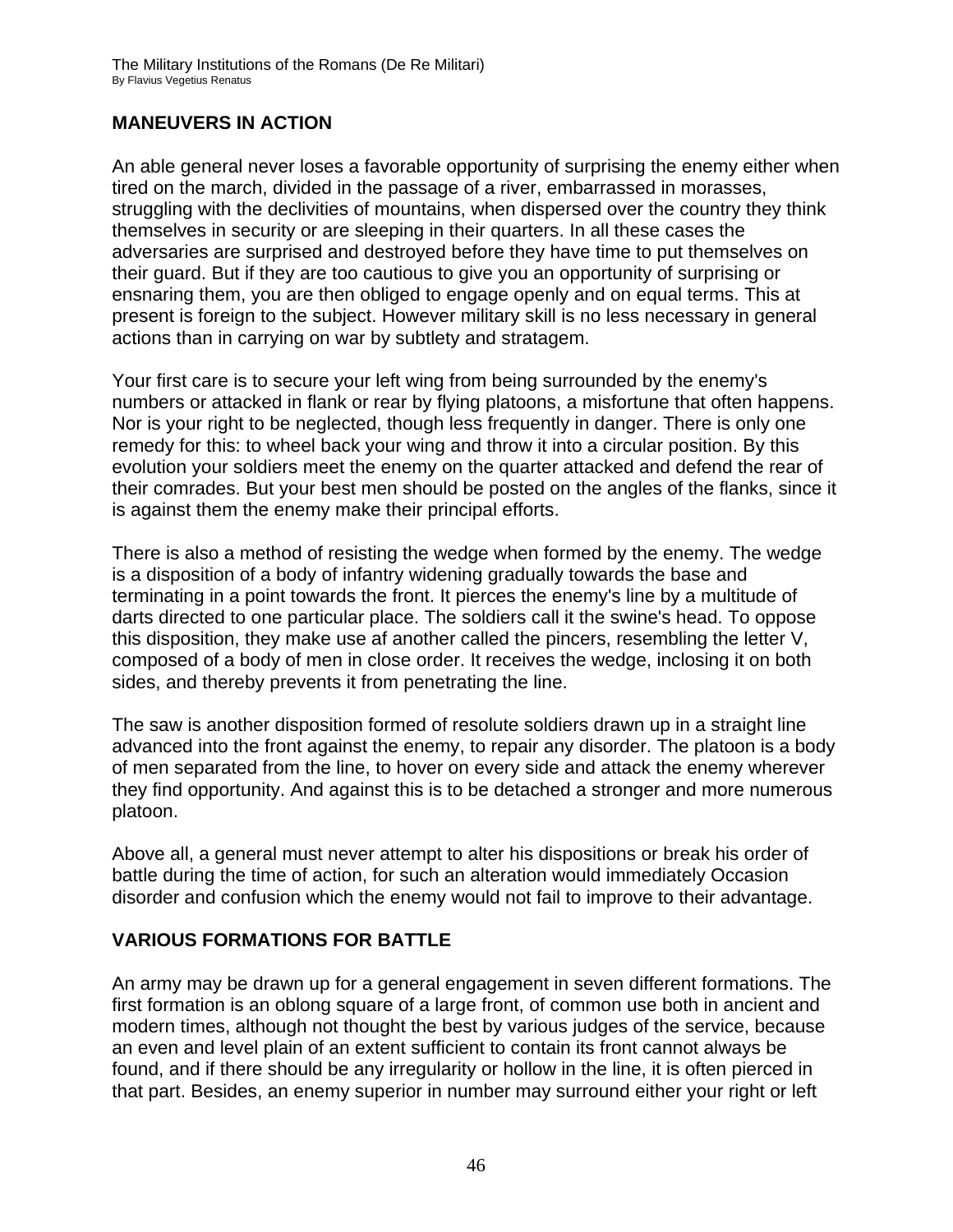wing, the consequence of which will be dangerous, unless you have a reserve ready to advance and sustain his attack. A general should make use of this disposition only when his forces are better and more numerous than the enemy's, it being thereby in his power to attack both the flanks and surround them on every side.

The second and best disposition is the oblique. For although your army consists of few troops, yet good and advantageously posted, it will greatly contribute to your obtaining the victory, notwithstanding the numbers and bravery of the enemy. It is as follows: as the armies are marching up to the attack, your left wing must be kept back at such a distance from the enemy's right as to be out of reach of their darts and arrows. Your right wing must advance obliquely upon the enemy's left, and begin the engagement. And you must endeavor with your best cavalry and infantry to surround the wing with which you are engaged, make it give way and fall upon the enemy in the rear. If they once give ground and the attack is properly seconded, you will undoubtedly gain the victory, while your left wing, which continued at a distance, will remain untouched. An army drawn up in this manner bears some resemblance to the letter A or a mason's level. If the enemy should be beforehand with you in this evolution, recourse must be had to the supernumerary horse and foot posted as a reserve in the rear, as I mentioned before. They must be ordered to support your left wing. This will enable you to make a vigorous resistance against the artifice of the enemy.

The third formation is like the second, but not so good, as it obliges you to begin the attack with your left wing on the enemy's right. The efforts of soldiers on the left are weak and imperfect from their exposed and defective situation in the line. I will explain this formation more clearly. Although your left wing should be much better than your right, yet it must be reinforced with some of the best horse and foot and ordered to commence the acnon with the enemy's right in order to disorder and surround it as expeditiously as possible. And the other part of your army, composed of the worst troops, should remain at such a distance from the enemy's left as not to be annoyed by their darts or in danger of being attacked sword in hand. In this oblique formation care must be taken to prevent the line being penetrated by the wedges of the enemy, and it is to be employed only when the enemy's right wing is weak and your greatest strength is on your left.

The fourth formation is this: as your army is marching to the attack in order of battle and you come within four or five hundred paces of the enemy, both your wings must be ordered unexpectedly to quicken their pace and advance with celerity upon them. When they find themselves attacked on both wings at the same time, the sudden surprise may so disconcert them as to give you an easy victory. But although this method, if your troops are very resolute and expert, may ruin the enemy at once, yet it is hazardous. The general who attempts it is obliged to abandon and expose his center and to divide his army into three parts. If the enemy are not routed at the first charge, they have a fair opportunity of attacking the wings which are separated from each other and the center which is destitute of assistance.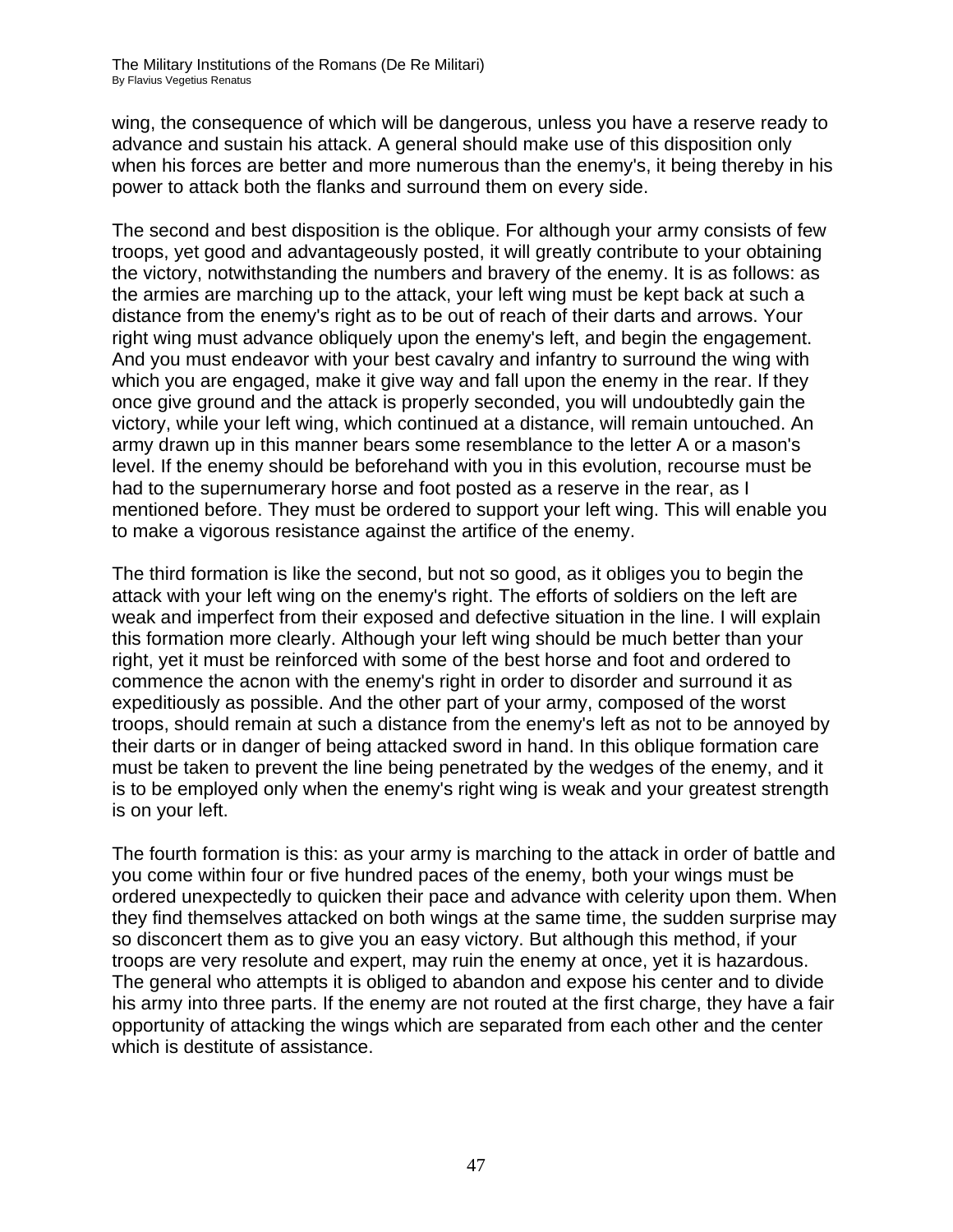The Military Institutions of the Romans (De Re Militari) By Flavius Vegetius Renatus

The fifth formation resembles the fourth but with this addition: the light infantry and the archers are formed before the center to cover it from the attempts of the enemy. With this precaution the general may safely follow the above mentioned method and attack the enemy's left wing with his right, and their right with his left. If he puts them to flight, he gains an immediate victory, and if he fails of success his center is in no danger, being protected by the light infantry and archers.

The sixth formation is very good and almost like the second. It is used when the general cannot depend either on the number or courage of his troops. If made with judgment, notwithstanding his inferiority, he has often a good chance for victory. As your line approaches the enemy, advance your right wing against their left and begin the attack with your best cavalry and infantry. At the same time keep the rest of the army at a great distance from the enemy's right, extended in a direct line like a javelin. Thus if you can surround their left and attack it in flank and rear, you must inevitably defeat them. It is impossible for the enemy to draw off reinforcements from their right or from their center to sustain their left in this emergency, since the remaining part of your army is extended and at a great distance from them in the form of the letter L. It is a formation often used in an action on a march.

The seventh formation owes its advantages to the nature of the ground and will enable you to oppose an enemy with an army inferior both in numbers and goodness, provided one of your flanks can be covered either with an eminence, the sea, a river, a lake, a city, a morass or broken ground inaccessible to the enemy. The rest of the army must be formed, as usual, in a straight line and the unsecured flank must be protected by your light troops and all your cavalry. Sufficiently defended on one side by the nature of the ground and on the other by a double support of cavalry, you may then safely venture on action.

One excellent and general rule must be observed. If you intend to engage with your right wing only, it must be composed of your best troops. And the same method must be taken with respect to the left. Or if you intend to penetrate the enemy's line, the wedges which you form for that purpose before your center, must consist of the best disciplined soldiers. Victory in general is gained by a small number of men. Therefore the wisdom of a general appears in nothing more than in such choice of disposition of his men as is most consonant with reason and service.

#### **THE FLIGHT OF AN ENEMY SHOULD NOT BE PREVENTED, BUT FACILITATED**

Generals unskilled in war think a victory incomplete unless the enemy are so straightened in their ground or so entirely surrounded by numbers as to have no possibility of escape. But in such situation, where no hopes remain, fear itself will arm an enemy and despair inspires courage. When men find they must inevitably perish, they willingly resolve to die with their comrades and with their arms in their hands. The maxim of Scipio, that a golden bridge should be made for a flying enemy, has much been commended. For when they have free room to escape they think of nothing but how to save themselves by flight, and the confusion becoming general, great numbers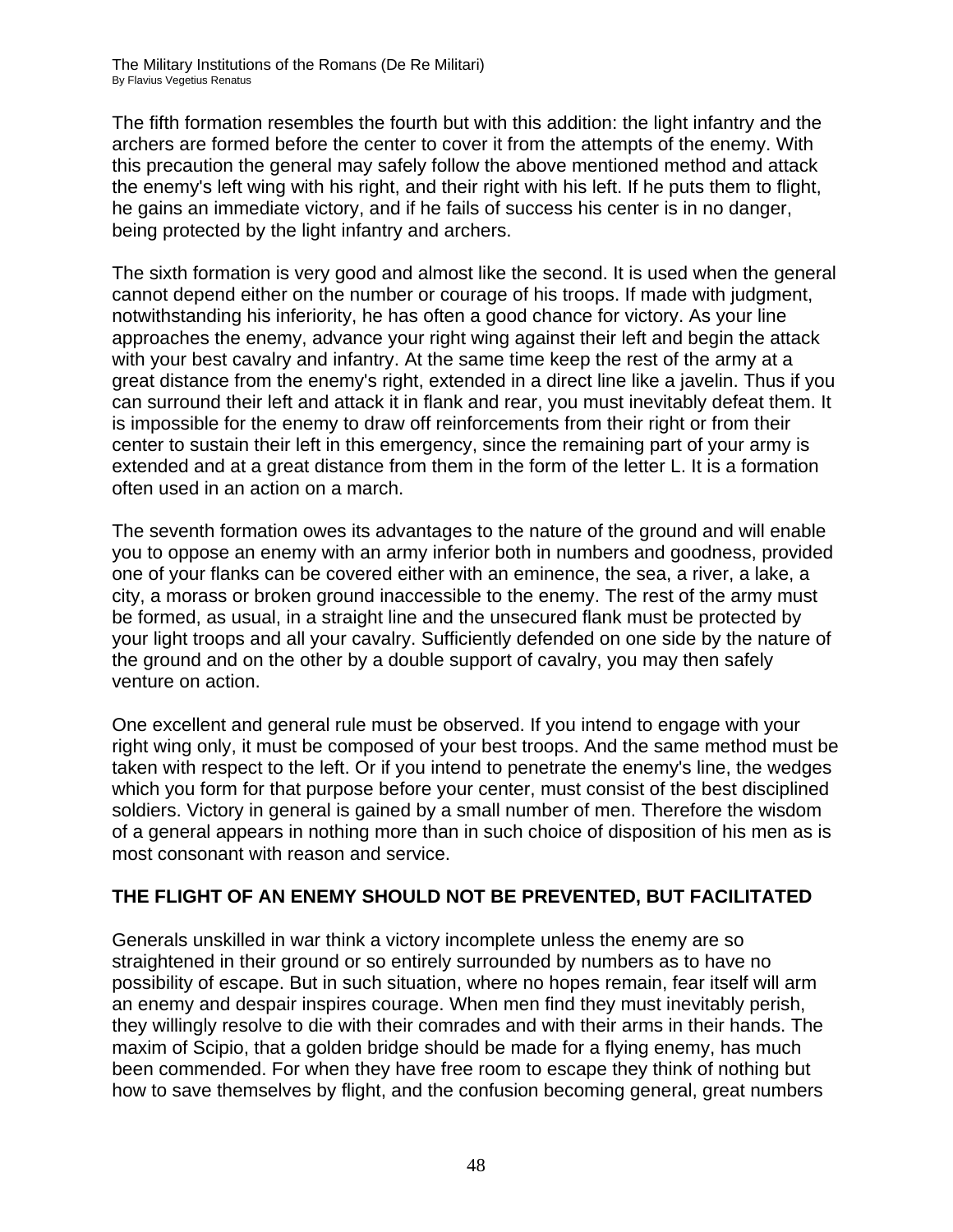are cut to pieces. The pursuers can be in no danger when the vanquished have thrown away their arms for greater haste. In this case the greater the number of the flying army, the greater the slaughter. Numbers are of no signification where troops once thrown into consternation are equally terrified at the sight of the enemy as at their weapons. But on the contrary, men when shut up, although weak and few in number, become a match for the enemy from this very reflection, that they have no resource but in despair.

"The conquer'd's safety is, to hope for none."

# **MANNER OF CONDUCTING A RETREAT**

Having gone through the various particulars relative to general actions, it remains at present to explain the manner of retreating in presence of the enemy. This is an operation, which, in the judgment of men of greatest skill and experience, is attended with the utmost hazard. A general certainly discourages his own troops and animates his enemies by retiring out of the field without fighting. Yet as this must sometimes necessarily happen, it will be proper to consider how to perform it with safety.

In the first place your men must not imagine that you retire to decline an action, but believe your retreat an artifice to draw the enemy into an ambuscade or more advantageous position where you may easier defeat them in case they follow you. For troops who perceive their general despairs of success are prone to flight. You must be cautious lest the enemy should discover your retreat and immediately fall upon you. To avoid this danger the cavalry are generally posted in the front of the infantry to conceal their motions and retreat from the enemy. The first divisions are drawn off first, the others following in their turns. The last maintain their ground till the rest have marched off, and then file off themselves and join them in a leisurely and regular succession. Some generals have judged it best to make their retreat in the night after reconnoitering their routes, and thus gain so much ground that the enemy, not discovering their departure till daybreak, were not able to come up with them. The light infantry was also sent forward to possess the eminences under which the army might instantly retire with safety; and the enemy, in case they pursued, be exposed to the light infantry, masters of the heights, seconded by the cavalry.

A rash and inconsiderate pursuit exposes an army to the greatest danger possible, that of falling into ambuscades and the hands of troops ready for their reception. For as the temerity of an army is increased and their caution lessened by the pursuit of a flying enemy, this is the most favorable opportunity for such snares. The greater the security, the greater the danger. Troops, when unprepared, at their meals, fatigued after a march, when their horses are feeding, and in short, when they believe themselves most secure, are generally most liable to a surprise. All risks of this sort are to be carefully avoided and all opportunities taken of distressing the enemy by such methods. Neither numbers nor courage avail in misfortunes of this nature.

A general who has been defeated in a pitched battle, although skill and conduct have the greatest share in the decision, may in his defense throw the blame on fortune. But if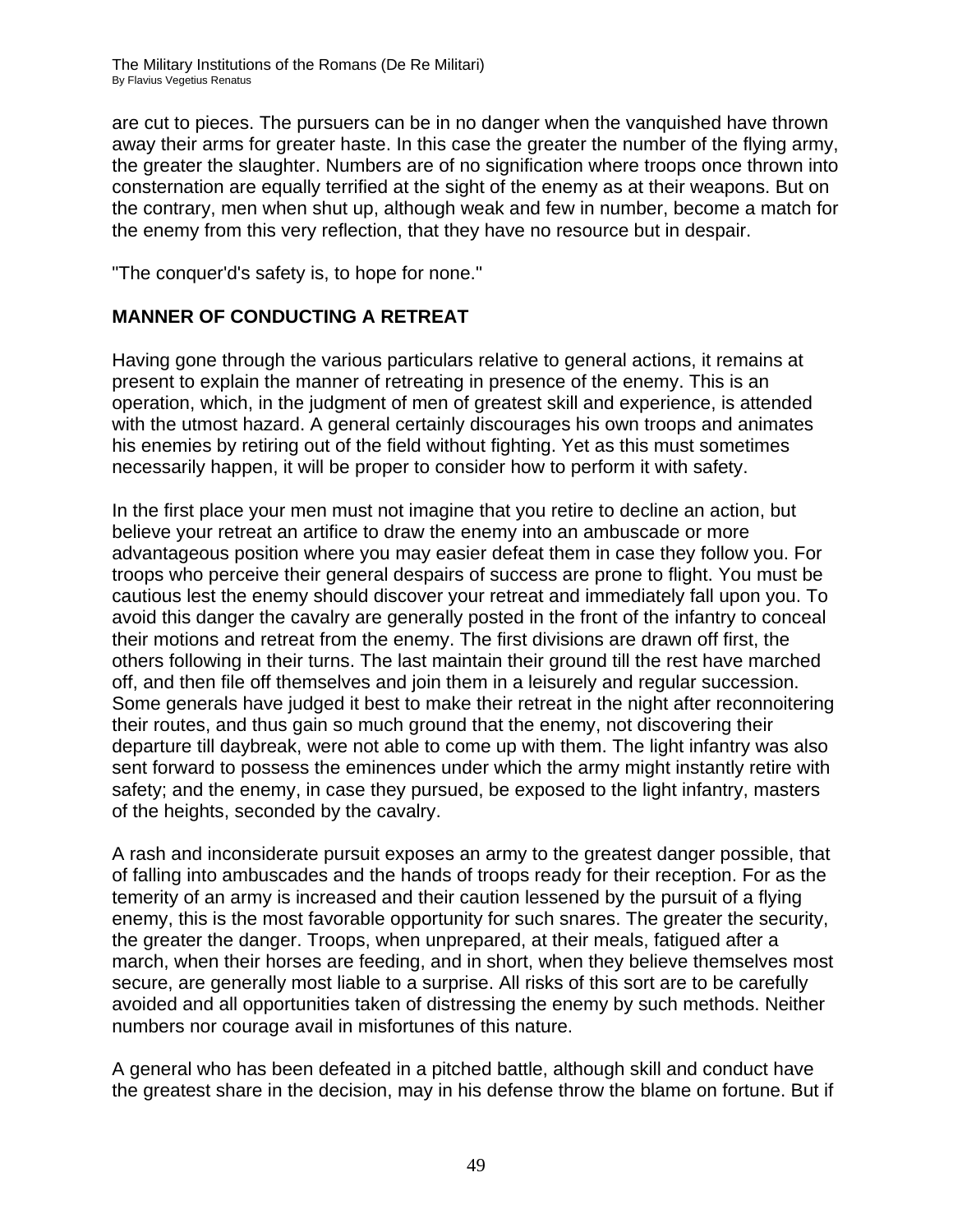he has suffered himself to be surprised or drawn into the snares of his enemy, he has no excuse for his fault, because he might have avoided such a misfortune by taking proper precautions and employing spies on whose intelligence he could depend.

When the enemy pursue a retreating foe, the following snare is usually laid. A small body of cavalry is ordered to pursue them on the direct road. At the same time a strong detachment is secretly sent another way to conceal itself on their route. When the cavalry have overtaken the enemy, they make some feint attacks and retire. The enemy, imagining the danger past, and that they have escaped the snare, neglect their order and march without regularity. Then the detachment sent to intercept them, seizing the opportunity, falls upon them unexpectedly and destroys them with ease.

Many generals when obliged to retreat through woods send forward parties to seize the defiles and difficult passes, to avoid ambuscades and block the roads with barricades of felled trees to secure themselves from being pursued and attacked in the rear. In short both sides have equal opportunities of surprising or laying ambuscades on th1e march. The army which retreats leaves troops behind for that purpose posted in convenient valleys or mountains covered with woods, and if the enemy falls into the snare, it returns immediately to their assistance. The army that pursues detaches different parties of light troops to march ahead through by-roads and intercepts the enemy, who are thus surrounded and attacked at once in front and rear. The flying army may return and fall on the enemy while asleep in the night. And the pursuing army may, even though the distance is great, surprise the adversary by forced marches. The former endeavor may be at the crossing of a river in order to destroy such part of the enemy's army as has already crossed. The pursuers hasten their march to fall upon those bodies of the enemy that have not yet crossed.

# **ARMED CHARIOTS AND ELEPHANTS**

The armed chariots used in war by Antiochus and Mithridates at first terrified the Romans, but they afterwards made a jest of them. As a chariot of this sort does not always meet with plain and level ground, the least obstruction stops it. And if one of the horses be either killed or wounded, it falls into the enemy's hands. The Roman soldiers rendered them useless chiefly by the following contrivance: at the instant the engagement began, they strewed the field of battle with caltrops, and the horses that drew the chariots, running full speed on them, were infallibly destroyed. A caltrop is a machine composed of four spikes or points arranged so that in whatever manner it is thrown on the ground, it rests on three and presents the fourth upright.

Elephants by their vast size, horrible noise and the novelty of their form are at first very terrible both to men and horses. Pyrrhus first used them against the Romans in Lucania. And afterwards Hannibal brought them into the field in Africa. Antiochus in the east and Jugurtha in Numidia had great numbers. Many expedients have been used against them. In Lucania a centurion cut off the trunk of one with his sword. Two soldiers armed from head to foot in a chariot drawn by two horses, also covered with armor, attacked these beasts with lances of great length. They were secured by their armor from the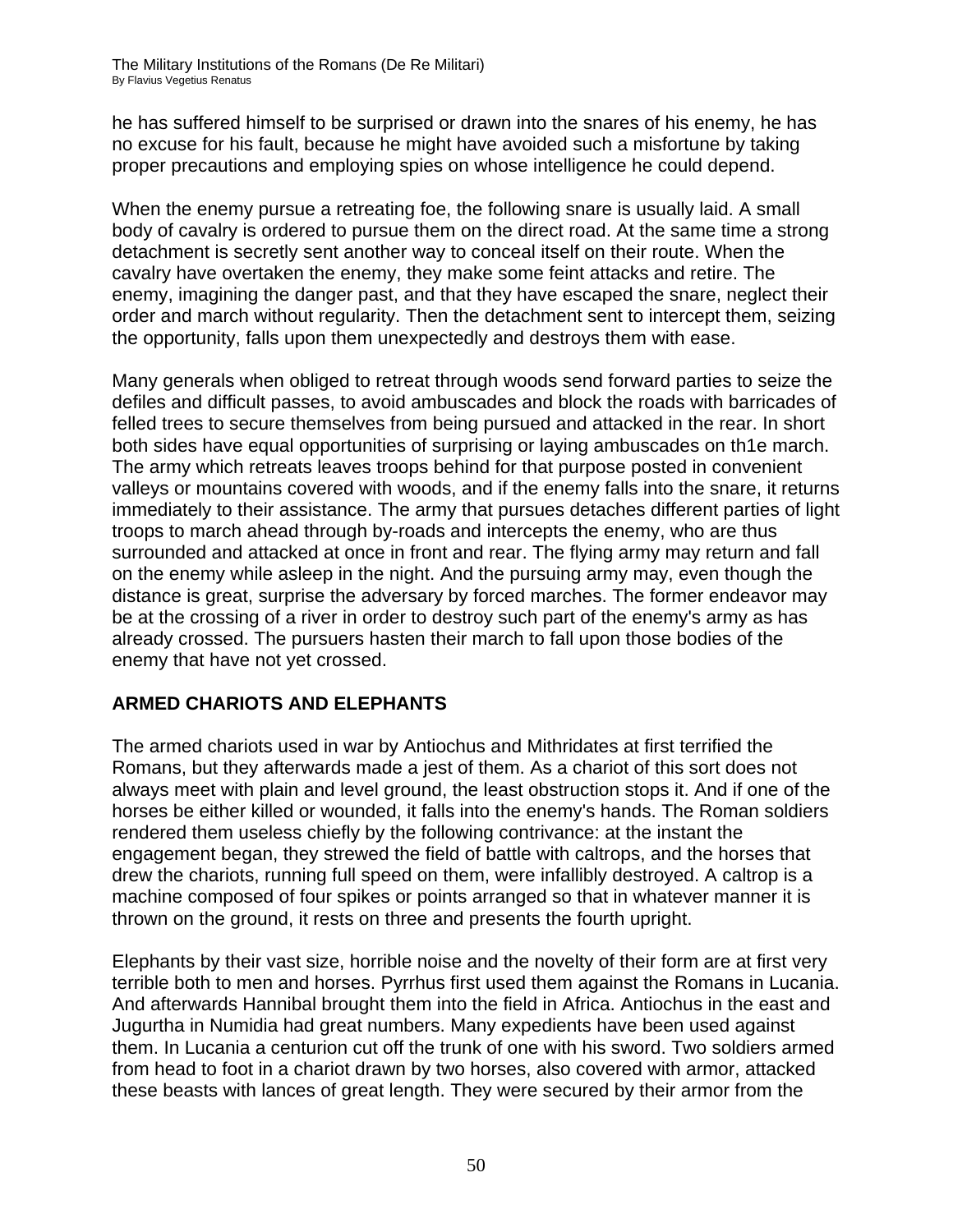archers on the elephants and avoided the fury of the animals by the swiftness of their horses. F oot soldiers completely armored, with the addition of long iron spikes fixed on their arms, shoulders and helmets, to prevent the elephant from seizing them with his trunk, were also employed against them.

But among the ancients, the velites usually engaged them. They were young soldiers, lightly armed, active and very expert in throwing their missile weapons on horseback. These troops kept hovering round the elephants continually and killed them with large lances and javelins. Afterwards, the soldiers, as their apprehensions decreased, attacked them in a body and, throwing their javelins together, destroyed them by the multitude of wounds. Slingers with round stones from the fustibalus and sling killed both the men who guided the elephants and the soldiers who fought in the towers on their backs. This was found by experience to be the best and safest expedient. At other times on the approach of these beasts, the soldiers opened their ranks and let them pass through. When they got into the midst of the troops, who surrounded them on all sides, they were captured with their guards unhurt.

Large balistae, drawn on carriages by two horses or mules, should be placed in the rear of the line, so that when the elephants come within reach they may be transfixed with the darts. The balistae should be larger and the heads of the darts stronger and broader than usual, so that the darts may be thrown farther, with greater force and the wounds be proportioned to the bodies of the beasts. It was proper to describe these several methods and contrivances employed against elephants, so that it may be known on occasion in what manner to oppose those prodigious animals.

# **RESOURCES IN CASE OF DEFEAT**

If while one part of your army is victorious the other should be defeated, you are by no means to despair, since even in this extremity the constancy and resolution of a general may recover a complete victory. There are innumerable instances where the party that gave least way to despair was esteemed the conqueror. For where losses and advantages seem nearly equal, he is reputed to have the superiority who bears up against his misfortunes with greatest resolution. He is therefore to be first, if possible, to seize the spoils of the slain and to make rejoicings for the victory. Such marks of confidence dispirit the enemy and redouble your own courage.

Yet notwithstanding an entire defeat, all possible remedies must be attempted, since many generals have been fortunate enough to repair such a loss. A prudent officer will never risk a general action without taking such precautions as will secure him from any considerable loss in case of a defeat, for the uncertainty of war and the nature of things may render such a misfortune unavoidable. The neighborhood of a mountain, a fortified post in the rear or a resolute stand made by a good body of troops to cover the retreat, may be the means of saving the army.

An army after a defeat has sometimes rallied, returned on the enemy, dispersed him by pursuing in order and destroyed him without difficulty. Nor can men be in a more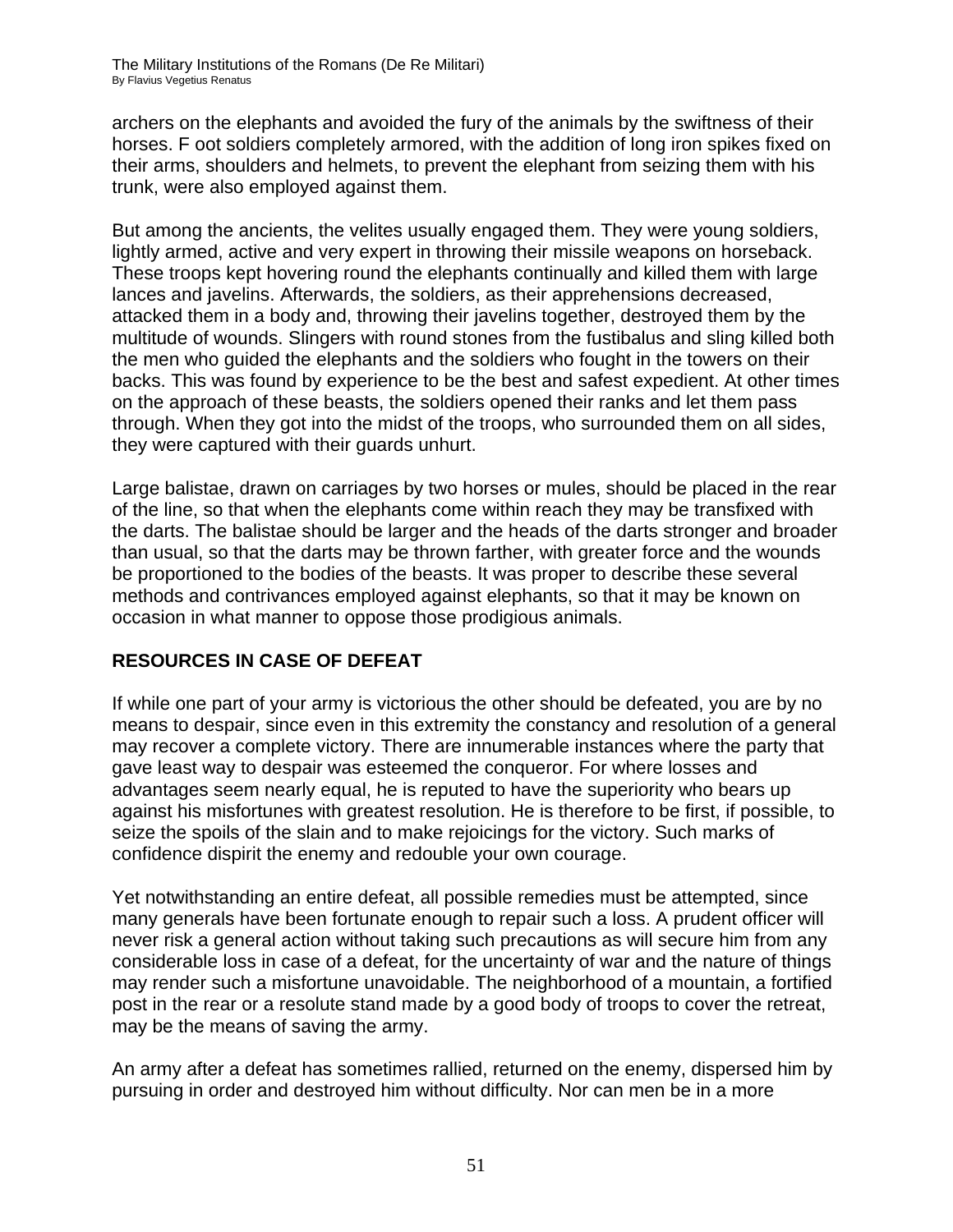dangerous situation than, when in the midst of joy after victory, their exultation is suddenly converted into terror. Whatever be the event, the remains of the army must be immediately assembled, reanimated by suitable exhortations and furnished with fresh supplies of arms. New levies should immediately be made and new reinforcements provided. And it is of much the greatest consequence that proper opportunities should be taken to surprise the victorious enemies, to draw them into snares and ambuscades and by this means to recover the drooping spirits of your men. Nor will it be difficult to meet with such opportunities, as the nature of the human mind is apt to be too much elated and to act with too little caution in prosperity. If anyone should imagine no resource is left after the loss of a battle, let him reflect on what has happened in similar cases and he will find that they who were victorious in the end were often unsuccessful in the beginning.

#### **GENERAL MAXIMS**

It is the nature of war that what is beneficial to you is detrimental to the enemy and what is of service to him always hurts you. It is therefore a maxim never to do, or to omit doing, anything as a consequence of his actions, but to consult invariably your own interest only. And you depart from this interest whenever you imitate such measures as he pursues for his benefit. For the same reason it would be wrong for him to follow such steps as you take for your advantage.

The more your troops have been accustomed to camp duties on frontier stations and the more carefully they have been disciplined, the less danger they will be exposed to in the field.

Men must be sufficiently tried before they are led against the enemy.

It is much better to overcome the enemy by famine, surprise or terror than by general actions, for in the latter instance fortune has often a greater share than valor. Those designs are best which the enemy are entirely ignorant of till the moment of execution. Opportunity in war is often more to be depended on than courage.

To debauch the enemy's soldiers and encourage them when sincere in surrendering themselves, is of especial service, for an adversary is more hurt by desertion than by slaughter.

It is better to have several bodies of reserves than to extend your front too much.

A general is not easily overcome who can form a true judgment of his own and the enemy's forces.

Valor is superior to numbers.

The nature of the ground is often of nmore consequence than courage.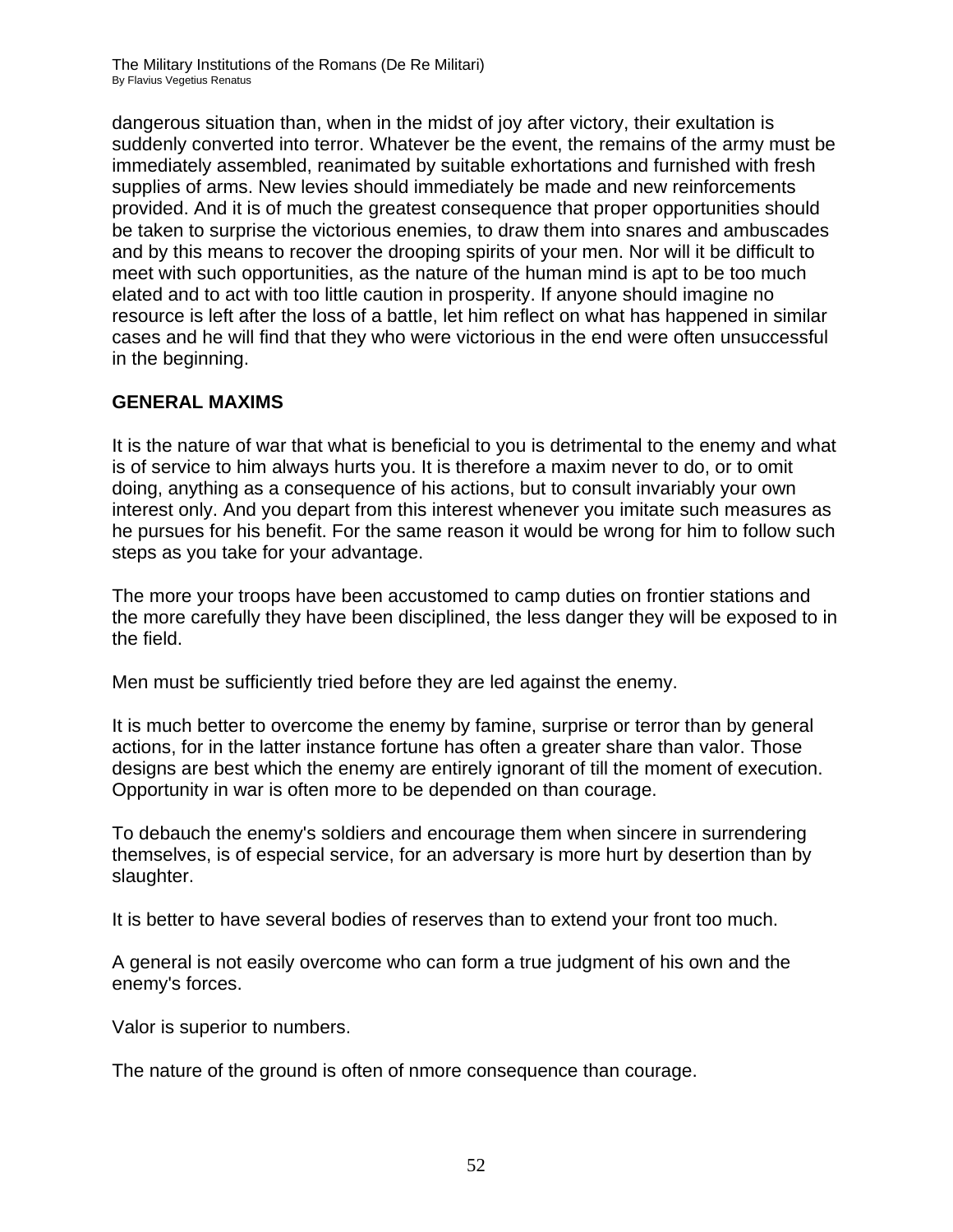Few men are born brave; many become so through care and force of discipline.

An army is strengthened by labor and enervated by idleness.

Troops are not to be led to battle unless confident of success.

Novelty and surprise throw an enemy into consternation; but common incidents have no effect.

He who rashly pursues a flying enemy with troops in disorder, seems inclined to resign that victory which he had before obtained.

An army unsupplied with grain and other necessary provisions will be vanquished without striking a blow.

A general whose troops are superior both in number and bravery should engage in the oblong square, which is the first formation.

He who judges himself inferior should advance his right wing obliquely against the enemy's left. This is the second formation.

If your left wing is strongest, you must attack the enemy's right according to the third formation.

The general who can depend on the discipline of his men should begin the engagement by attacking both the enemy's wings at once, the fourth formation.

He whose light infantry is good should cover his center by forming them in its front and charge both the enemy's wings at once. This is the fifth formation.

He who cannot depend either on the number or courage of his troops, if obliged to engage, should begin the action with his right and endeavor to break the enemy's left, the rest of his army remaining formed in a line perpendicular to the front and extended to the rear like a javelin. This is the sixth formation.

If your forces are few and weak in comparison to the enemy, you must make use of the seventh formation and cover one of your flanks either with an eminence, a city, the sea, a river or some protection of that kind.

A general who trusts to his cavalry should choose the proper ground for them and employ them principally in the action.

He who depends on his infantry should choose a situation most proper for them and make most use of their service.